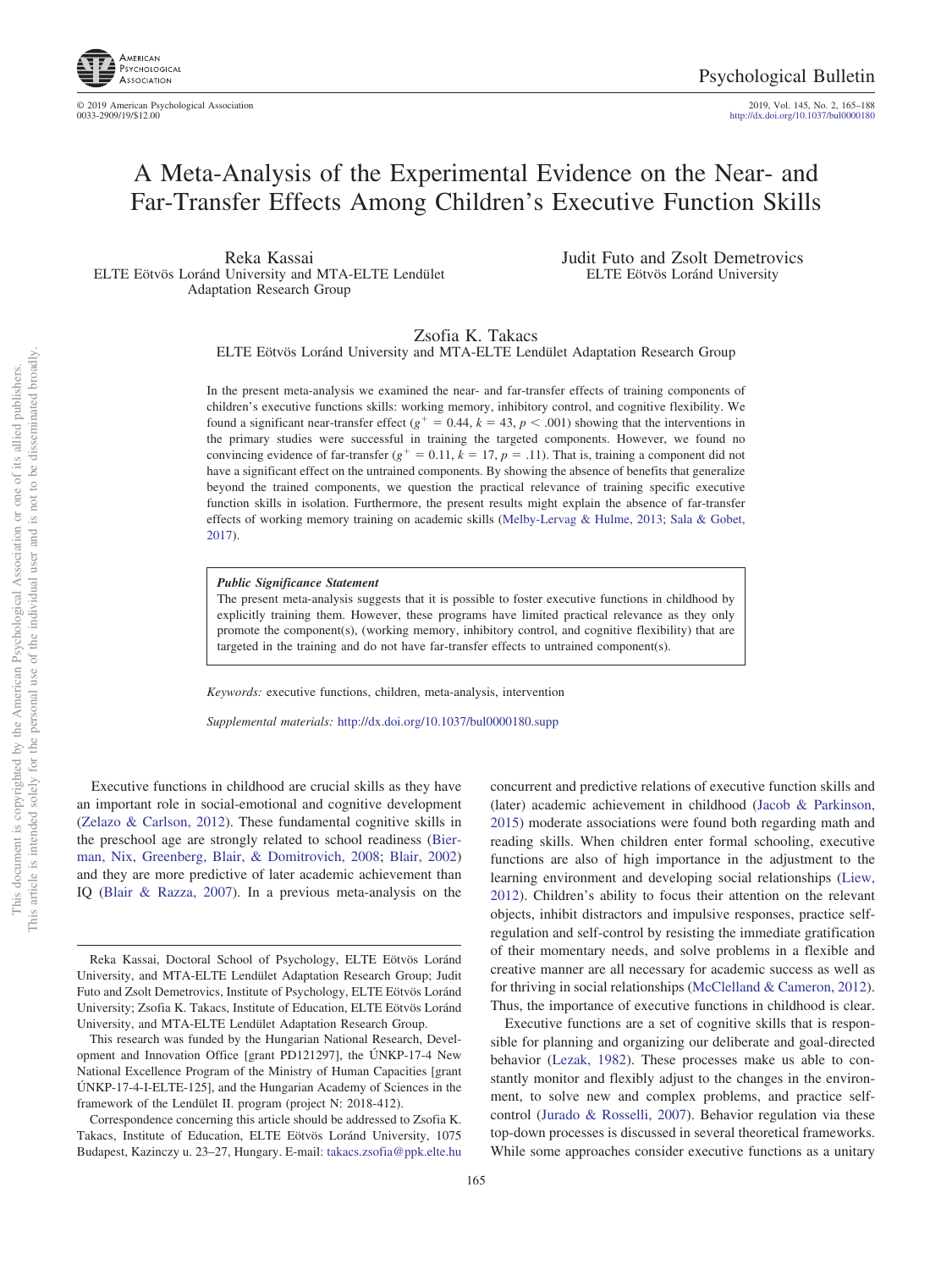construct, others highlight the distinction between different components of executive functioning while hypothesizing varying degrees of unity among different numbers of components.

In [Norman and Shallice's \(1986\)](#page-21-5) model the supervisory attentional system is responsible for the deliberate regulation of thoughts and behavior instead of giving schematic responses. Activation of this system makes us able to react in a more adaptive manner when it is required by the circumstances, for example, in new or unexpected situations when habitual responses would not be successful. In [Baddeley and Hitch's \(1994\)](#page-19-3) model of working memory the central executive has a similar role; this component is responsible for the coordination and the regulation of the two subsystems: the phonological loop and the visuospatial sketchpad.

Other models argue that executive function skills can be considered to be a unitary construct with different numbers of separable components. In their seminal work, [Miyake et al. \(2000\)](#page-21-6) examined the associations between the latent variables behind different types of executive function measures designed to tap working memory (updating), inhibition, and switching in adults. The factor analyses that provided the best fit resulted in three clearly separable but moderately correlated factors: (a) *updating* (also labeled as *working memory*) that is used to keep information in mind and to manipulate it; (b) *inhibition* that makes us able to control our attention, emotions, and behavior by restraining automatic or prepotent responses; and (c) *shifting* (also labeled as *cognitive flexibility*) which makes us able to look at a problem from different points of views and to switch between different rules and dimensions.

[Lehto, Juujärvi, Kooistra, and Pulkkinen \(2003\)](#page-20-2) found evidence for three factors within children's executive function skills. However, as stated above, there is no general consensus on the number of components. Supporting this, in a sample of 11- to 12-year-old children, [St. Clair-Thompson and Gathercole \(2006\)](#page-21-7) found evidence for two factors: one for updating (working memory) and one for inhibition. On the other hand, [Wiebe, Espy, and Charak \(2008\)](#page-21-8) found that a unitary factor was just as good of a fit for 2- to 6-year-old children's results on working memory and inhibition tasks as models with separate factors for working memory and inhibitory control. [Diamond \(2013\)](#page-20-3) considers executive function skills as a unitary construct with three separable components, however, she broadens this view with a developmental aspect: She posits that the executive function (EF) components of working memory and inhibitory control skills are mutually supportive of each other, and that cognitive flexibility is the latest to develop and builds on the other two components.

Although weak or at most moderate correlations among the components are consistently found in the literature [\(Bull & Scerif,](#page-19-4) [2001;](#page-19-4) [Carlson, Moses, & Breton, 2002;](#page-19-5) [Senn, Espy, & Kaufmann,](#page-21-9) [2004;](#page-21-9) [St. Clair-Thompson & Gathercole, 2006\)](#page-21-7), in most studies those disappear after controlling for age and other control variables like IQ (e.g., [Hughes, 1998\)](#page-20-4). It is important to note that studies using latent variables [\(Miyake et al., 2000\)](#page-21-6) generally show stronger associations among different EF components. This discrepancy between results based on single tests as opposed to latent variables might imply that measurement imperfections such as task impurity might indeed play a major role in weakening the associations found among the components.

In sum, there is no consensus regarding whether the components of executive functions form a unitary construct in childhood.

Accordingly, it is highly questionable whether training one of the components has an effect on the untrained executive function skills of children. In fact, in literature reviews on the efficacy of different interventions aiming to foster children's executive function skills, doubts have been expressed about the rationale of training specific components in isolation. [Diamond and Lee \(2011\)](#page-20-5) suggested that Cogmed, a software that trains working memory skills, does not have significant effects on untrained executive function skills. [Diamond and Ling \(2016\)](#page-20-6) concluded that while working memory trainings are successful in training working memory skills, gains do not generalize to either inhibitory control or flexibility. Finally, [Blair \(2017\)](#page-19-6) postulated that results are mixed regarding the fartransfer effects of computerized working memory trainings and activities embedded in children's everyday lives should be more effective in training executive function skills in general.

The most important aim of the present meta-analysis was to gain a deeper understanding of whether and to what extent the different components of executive functions are trainable and whether training a specific executive function has an ameliorating effect on other main executive function components. This is of crucial importance because in the long run the main aim of training executive functions skills is to improve children's everyday functioning; for example, academic and social skills as well as emotion regulation. These complex skills are not supported by one sole executive function but generally rely on the interplay among most of them [\(Blair & Razza, 2007\)](#page-19-2).

Meta-analytic studies so far have shown that training working memory is possible [\(Melby-Lervag & Hulme, 2013;](#page-21-0) [Melby-](#page-21-10)[Lervåg, Redick, & Hulme, 2016;](#page-21-10) [Sala & Gobet, 2017\)](#page-21-1); however, it has limited far-transfer effects on the above mentioned complex social, emotional, and academic skill sets. [Melby-Lervåg and](#page-21-0) [Hulme \(2013\)](#page-21-0) found no transfer effects of computerized working memory training on verbal and nonverbal ability, word decoding, or arithmetic. Further, [Sala and Gobet \(2017\)](#page-21-1) found small fartransfer effects of working memory training on mathematics and literacy/word decoding, and no transfer to fluid or crystallized intelligence or science.

One possible explanation for the lack of far-transfer effect found on these complex skills is that there might not even be a fartransfer effect among the executive function components themselves (working memory, inhibition, cognitive flexibility) together which form the basis of the more complex social, academic, and emotional skills examined. In fact, previous meta-analyses [\(Melby-Lervag & Hulme, 2013;](#page-21-0) [Sala & Gobet, 2017\)](#page-21-1) have only confirmed the existence of near-transfer effects of working memory trainings (e.g., working memory training improving working memory), but could not show a far-transfer effect in children on inhibitory control (operationalized as Stroop-like tests in [Melby-](#page-21-0)[Lervag & Hulme, 2013,](#page-21-0) and as Stroop-tests, go/no-go tests, and the dichotic-listening task in [Sala & Gobet, 2017\)](#page-21-1), the only executive function component investigated in this respect to date. Although working memory training in childhood have received considerable attention, data about training other EF components which are just as important for complex everyday skills as working memory have not yet been synthetized to our knowledge.

Accordingly, our study aims to fill this gap in the literature by examining the evidence regarding the near- and far-transfer effects of training any and all of the main executive function components in childhood: working memory, inhibition, and cognitive flexibil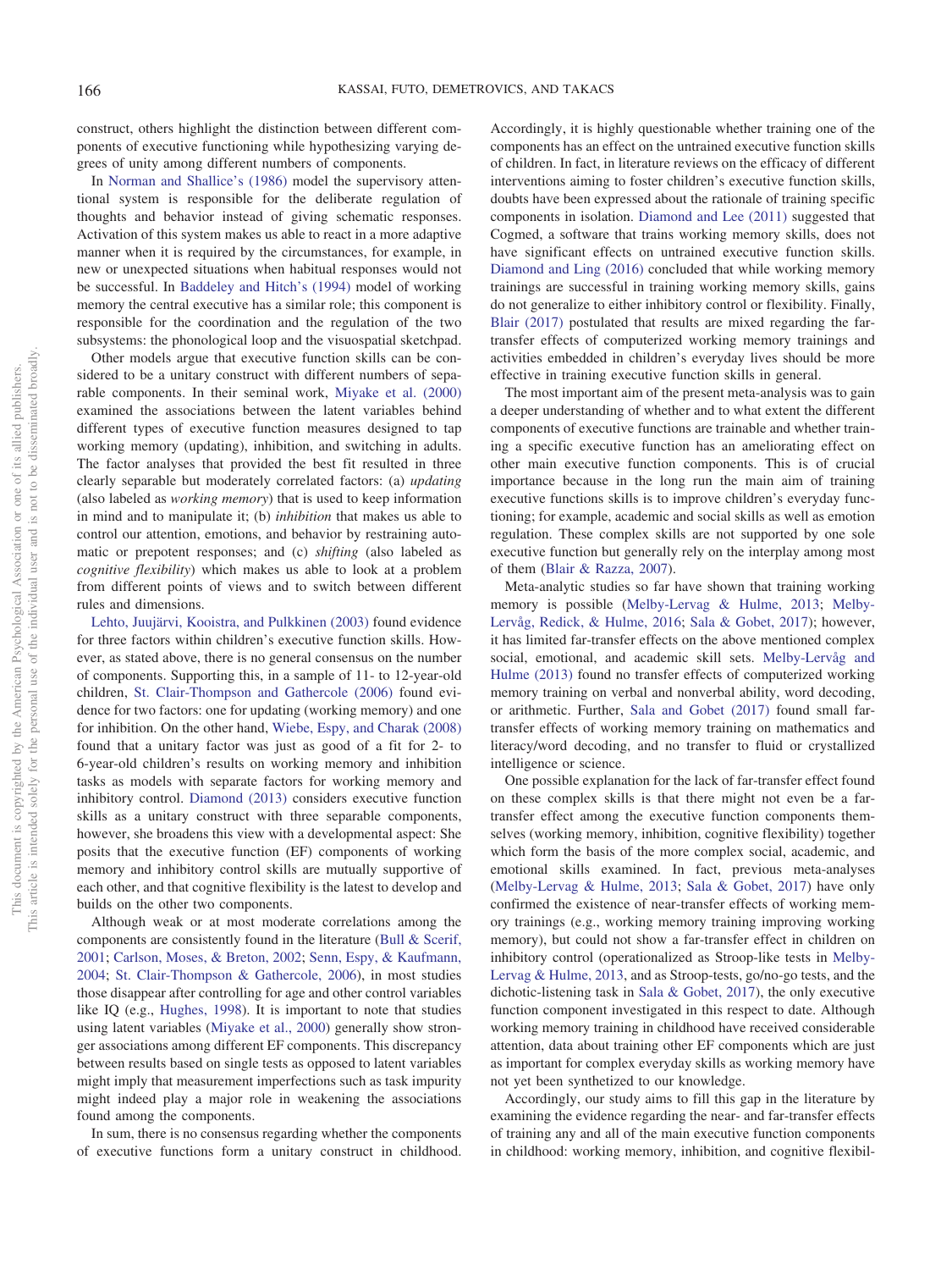ity. Near-transfer effect was defined as effects on the same executive function component(s) that were trained (excluding tasks that were practiced during the training), while far-transfer effect in the present study was considered as effects on executive function components that were untrained. By investigating these effects on all three main components of executive function skills in one meta-analytic study including data of both typically and atypically developing children, this study provides a unique extension of our existing knowledge on the clinically relevant question of training executive functions and therefore potentially improves the everyday functioning of children.

Based on the literature the following hypotheses were tested:

*Hypothesis 1:* We expected significant near-transfer effects but small or no far-transfer effects of training components of executive functions in childhood.

*Hypothesis 2:* Regarding the associations between the different pairs of components there is little evidence in the literature. [Melby-Lervåg and Hulme's \(2013\)](#page-21-0) meta-analytic results suggest that working memory programs have a small but significant effect on inhibitory control measured by Strooplike tasks. However, this effect was not significant in child samples (although this was based on a very limited number of studies). Accordingly, we expected that training working memory might have an effect on inhibitory control. Regarding the rest of the pairs of components, we had no prior expectations.

The results of the present meta-analysis are highly relevant to the clinical practice. A number of developmental psychopathologies are characterized by executive dysfunctions, some of which are directly linked to the behavioral symptoms. Many computerbased training programs aim to ameliorate the functioning of a single executive function component; for example, working memory trainings are frequently used with children living with attention-deficit/hyperactivity disorder (ADHD; e.g., [Lomas, 2001\)](#page-21-11). However, it is still questionable whether the benefits observed transfer to other skills such as inhibitory control or flexibility. In case training a single component does not affect the others, more complex trainings that target different executive function components are probably more suitable in the clinical practice.

### **Method**

### **Operational Definition**

The aim of the present meta-analysis was to examine the nearand far-transfer effects among the following executive function skills: working memory, inhibitory control, and cognitive flexibility or shifting. Accordingly, we categorized the interventions and the outcome measures of the primary studies based on the component(s) they targeted (see the [online supplementary material\)](http://dx.doi.org/10.1037/bul0000180.supp). Most of the training programs utilized a game-like activity either in a computer (e.g., [Alloway, Bibile, & Lau, 2013;](#page-19-7) [Bennett,](#page-19-8) [Holmes, & Buckley, 2013\)](#page-19-8) or in a noncomputer setting (e.g., [Caviola, Mammarella, Cornoldi, & Lucangeli, 2009;](#page-19-9) [Dowsett &](#page-20-7) [Livesey, 2000\)](#page-20-7) but all of them trained executive function skills explicitly by practicing tasks that require one or more executive function skills. When the intervention contained elements fostering

different components of executive functions, we considered them multicomponent trainings (e.g., [Goldin et al., 2014;](#page-20-8) [Traverso,](#page-21-12) [Viterbori, & Usai, 2015\)](#page-21-12), while if the targeted skill was clearly associated with one core executive component, we defined it as a single-component training (e.g., [de Vries, Prins, Schmand, &](#page-20-9) [Geurts, 2015;](#page-20-9) [Volckaert & Noël, 2015\)](#page-21-13).

In order to be able to assess near- and far-transfer effects we also categorized the outcome measures according to which component it assessed. Instead of relying on the interpretation of the primary studies' authors of the tests, we categorized which component the task loaded on according to the previous considerations in the literature [\(Diamond, 2013;](#page-20-3) [Friedman & Miyake, 2004;](#page-20-10) [Garon,](#page-20-11) [Bryson, & Smith, 2008;](#page-20-11) [Miyake et al., 2000\)](#page-21-6). For instance, backward digit, word, or spatial (e.g., Corsi block test) span tasks (e.g., [Chacko et al., 2014\)](#page-19-10) were coded as measures of working memory. It is important to note that forward span tests were considered to reflect short-term memory (STM) because they require no manipulation of the information kept in mind [\(Alloway, Gathercole, &](#page-19-11) [Pickering, 2006\)](#page-19-11) and were thus excluded in the present study. In case a measure including both forward and backward span task was reported in a study, it was still included as a measure of working memory (e.g., [Dovis, Van der Oord, Wiers, & Prins,](#page-20-12) [2015\)](#page-20-12). Additionally, we decided to combine results over verbal and visuospatial working memory because we found very similar results on the two kinds of working memory tasks (near-transfer effect on verbal working memory tasks:  $g^+ = 0.48$ ,  $k = 20$ ,  $SE =$ 0.09, 95% CI [0.30, 0.66],  $p < .001$ ; near-transfer effect on nonverbal working memory tasks:  $g^+ = 0.45$ ,  $k = 22$ ,  $SE = 0.07$ , 95% CI [0.32, 0.61],  $p < .001$ ; far-transfer effect on verbal working memory tasks:  $g^+ = -0.04$ ,  $k = 3$ ,  $SE = 0.27$ , 95% CI  $[-0.56, 0.49]$ ,  $p = .89$ ; far-transfer effect on nonverbal working memory tasks:  $g^+ = -0.30$ ,  $k = 3$ ,  $SE = 0.43$ , 95% CI [-1.13, 0.54],  $p = .49$ ). This is also in line with the evidence showing that working memory is a domain-general capacity [\(Alloway et al.,](#page-19-11) [2006\)](#page-19-11). It is important to note that the working memory interventions in the primary studies used both verbal and nonverbal tasks so we also could not differentiate trainings using verbal and nonverbal stimuli.

Tests that required children to inhibit either a prepotent/automatized reaction, a previously learnt response, or a distractor were included as measures of inhibitory control: go/no-go [\(Dowsett &](#page-20-7) [Livesey, 2000\)](#page-20-7), flanker (e.g., [Röthlisberger, Neuenschwander, Ci](#page-21-14)[meli, Michel, & Roebers, 2011\)](#page-21-14), Stroop-like tests (e.g., [Thorell,](#page-21-15) [Lindqvist, Bergman Nutley, Bohlin, & Klingberg, 2009\)](#page-21-15), and AX-CPT (e.g., [Dörrenbächer, Müller, Tröger, & Kray, 2014\)](#page-20-13) were considered just like different tasks using the delay of gratification paradigm like the toy wait test (e.g., [Rueda, Checa, & Cómbita,](#page-21-16) [2012\)](#page-21-16) based on [Diamond \(2013\).](#page-20-3) Similarly, the head-toesshoulders-knees test was also considered a measure of inhibitory control [\(Ponitz, McClelland, Matthews, & Morrison, 2009\)](#page-21-17) because children need to inhibit an automatized response—for instance, inhibit touching their head when the experimenter says so yet touching their toes instead. Although a second rule is introduced in the second phase of the test, it does not interfere with the first rule and does not require switching.

Tests that require children to switch between rules that refer to the same stimuli such as the dimensional card sorting test (e.g., [Howard, Powell, Vasseleu, Johnstone, & Melhuish, 2016;](#page-20-14) [Schmitt,](#page-21-18) [2013\)](#page-21-18) and tasks requiring flexible adjustment of strategies such as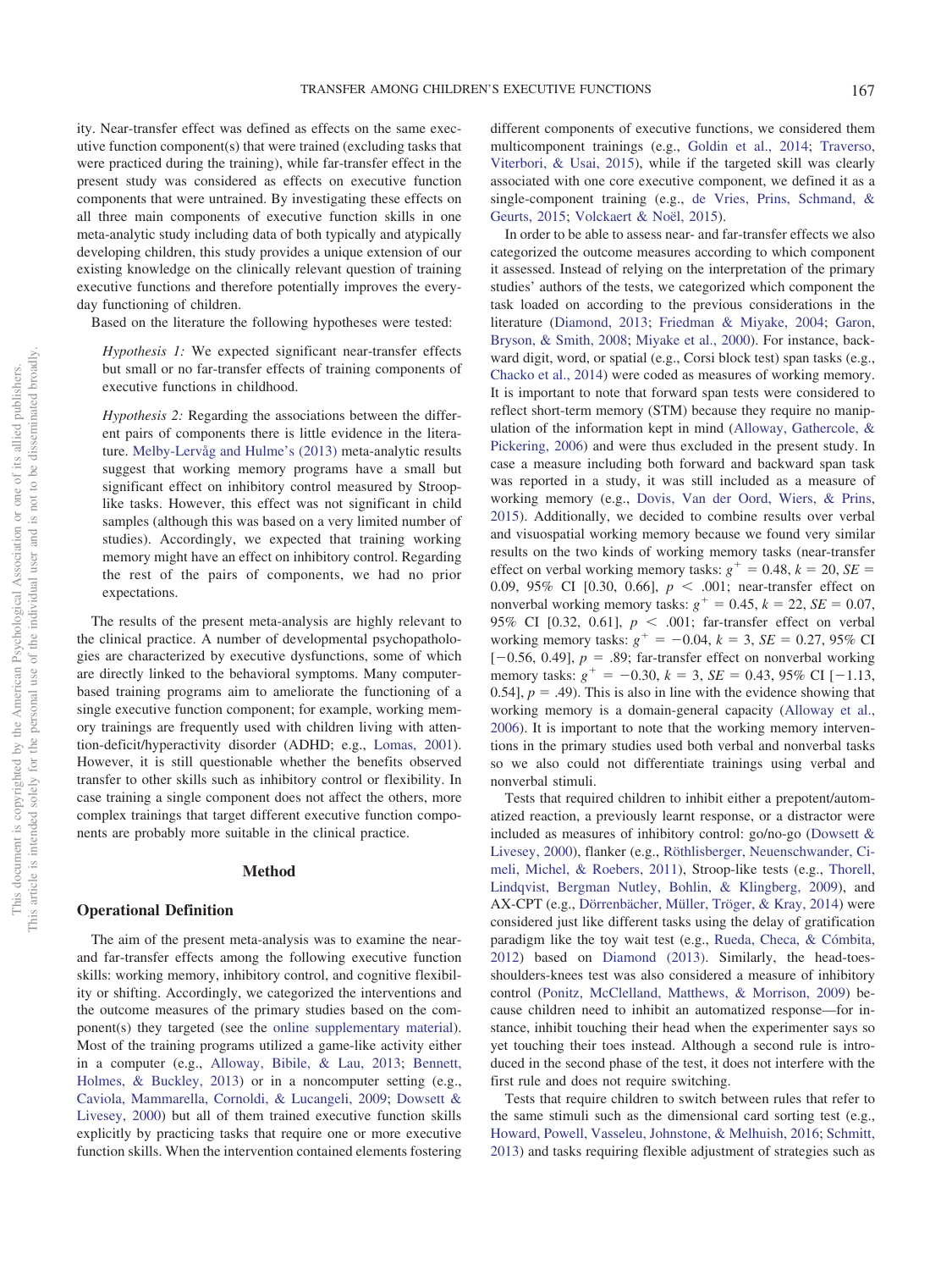the trail making test part B (e.g., [Dovis et al., 2015\)](#page-20-12), the Tower of London test (e.g., [Goldin et al., 2014\)](#page-20-8), or the Wisconsin card sorting test [\(Lomas, 2001\)](#page-21-11) were categorized as measures of cognitive flexibility.

### **Search Strategy**

As the present study was a part of a more extensive metaanalytic project [\(Takacs & Kassai, 2018\)](#page-21-19) in which we synthetized all the available experimental results on the effectiveness of different kinds of behavioral interventions that aimed to promote executive functions [\(Diamond & Lee, 2011,](#page-20-5) e.g., physical exercise, art activity, executive function-specific curricula, martial arts, and mindfulness-based practice), we conducted a systematic search in the literature based on a detailed search string (see [Appendix A\)](#page-22-1). Four databases (PsycINFO, Web of Science, PsycARTICLES, and ERIC) were scanned to identify all the available journal articles and unpublished studies like dissertations and conference papers that reported on the effects of an explicit training of component(s) of executive functions with children. After excluding duplicates, 7,287 studies remained. Two independent research assistants scanned all of them based on their title and abstract. As a secondary search, the references of the selected studies in addition to relevant review articles and meta-analyses were checked to find all suitable results. Finally, as shown in [Appendix B,](#page-23-0) we identified 38 studies with 47 contrasts that were suitable for the present study.

### **Inclusion Criteria**

The included studies had to meet the following criteria:

- Randomized controlled design was utilized (The randomization was done either on an individual or on a group [e.g., classroom] basis).
- The results of the intervention group were compared with a passive or an active control group.
- The aim of the intervention was to explicitly train at least one of the three core executive function components: working memory, inhibitory control, or cognitive flexibility.
- The age of the sample was no more than 12 years at the beginning of the study.
- The paper reported the results of at least one outcome measure that used a neurocognitive test of executive functions.
- The paper was written in English.

### **Exclusion Criteria**

To begin, we excluded all the studies that utilized an implicit approach for training. Accordingly, we did not include studies on physical exercise (e.g., [Fisher et al., 2011\)](#page-20-15), art activity (e.g., [Schellenberg, 2004\)](#page-21-20), executive function-specific curricula (e.g., [Bierman et al., 2008\)](#page-19-0), mindfulness-based meditation (e.g., [Flook,](#page-20-16) [Goldberg, Pinger, & Davidson, 2015\)](#page-20-16), or neuro/biofeedback training (e.g., [Beauregard & Lévesque, 2006\)](#page-19-12), and those studies where teachers or parents were trained instead of the children [\(Lewis-](#page-20-17)[Morrarty, Dozier, Bernard, Terracciano, & Moore, 2012\)](#page-20-17). We could not include correlational studies (e.g., [Wiebe, Espy, &](#page-21-8)

[Charak, 2008\)](#page-21-8), as we wanted to draw conclusions about the causal relationships between the components.

As outcome measures, we only included neurocognitive tests of executive function conducted with the children. Accordingly, other kinds of instruments were excluded: We did not include teacher-, parent-, or self-reported assessment of executive functions like the Behavior Rating Inventory of Executive Function (e.g., [de Vries et](#page-20-9) [al., 2015\)](#page-20-9). Additionally, instead of reaction time (RT), we preferred accuracy on these neurological tests (e.g., [Röthlisberger,](#page-21-14) [Neuenschwander, Cimeli, Michel, & Roebers, 2011\)](#page-21-14) because accuracy or error rates are considered a more reliable measure of executive functions in childhood [\(Diamond, Barnett, Thomas, &](#page-20-18) [Munro, 2007\)](#page-20-18). Finally, it is important to note that we did not include measures that were the same as the task the children practiced during the intervention as we considered these as direct measures of training efficacy and to reflect no near- or far-transfer effects. For instance, children practiced a go/no-go apparatus in the study of [Dowsett and Livesey \(2000\)](#page-20-7) and were tested on the same machine afterward. As these tasks were explicitly practiced during the intervention, we excluded them from the analyses in order not to overestimate near-transfer effects. Finally, results had to be excluded in case we could not locate the full text in English (e.g., [Aghababaei, Malekpour, & Abedi, 2012\)](#page-19-13) or if we did not have sufficient statistics to calculate an effect size even after contacting the authors (e.g., [St. Clair-Thompson & Holmes, 2008\)](#page-21-21).

### **Coding**

During the coding process, two research assistants coded every article according to a predefined coding schema regarding the following information: (a) bibliographic information (e.g., title, author(s), year of publication, and the country where the data was collected); (b) sample characteristics (e.g., the number and the mean age of the participants in the intervention and control groups, other characteristics of the sample such as IQ, SES, and clinical status); (c) study design (e.g., passive or active control); (d) characteristics of the intervention (e.g., the executive function component(s) it targeted, whether the training was conducted individually or in groups, whether it was applied on a computer or not); (e) the kind of outcome measure (e.g., working memory, inhibitory control, or flexibility) and whether it was a near-transfer measure (the component targeted in the intervention was the same as tested by the outcome measure) or far-transfer (the component targeted in the intervention was different from what the outcome measure tested) measure. Interrater reliability (ranging from 78% to 100% agreement between two coders) was acceptable in all cases.

As shown in [Table 1](#page-4-0) and [2,](#page-10-0) from the studies that reported on the results of more than one intervention or control conditions that met our inclusion criteria we included more contrasts. If there were two or more suitable intervention conditions, all of them were included as compared with the control group. The same strategy was used when a study contained more control conditions like an active and a passive control. For instance, [Kyttälä, Kanerva, and Kroesbergen](#page-20-19) [\(2015\)](#page-20-19) tested the effects of a combined working memory and a counting training alone by comparing them to a passive control condition. In this case only the combined working memory and counting training met our inclusion criteria, the counting training alone condition was considered an active control condition. Therefore, the results of the participants who received the working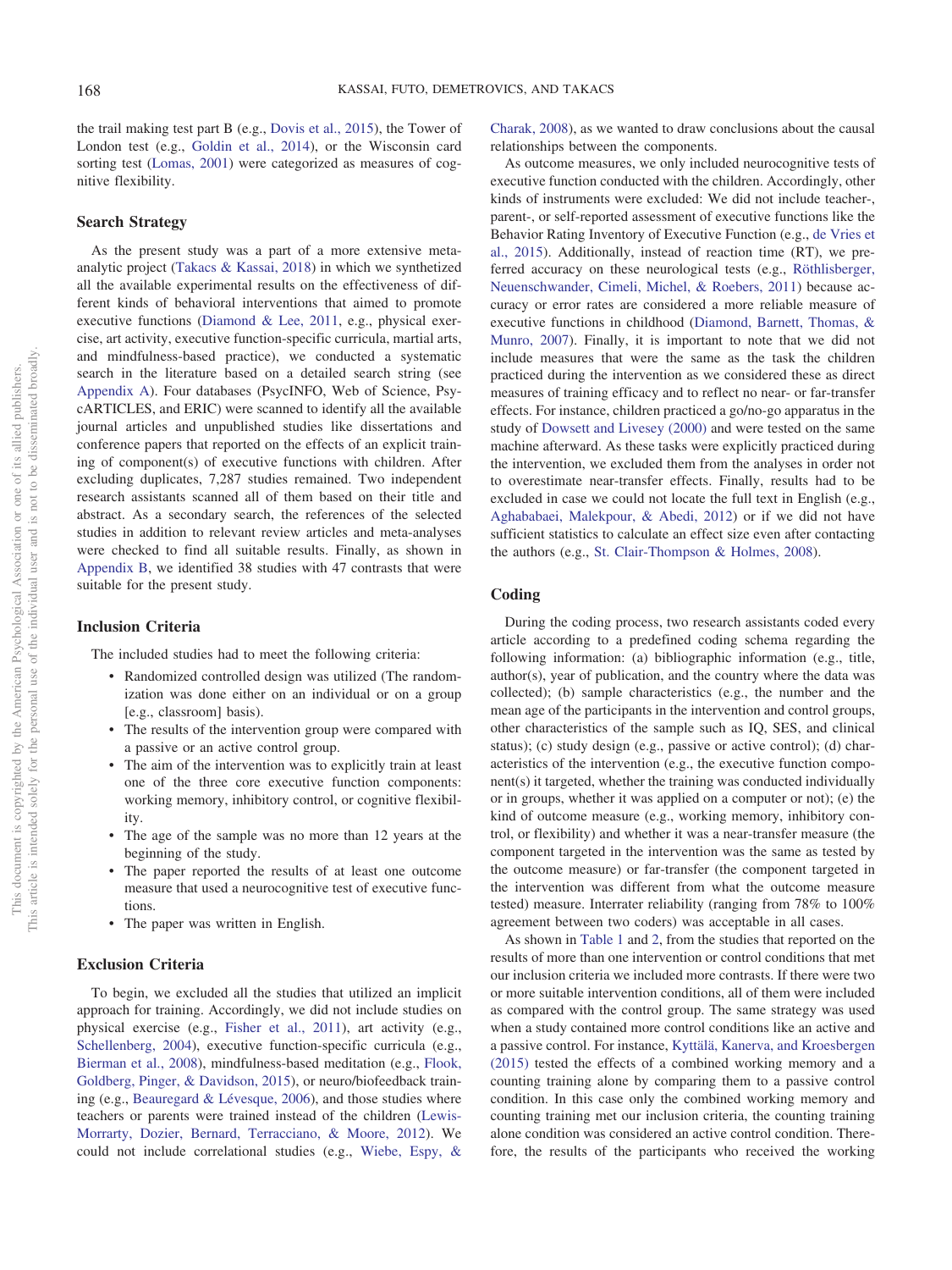|                          | ä,<br>į       |
|--------------------------|---------------|
| j                        | ţ             |
|                          | ł<br>ś        |
| ċ<br>Í<br>j              |               |
|                          |               |
|                          |               |
|                          | J<br>í        |
|                          | ï             |
|                          | I             |
|                          | í             |
| j                        | į             |
|                          | i             |
|                          |               |
|                          |               |
| į                        |               |
|                          |               |
| J                        |               |
|                          |               |
|                          | l             |
| ¢                        |               |
| j                        |               |
|                          |               |
|                          |               |
|                          |               |
|                          |               |
|                          |               |
|                          |               |
|                          | į             |
|                          | é             |
|                          |               |
|                          |               |
|                          |               |
|                          |               |
| č<br>j                   |               |
| í<br>ì<br>l              |               |
| j<br>)<br>ł<br>j         |               |
| ł                        |               |
|                          |               |
| ł                        |               |
|                          |               |
|                          |               |
| ì                        |               |
|                          |               |
| COL                      | õ             |
|                          |               |
| i                        |               |
| $\overline{\phantom{a}}$ |               |
|                          | ţ             |
|                          | C C P         |
|                          |               |
| j                        |               |
| į<br>j                   |               |
|                          |               |
| i                        | j             |
|                          |               |
|                          | ś             |
| S<br>ł<br>i<br>j         | ï             |
| Ś                        |               |
| I<br>I<br>j              | í             |
| <b>MATTEL</b>            | ë             |
|                          |               |
| í<br>I                   |               |
|                          |               |
|                          | j             |
|                          |               |
|                          | $\frac{1}{2}$ |
| š                        |               |
| cime                     | š             |
|                          |               |
|                          |               |
|                          |               |
|                          |               |
|                          |               |
| A DIS                    |               |
|                          | ¢             |
|                          | his           |
|                          |               |
|                          | į<br>I        |
|                          |               |

<span id="page-4-0"></span>Table 1<br>Overview

| $\vdots$<br>š<br>i<br>ׇ֚֘֝֬<br>I<br>$\vdots$<br>j<br>$\mathbf{I}$<br>$\frac{2}{3}$<br>$\overline{\phantom{a}}$<br>I |   |  |
|---------------------------------------------------------------------------------------------------------------------|---|--|
|                                                                                                                     |   |  |
|                                                                                                                     |   |  |
|                                                                                                                     |   |  |
|                                                                                                                     |   |  |
|                                                                                                                     |   |  |
|                                                                                                                     |   |  |
|                                                                                                                     |   |  |
|                                                                                                                     |   |  |
|                                                                                                                     |   |  |
|                                                                                                                     | i |  |

| First author                 | Publication<br>year | Place                      | Age (in years)            | Clinical status of the<br>sample   | Intervention condition                                                                                                 | condition<br>Control                    | Outcome measure                                                                                                       |
|------------------------------|---------------------|----------------------------|---------------------------|------------------------------------|------------------------------------------------------------------------------------------------------------------------|-----------------------------------------|-----------------------------------------------------------------------------------------------------------------------|
| Contrast 1<br>Alloway        | 2013                | Florida, North America     | $= 10.76$<br>$\mathbb{N}$ | Diagnosed: Learning<br>impairments | 24)<br>Working memory training:<br>"Jungle Memory" $(n =$                                                              | Active control<br>$(n = 32)$            | recall and processing letter<br>Working memory (2 measures):<br>1. Mix of backward digit<br>2. Shape recall<br>recall |
| Contrast 2<br>Alloway        | 2013                | Florida, North America     | $M = 10.76$               | Diagnosed: Learning<br>impairments | "Jungle Memory" $(n = 24)$<br>Working memory training:                                                                 | Passive control<br>$(n = 32)$           | recall and processing letter<br>Working memory (2 measures):<br>1. Mix of backward digit<br>2. Shape recall<br>recall |
| <b>B</b> ennett              | 2013                | United Kingdom,<br>Europe  | $7 - 12$                  | Diagnosed: Down<br>syndrome        | "Junior Cogmed Working<br>Working memory training:<br>RoboMemo" $(n = 10)$<br>Memory Training:                         | Passive control<br>$(n = 11)$           | Working memory (2 measures):<br>1. Counting recall<br>2. Odd one out                                                  |
| Bergman Nutley<br>Contrast 1 | 2011                | Sweden, Europe             | 4                         | Typically developing               | Working memory training:<br>RoboMemo" $(n = 25)$<br>"Cogmed Working<br>Memory Training:                                | Active control<br>$(n = 25)$            | Working memory (1 measure):<br>1. Odd one out                                                                         |
| Bergman Nutley<br>Contrast 2 | 2011                | Sweden, Europe             | 4                         | Typically developing               | RoboMemo + Nonverbal<br>Working memory training:<br>reasoning" $(n = 27)$<br>"Cogmed Working<br>Memory Training:       | Active control<br>$(n = 25)$            | Working memory (1 measure):<br>1. Odd one out                                                                         |
| Bigorra                      | 2016                | Spain, Europe              | $7 - 12$                  | Diagnosed: ADHD                    | Working memory training:<br>$RoboMemo" (n = 31)$<br>"Cogmed Working<br>Memory Training:                                | Active control<br>$= 30$<br>$\tilde{c}$ | Working memory (2 measures):<br>2. Letter number sequencing<br>1. Spatial recall                                      |
| Blakey                       | 2015                | England, Europe            | $M = 4.33; SD = 3.58$     | Typically developing               | function training program"<br>training: "Short executive<br>inhibitory control and<br>Working memory and<br>$(n = 26)$ | Active control<br>$(n = 28)$            | Working memory (1 measure):<br>Inhibitory control (1 measure):<br>1. Backward word task<br>1. Peg tapping             |
| Caviola                      | 2009                | Italy, Europe              | 0                         | Typically developing               | "Metacognitive visuospatial<br>working memory training"<br>Working memory training:<br>$(n = 22)$                      | Active control<br>$(n = 24)$            | Working memory (2 measures):<br>1. Backward digit recall<br>2. Corsi block test                                       |
| Chacko                       | 2014                | New York, North<br>America | $7 - 11$                  | Diagnosed: ADHD                    | Working memory training:<br>RoboMemo" $(n = 44)$<br>"Cogmed Working<br>Memory Training:                                | Active control<br>$(n = 41)$            | Working memory (2 measures):<br>1. Listening recall<br>2. Spatial recall                                              |
| Contrast 1<br>de Vries       | 2015                | Holland, Europe            | $8 - 12$                  | Diagnosed: ASD                     | Working memory training:<br>"Braingame Brian"<br>$(n = 31)$                                                            | Active control<br>$(n = 29)$            | Working memory (1 measure):<br>1. N-back test                                                                         |
| Contrast 2<br>de Vries       | 2015                | Holland, Europe            | $8 - 12$                  | Diagnosed: ASD                     | Cognitive flexibility training:<br>"Braingame Brian"<br>$(n = 26)$                                                     | Active control<br>$(n = 29)$            | (table continues)<br>Cognitive flexibility (2 measure):<br>2. Gender-emotion switch<br>1. Number-gnome switch         |

# TRANSFER AMONG CHILDREN'S EXECUTIVE FUNCTIONS 169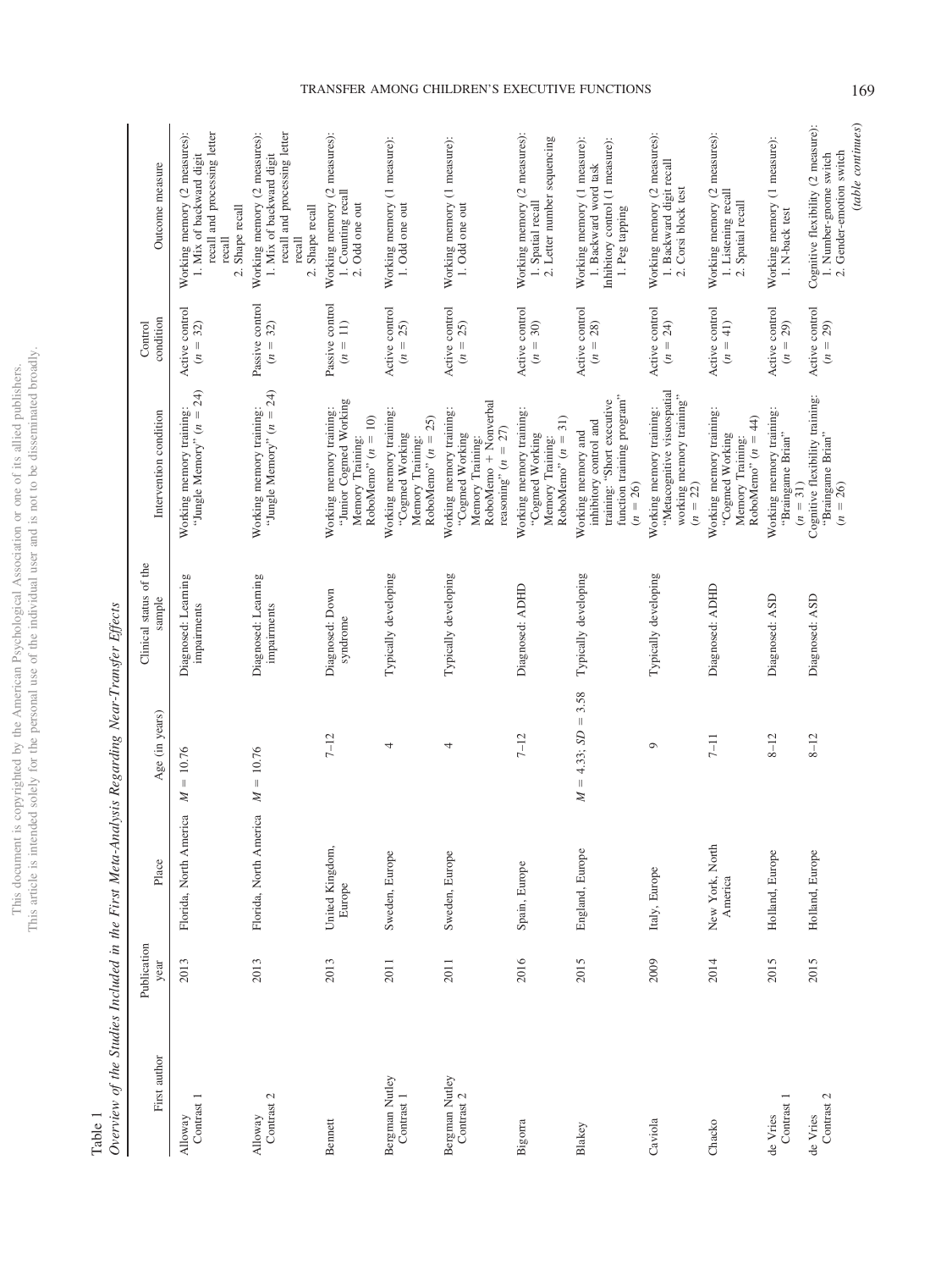|                                | ċ                |
|--------------------------------|------------------|
| $\overline{a}$<br>i            | ł                |
| ä                              |                  |
| ś<br>ļ                         |                  |
|                                |                  |
|                                | í                |
|                                |                  |
|                                |                  |
|                                |                  |
| í                              |                  |
|                                | j                |
|                                |                  |
|                                |                  |
|                                |                  |
|                                |                  |
|                                |                  |
|                                |                  |
|                                |                  |
| Č<br>J                         |                  |
|                                |                  |
| i                              |                  |
|                                |                  |
|                                |                  |
|                                |                  |
|                                |                  |
|                                |                  |
|                                | <b>NOLL</b><br>١ |
|                                |                  |
|                                |                  |
|                                |                  |
|                                |                  |
| ë<br>j                         |                  |
| ì<br>j<br>)                    |                  |
| j                              |                  |
| ì                              |                  |
|                                |                  |
|                                |                  |
|                                |                  |
|                                |                  |
|                                |                  |
|                                |                  |
| ì                              |                  |
| ì                              |                  |
| ì                              |                  |
|                                |                  |
|                                |                  |
|                                | i                |
| $\overline{\phantom{a}}$       |                  |
| j                              |                  |
|                                |                  |
|                                |                  |
|                                |                  |
| ł                              |                  |
| į                              |                  |
| l                              |                  |
| I<br>)                         |                  |
| The property of the con-<br>ij | ï                |
| í                              |                  |
| Í                              |                  |
|                                |                  |
|                                |                  |
|                                |                  |
| ֕                              | l                |
| Ç                              |                  |
|                                |                  |
|                                |                  |
|                                |                  |
|                                |                  |
|                                |                  |
|                                |                  |
| $\frac{1}{2}$                  |                  |
| į                              | j                |
|                                | í                |
|                                | Ī<br>í           |
|                                |                  |

Table 1  $(continued)$ Table 1 (*continued*)

| First author                                 | Publication<br>year | Place                     | Age (in years)  | Clinical status of the<br>sample                         | Intervention condition                                                                                                           | condition<br>Control                | Outcome measure                                                                                                                     |
|----------------------------------------------|---------------------|---------------------------|-----------------|----------------------------------------------------------|----------------------------------------------------------------------------------------------------------------------------------|-------------------------------------|-------------------------------------------------------------------------------------------------------------------------------------|
| (Dissertation, Chapter VI)<br>Dongen-Boomsma | 2014                | Holland, Europe           | $5 - 7$         | Diagnosed: ADHD                                          | Working memory training:<br>RoboMemo" ( $n = 26$ )<br>"Cogmed Working<br>Memory Training:                                        | Active control<br>$(n = 21)$        | Working memory (2 measures):<br>2. Backward digit span<br>1. Knox Cubes Leidse<br>Diagnostische Test                                |
| Contrast 1<br>Dovis                          | 2015                | Holland, Europe           | $\overline{10}$ | Diagnosed: ADHD                                          | Working memory, inhibitory<br>(Full<br>control and cognitive<br>"Braingame Brian"<br>flexibility training:<br>active; $n = 31$ ) | Active control<br>$(n = 15)$        | Cognitive flexibility (1 measure):<br>1. Trail Making Test (switch-<br>Working memory (1 measure):<br>1. Digit Span (WISC)<br>cost) |
| Contrast 2<br>Dovis                          | 2015                | Holland, Europe           | $\approx$       | Diagnosed: ADHD                                          | Brian" (Partially active;<br>training: "Braingame<br>cognitive flexibility<br>Inhibitory control and<br>$n = 31$                 | Active control<br>$(n = 30)$        | Cognitive flexibility (1 measure):<br>1. Trail Making Test (switch-<br>cost)                                                        |
| Dörrenbächer<br>Contrast 1                   | 2014                | Germany, Europe           | $8 - 11$        | Typically developing                                     | Cognitive flexibility training:<br>"Task switching training"<br>(high motivation; $n = 13$ )                                     | Active control<br>$(n = 14)$        | Cognitive flexibility (1 measure):<br>1. Task switching task                                                                        |
| Dörrenbächer<br>Contrast <sub>2</sub>        | 2014                | Germany, Europe           | $8 - 11$        | Typically developing                                     | Cognitive flexibility: "Task<br>switching training" (low<br>motivation; $n = 14$ )                                               | Active control<br>$(n = 14)$        | Cognitive flexibility (1 measure):<br>1. Task switching task                                                                        |
| Contrast 1<br>Dunning                        | 2013                | United Kingdom,<br>Europe | $7 - 9$         | Low EF: "Low working<br>$\mathrm{memory}^{\prime\prime}$ | Working memory training:<br>RoboMemo" $(n = 34)$<br>"Cogmed Working<br>Memory Training:                                          | Passive control<br>30)<br>$(n = 1)$ | 1. Mix of backward digit span<br>2. Mix of Mr. X, Odd one out<br>Working memory (2 measures):<br>and listening recall               |
| Contrast 2<br>Dunning                        | 2013                | United Kingdom,<br>Europe | $7 - 9$         | Low EF: "Low working<br>$\rm{memory}$ "                  | Working memory training:<br>RoboMemo" $(n = 34)$<br>"Cogmed Working<br>Memory Training:                                          | Active control<br>30)<br>$(n = 1)$  | and listening recall<br>2. Mix of Mr. X, Odd one out<br>1. Mix of backward digit span<br>Working memory (2 measures):               |
| Experiment 1<br>Espinet                      | 2012                | Canada, North<br>America  | $2-4$           | Typically developing                                     | Cognitive flexibility training:<br>"Reflection training"<br>$(n = 15)$                                                           | Active control<br>$(n = 14)$        | Cognitive flexibility (1 measure):<br>1. Dimensional Change Card<br>Sort                                                            |
| Experiment 2<br>Espinet                      |                     | Canada, North<br>America  | $\overline{1}$  | Typically developing                                     | Cognitive flexibility training:<br>"Reflection training"<br>$(n = 14)$                                                           | Active control<br>$(n = 14)$        | Cognitive flexibility (1 measure):<br>1. Dimensional Change Card<br>Sort                                                            |
| Experiment 3<br>Contrast 1<br>Espinet        |                     | Canada, North<br>America  | 2 <sub>1</sub>  | Typically developing                                     | Cognitive flexibility training:<br>"Reflection training"<br>$(n = 20)$                                                           | Active control<br>$(n = 16)$        | Cognitive flexibility (1 measure):<br>1. Dimensional Change Card<br>Sort                                                            |
| Experiment 3<br>Contrast 2<br>Espinet        |                     | Canada, North<br>America  | $\overline{1}$  | Typically developing                                     | Cognitive flexibility training:<br>"Reflection training"<br>$(n = 20)$                                                           | Active control<br>$n = 1$           | Cognitive flexibility (1 measure):<br>1. Dimensional Change Card<br>Sort                                                            |

# 170 KASSAI, FUTO, DEMETROVICS, AND TAKACS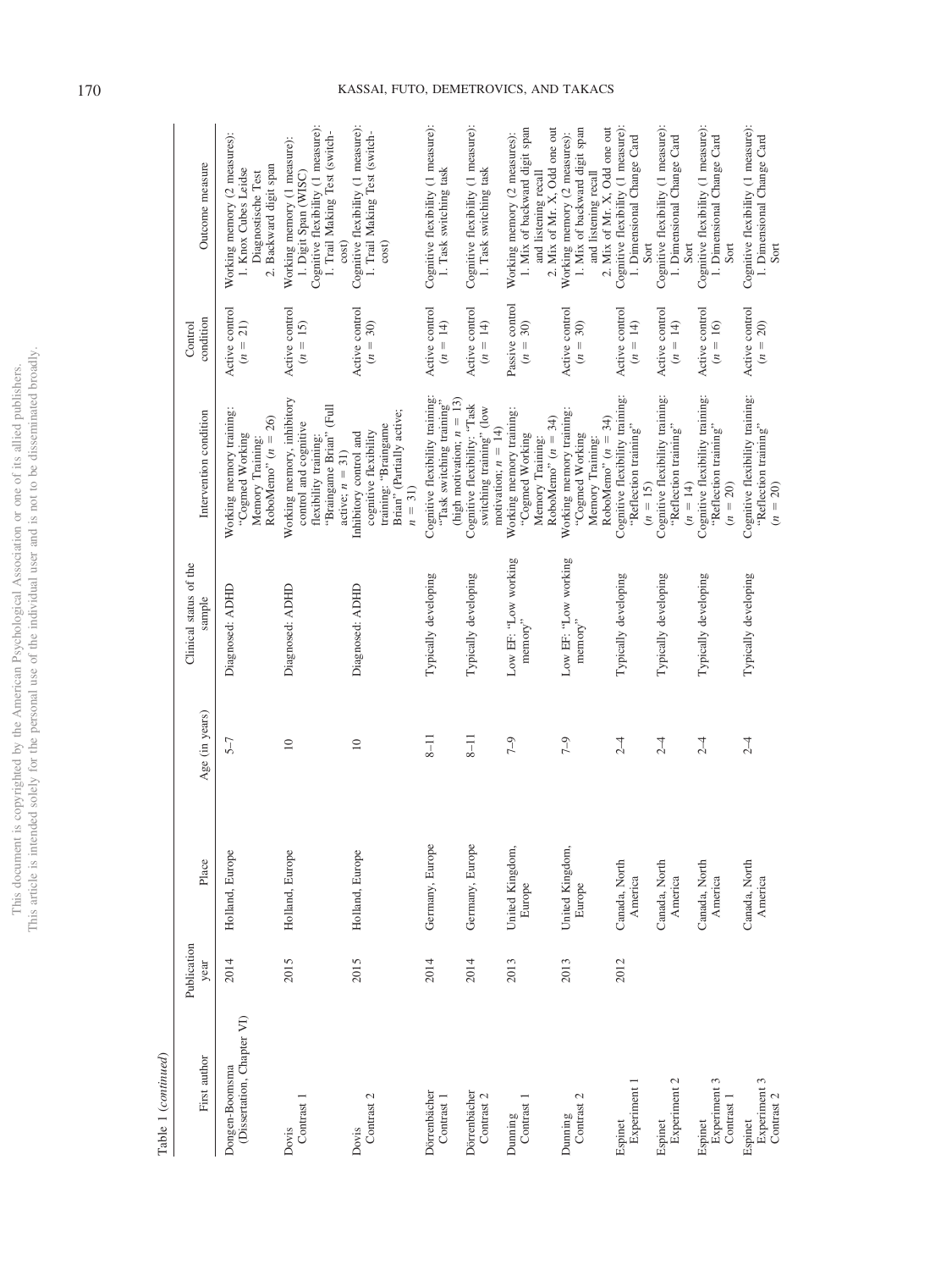This document is copyrighted by the American Psychological Association or one of its allied publishers.<br>This article is intended solely for the personal use of the individual user and is not to be disseminated broadly. This article is intended solely for the personal use of the individual user and is not to be disseminated broadly. This document is copyrighted by the American Psychological Association or one of its allied publishers.

> Table 1 (continued) Table 1 (*continued*)

| First author                  | Publication<br>year | Place                       | Age (in years) | Clinical status of the<br>sample                         | Intervention condition                                                                                                                                    | condition<br>Control                    | Outcome measure                                                                                                                                                                                                                                                                   |
|-------------------------------|---------------------|-----------------------------|----------------|----------------------------------------------------------|-----------------------------------------------------------------------------------------------------------------------------------------------------------|-----------------------------------------|-----------------------------------------------------------------------------------------------------------------------------------------------------------------------------------------------------------------------------------------------------------------------------------|
| Goldin                        | 2014                | Argentina, South<br>America | 5–9            | Typically developing                                     | Working memory, inhibitory<br>flexibility training: "Mate<br>control and cognitive<br>Marote" $(n = 73)$                                                  | Active control<br>$(n = 38)$            | Inhibitory control (2 measures):<br>2. Heart and Flowers-Mix<br>1. Child Attention Network<br>1. Heart and Flowers-Mix<br>2. Heart and Flowers-Fix<br>Task-incongruent<br>Cognitive flexibility (3<br>3. Tower of London<br>incongruent<br>incongruent<br>measures):<br>congruent |
| Holmes                        | 2009                | United Kingdom,<br>Europe   | $8 - 11$       | Low EF: "Low working<br>$\mathrm{memory}^{\prime\prime}$ | Working memory training:<br>RoboMemo" $(n = 22)$<br>"Cogmed Working<br>Memory Training:                                                                   | Active control<br>$(n = 20)$            | 1. Mix of Mr. X, Odd one out<br>Working memory (2 measure):<br>2. Counting recall                                                                                                                                                                                                 |
| Hovik                         | 2013                | Norway, Europe              | $10 - 12$      | Diagnosed: ADHD                                          | Working memory training:<br>Memory Training:<br>RoboMemo" ( $n = 33$ )<br>"Cogmed Working                                                                 | Passive control<br>$(n = 34)$           | Working memory (2 measures):<br>sequencing and sentence<br>2. Mix of letter-number<br>1. Leiter R forward and<br>backward<br>span                                                                                                                                                 |
| Study 1, Contrast 1<br>Howard | 2016                | Australia                   | 4              | Typically developing                                     | flexibility training: "Shared<br>Quincey Quokka's Quest"<br>Working memory, inhibitory<br>book reading one on one-<br>control and cognitive<br>$(n = 22)$ | Active control<br>$(n = 18)$            | Cognitive flexibility (1 measure):<br>1. Dimensional Change Card<br>Working memory (1 measure):<br>Inhibitory control (1 measure):<br>$1.$ ${\rm GoNo\hbox{-}Go}$<br>1. Mr. Ant<br>Sort                                                                                           |
| Study 1, Contrast 2<br>Howard | 2016                | Australia                   | 4              | Typically developing                                     | flexibility training: "Shared<br>Quincey Quokka's Quest"<br>Working memory, inhibitory<br>book reading in a group-<br>control and cognitive<br>$(n = 25)$ | Active control<br>$= 18$<br>$\tilde{c}$ | Cognitive flexibility (1 measure):<br>1. Dimensional Change Card<br>Working memory (1 measure):<br>Inhibitory control (1 measure):<br>1. Go/No-Go<br>1. Mr. Ant<br>Sort                                                                                                           |
| Study 2<br>Howard             | 2016                | Australia                   | 4              | Typically developing                                     | flexibility training: "Shared<br>Quincey Quokka's Quest"<br>Working memory, inhibitory<br>book reading one-on-one-<br>control and cognitive<br>$(n = 19)$ | Active control<br>$(n = 21)$            | Cognitive flexibility (1 measure):<br>1. Dimensional Change Card<br>Working memory (1 measure):<br>Inhibitory control (1 measure):<br>1. Go/No-Go<br>1. Mr. Ant<br>Sort                                                                                                           |
| Study 3<br>Howard             | 2016                | Australia                   | 4              | Typically developing                                     | flexibility training: "Shared<br>Quincey Quokka's Quest"<br>$(n = 19)$<br>Working memory, inhibitory<br>book reading one-on-one-<br>control and cognitive | Active control<br>$= 15$<br>$\tilde{c}$ | Cognitive flexibility (1 measure):<br>1. Dimensional Change Card<br>Working memory (1 measure):<br>Inhibitory control (1 measure):<br>$1.$ ${\rm GoNo-Go}$<br>$1.$ Mr. Ant $\,$<br>Sort                                                                                           |

# TRANSFER AMONG CHILDREN'S EXECUTIVE FUNCTIONS 171

(*table continues*)

(table continues)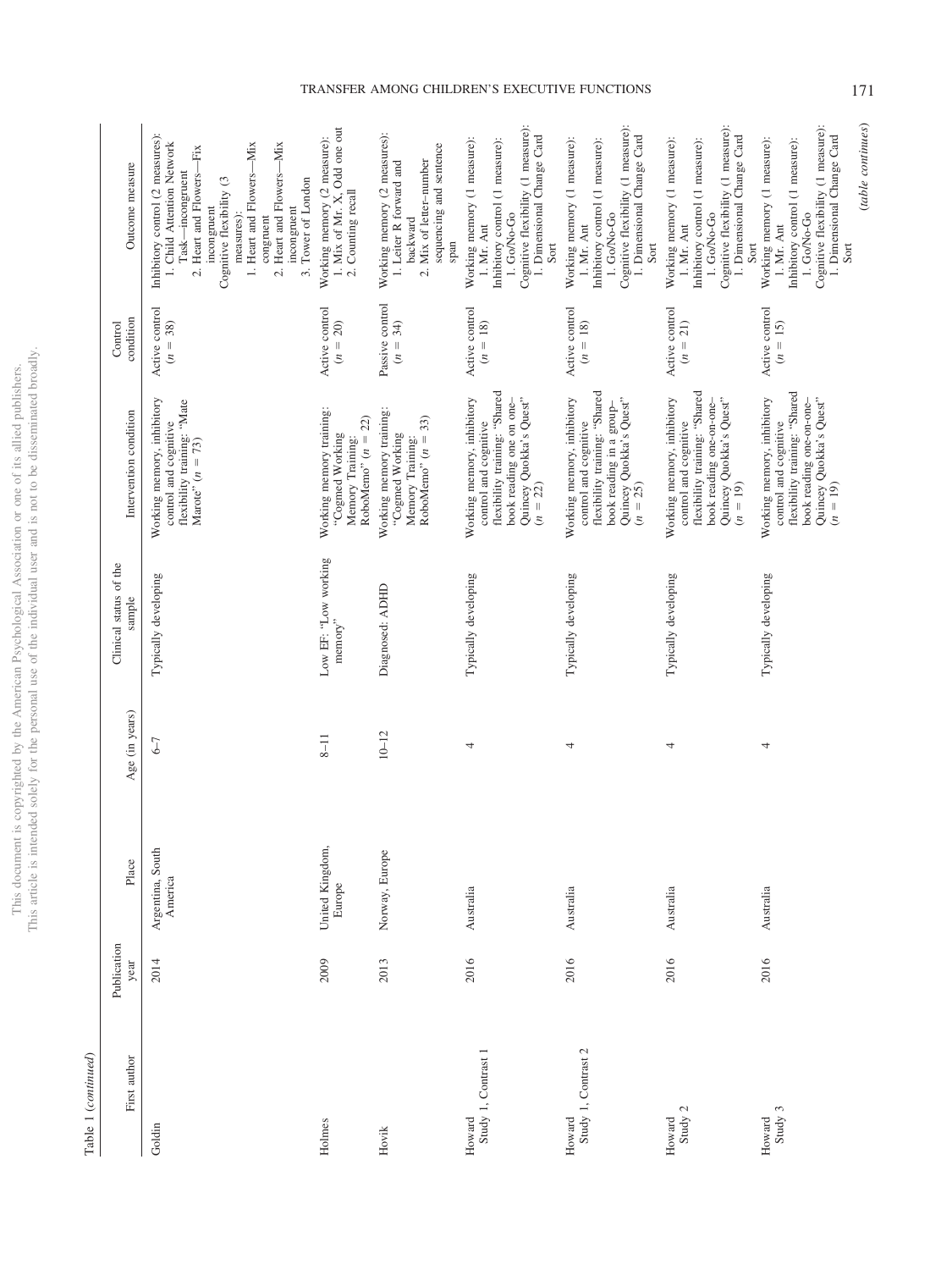|                          | ś                 |
|--------------------------|-------------------|
| j                        | $\frac{1}{2}$     |
| č<br>Í                   |                   |
|                          |                   |
| ł                        |                   |
| i                        | j                 |
|                          |                   |
|                          | j                 |
|                          |                   |
|                          |                   |
| ì                        | ï                 |
|                          | j                 |
|                          |                   |
|                          | ţ                 |
| ì                        |                   |
|                          |                   |
| J                        |                   |
|                          |                   |
|                          |                   |
|                          |                   |
|                          |                   |
|                          |                   |
|                          |                   |
|                          |                   |
|                          |                   |
|                          |                   |
|                          |                   |
|                          |                   |
|                          | usei              |
|                          |                   |
|                          |                   |
|                          |                   |
|                          |                   |
| ç                        |                   |
|                          |                   |
|                          |                   |
| )                        |                   |
| ì                        |                   |
|                          |                   |
|                          |                   |
| $\frac{1}{2}$            |                   |
|                          |                   |
|                          |                   |
| ì                        | c                 |
| <b>NOV</b>               |                   |
|                          |                   |
| ì                        |                   |
|                          |                   |
|                          |                   |
|                          |                   |
|                          | <b>CONTRACTOR</b> |
|                          |                   |
| 3<br>$\mathbf{\hat{C}}$  |                   |
|                          |                   |
|                          |                   |
|                          |                   |
|                          |                   |
|                          |                   |
| į<br>ł                   |                   |
| ś                        |                   |
| 1<br>)                   |                   |
| C any variation of<br>ij |                   |
|                          |                   |
| í                        |                   |
|                          |                   |
| i                        |                   |
|                          |                   |
|                          |                   |
|                          |                   |
|                          |                   |
| Š                        |                   |
|                          |                   |
|                          |                   |
|                          |                   |
|                          |                   |
|                          | ĵ                 |
| i                        |                   |
| į                        |                   |
| į                        |                   |
|                          | i10               |
|                          | i                 |
|                          |                   |

Table 1 (continued) Table 1 (*continued*)

| First author                                          | Publication<br>year | Place                                | Age (in years) | Clinical status of the<br>sample | Intervention condition                                                                                                                          | condition<br>Control                    | Outcome measure                                                                                                                                       |
|-------------------------------------------------------|---------------------|--------------------------------------|----------------|----------------------------------|-------------------------------------------------------------------------------------------------------------------------------------------------|-----------------------------------------|-------------------------------------------------------------------------------------------------------------------------------------------------------|
| Klingberg                                             | 2005                | Sweden, Europe                       | $7 - 12$       | Diagnosed: ADHD                  | Working memory training:<br>RoboMemo" $(n = 20)$<br>"Cogmed Working<br>Memory Training:                                                         | Active control<br>$(n = 24)$            | Working memory (1 measure):<br>1. Span board task                                                                                                     |
| 'Kloo                                                 | 2003                | Austria, Europe                      | $2-4$          | Typically developing             | Cognitive flexibility training:<br>"Card Sorting" $(n = 14)$                                                                                    | Active control<br>$(n = 15)$            | Cognitive flexibility (1 measure):<br>1. Dimensional Change Card<br>Sort                                                                              |
| Kroesbergen<br>Contrast 1                             | 2014                | Holland, Europe                      | 5              | Typically developing             | memory training" $(n = 15)$<br>"Domain general working<br>Working memory training:                                                              | Passive control<br>$(n = 21)$           | Working memory (2 measures):<br>1. Word recall backward<br>2. Odd one out                                                                             |
| Contrast 2<br>Kroesbergen                             | 2014                | Holland, Europe                      | 5              | Typically developing             | memory training" $(n = 15)$<br>"Domain specific working<br>Working memory training:                                                             | Passive control<br>21)<br>$n =$         | Working memory (2 measures):<br>1. Word recall backward<br>2. Odd one out                                                                             |
| Contrast 1<br>Kyttälä                                 | 2015                | Finland, Europe                      | 5.9            | Typically developing             | Working memory training:<br>"Working memory and<br>counting training"<br>$(n = 23)$                                                             | Active control<br>$(n = 23)$            | Working memory (3 measures):<br>1. Backward word span<br>2. Backward digit span<br>3. Odd one out                                                     |
| Contrast 2<br>Kyttälä                                 | 2015                | Finland, Europe                      | 5.9            | Typically developing             | Working memory training:<br>"Working memory and<br>counting training"<br>$(n = 23)$                                                             | Passive control<br>$(n = 17)$           | Working memory (3 measures):<br>1. Backward word span<br>2. Backward digit span<br>3. Odd one out                                                     |
| (Dissertation)<br>Lomas                               | 2001                | Virginia, North<br>America           | $7 - 9$        | Diagnosed: ADHD                  | Working memory, inhibitory<br>Cognitive Rehabilitation"<br>control and cognitive<br>"LocuTour Multimedia<br>flexibility training:<br>$(n = 16)$ | Passive control<br>$(n = 15)$           | Cognitive flexibility (1 measure):<br>Inhibitory control (1 measure):<br>Test-commission errors<br>1. Continuous Performance<br>1. WCST-total correct |
| $\sin$                                                | 2013                | China, Asia                          | $8 - 11$       | Diagnosed: Dyslexia              | inhibitory control training:<br>central executive tasks"<br>"Working memory and<br>Working memory and<br>$(n = 15)$                             | Active control<br>$(n = 15)$            | Working memory (2 measures):<br>Inhibitory control (1 measures):<br>1. Word span task backward<br>2. Digit span backward<br>1. Stroop                 |
| Study 1, Contrast 1<br>(Dissertation)<br>Markomichali | 2015                | lorth<br>New Hampshire, N<br>America | $\overline{4}$ | Typically developing             | "Waiting Game" $(n = 12)$<br>Inhibitory control training:                                                                                       | Active control<br>$= 13$<br>$\tilde{z}$ | Inhibitory control (1 measure):<br>1. The Teddies Task                                                                                                |
| Study 1, Contrast 2<br>(Dissertation)<br>Markomichali | 2015                | lorth<br>New Hampshire, N<br>America | $4-5$          | Typically developing             | "Waiting Game" $(n = 12)$<br>Inhibitory control training:                                                                                       | Passive control<br>$(n = 13)$           | Inhibitory control (1 measure):<br>1. The Teddies Task                                                                                                |
| (Dissertation)<br>Markomichali<br>Study 2             | 2015                | lorth<br>New Hampshire, N<br>America | $rac{4}{6}$    | Low EF: "Low<br>inhibition"      | "Waiting Game" $(n = 19)$<br>Inhibitory control training:                                                                                       | Passive control<br>$(n = 18)$           | Inhibitory control (2 measures):<br>1. The Teddies Task<br>2. Bee Delay Task                                                                          |

# 172 KASSAI, FUTO, DEMETROVICS, AND TAKACS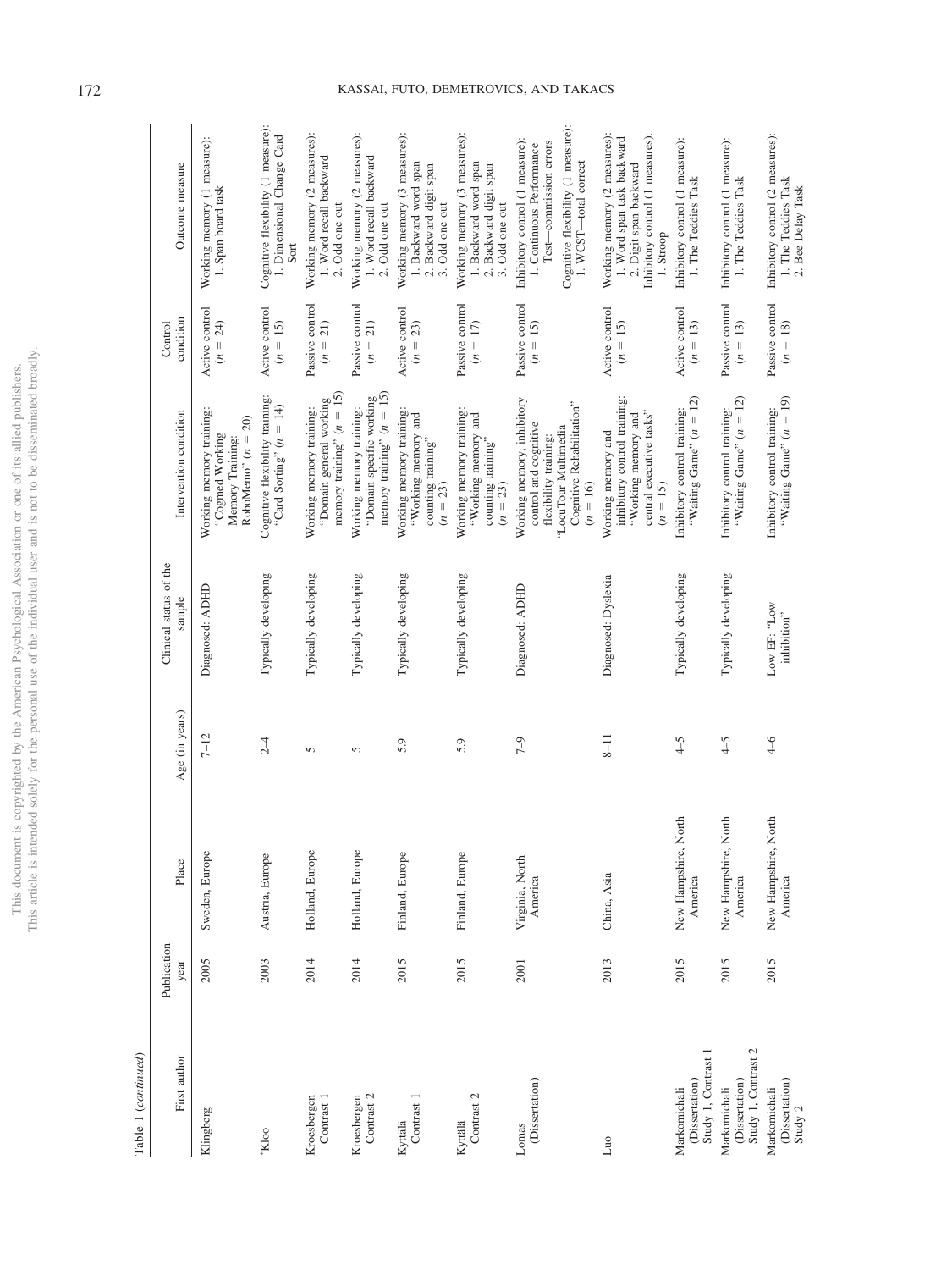|                        | j                        |
|------------------------|--------------------------|
| i                      |                          |
| ţ                      |                          |
| ś                      |                          |
| Ī                      |                          |
|                        |                          |
|                        | j                        |
|                        |                          |
|                        |                          |
|                        | í                        |
| Í                      |                          |
|                        |                          |
|                        |                          |
|                        |                          |
|                        |                          |
|                        |                          |
|                        |                          |
|                        |                          |
|                        |                          |
|                        |                          |
| ì                      |                          |
| l                      |                          |
|                        |                          |
|                        |                          |
|                        |                          |
|                        |                          |
|                        |                          |
|                        | i.                       |
|                        |                          |
|                        |                          |
|                        | i c                      |
|                        |                          |
|                        |                          |
|                        | ï                        |
|                        |                          |
|                        |                          |
| č<br>ĭ                 | j                        |
| ì                      |                          |
| j<br>j                 |                          |
| j<br>í                 |                          |
|                        | $\frac{1}{2}$            |
|                        |                          |
|                        |                          |
|                        |                          |
|                        |                          |
|                        |                          |
|                        |                          |
|                        |                          |
|                        |                          |
| ï                      | ļ                        |
| i<br>I                 |                          |
|                        |                          |
|                        |                          |
| s<br>S                 | į                        |
|                        |                          |
|                        |                          |
|                        | is control.              |
| j                      | l                        |
|                        |                          |
| ï                      |                          |
| j                      | $\overline{\phantom{a}}$ |
|                        | ĵ                        |
| j                      | ł                        |
|                        |                          |
|                        |                          |
| ļ<br>J                 |                          |
|                        | j                        |
|                        |                          |
| í                      |                          |
| the state of the state |                          |
|                        | ١                        |
|                        |                          |
|                        | Ì                        |
|                        | j                        |
|                        | í                        |
| Í                      |                          |
| $\frac{1}{2}$          |                          |
|                        |                          |
|                        |                          |
|                        |                          |
|                        |                          |
|                        | $\overline{a}$           |
|                        |                          |
| hic                    |                          |
| i                      |                          |
|                        |                          |
|                        | $\frac{c}{1}$<br>i<br>ł  |

 $Table~1~(continued)$ Table 1 (*continued*)

| First author                  | Publication<br>year | Place                     | Age (in years) | Clinical status of the<br>sample | Intervention condition                                                                                                                              | condition<br>Control                      | Outcome measure                                                                                                                                                                 |
|-------------------------------|---------------------|---------------------------|----------------|----------------------------------|-----------------------------------------------------------------------------------------------------------------------------------------------------|-------------------------------------------|---------------------------------------------------------------------------------------------------------------------------------------------------------------------------------|
| Re                            | 2007                | Italy, Europe             | 5              | Diagnosed: ADHD                  | "Working Memory Control<br>Training Program" $(n = 5)$<br>Working memory, inhibitory<br>control and cognitive<br>flexibility training:              | Passive control<br>5<br>$n =$             | Working memory (1 measure):<br>Inhibitory control (1 measure):<br>1. Dual Request Selective<br>1. Walk/Don't Walk<br>Task                                                       |
| Sample 1<br>Re                | 2015                | Italy, Europe             | 5              | Low EF: "ADHD<br>symptoms"       | "Working Memory Control<br>Working memory, inhibitory<br>Training Program" (n<br>control and cognitive<br>flexibility training:<br>13)              | Active control<br>$(n = 13)$              | Working memory (1 measure):<br>Inhibitory control (1 measure):<br>1. Dual Request Selective<br>1. Walk/Don't Walk<br>Task                                                       |
| $\mbox{Re}$ Sample 2          | 2015                | Italy, Europe             | 5              | Typically developing             | "Working Memory Control<br>Working memory, inhibitory<br>Training Program" $(n =$<br>control and cognitive<br>flexibility training:<br>13)          | Active control<br>$= 13$<br>$\tilde{c}$   | Working memory (1 measure):<br>Inhibitory control (1 measure):<br>1. Dual Request Selective<br>1. Walk/Don't Walk<br>Task                                                       |
| Röthlisberger<br>Sample 1     | 2011                | Swiss, Europe             | 5              | Typically developing             | flexibility training: "Small<br>developed to promote EF"<br>Working memory, inhibitory<br>control and cognitive<br>group intervention<br>$(n = 33)$ | Passive control<br>$(n = 38)$             | Cognitive flexibility (1 measure):<br>Working memory (1 measure):<br>Inhibitory control (1 measure):<br>1. Simple Flanker Task<br>1. Complex Span Task<br>I. Mixed Flanker Task |
| Röthlisberger<br>Sample $2$   | 2011                | Swiss, Europe             | $\circ$        | Typically developing             | flexibility training: "Small<br>developed to promote EF"<br>Working memory, inhibitory<br>control and cognitive<br>group intervention<br>$(n = 30)$ | Passive control<br>$(n = 34)$             | Cognitive flexibility (1 measure):<br>Working memory (1 measure):<br>Inhibitory control (1 measure):<br>1. Simple Flanker Task<br>1. Complex Span Task<br>1. Mixed Flanker Task |
| Rueda                         | 2012                | Spain, Europe             | 5              | Typically developing             | "Computerized training of<br>Inhibitory control training:<br>attention" $(n = 19)$                                                                  | Active control<br>$= 18$<br>$\tilde{c}$   | 4. Child ANT-omission error<br>1. Delay of Gratification-Self<br>Inhibitory control (4 measures):<br>2. Delay of Gratification-<br>3. Child Gambling Task<br>Other              |
| (Dissertation)<br>Schmitt     | 2013                | Oregon, North<br>America  | $3-5$          | Typically developing             | training: "Self-regulation<br>intervention" ( $n = 126$ )<br>cognitive flexibility<br>Inhibitory control and                                        | Passive control<br>$= 150$<br>$\tilde{z}$ | 1. Head-Toes-Knees-Shoulders<br>Cognitive flexibility (1 measure):<br>Inhibitory control (1 measure):<br>i. DCCS<br>Task                                                        |
| St. Clair-Thompson<br>Study 1 | 2008                | United Kingdom,<br>Europe | $-2$           | Typical developing               | Working memory training:<br>"Memory Booster"<br>$(n = 22)$                                                                                          | Passive control<br>22)<br>$\tilde{z}$     | Working memory (2 measures):<br>1. Listening recall task<br>2. Counting recall task                                                                                             |
| St. Clair-Thompson<br>Study 2 | 2008                | United Kingdom,<br>Europe | $6 - 7$        | Typically developing             | Working memory training:<br>"Memory Booster"<br>$(n = 18)$                                                                                          | Passive control<br>$(n = 18)$             | Working memory (2 measures):<br>2. Backward digit recall<br>1. Listening recall task                                                                                            |
| St. Clair-Thompson            | 2010                | United Kingdom,<br>Europe | $5 - 8$        | Typically developing             | Working memory training:<br>"Memory Booster"<br>$(n = 117)$                                                                                         | Active control<br>$(n = 137)$             | Working memory (1 measure):<br>1. Listening recall                                                                                                                              |

# TRANSFER AMONG CHILDREN'S EXECUTIVE FUNCTIONS 173

(*table continues*)

(table continues)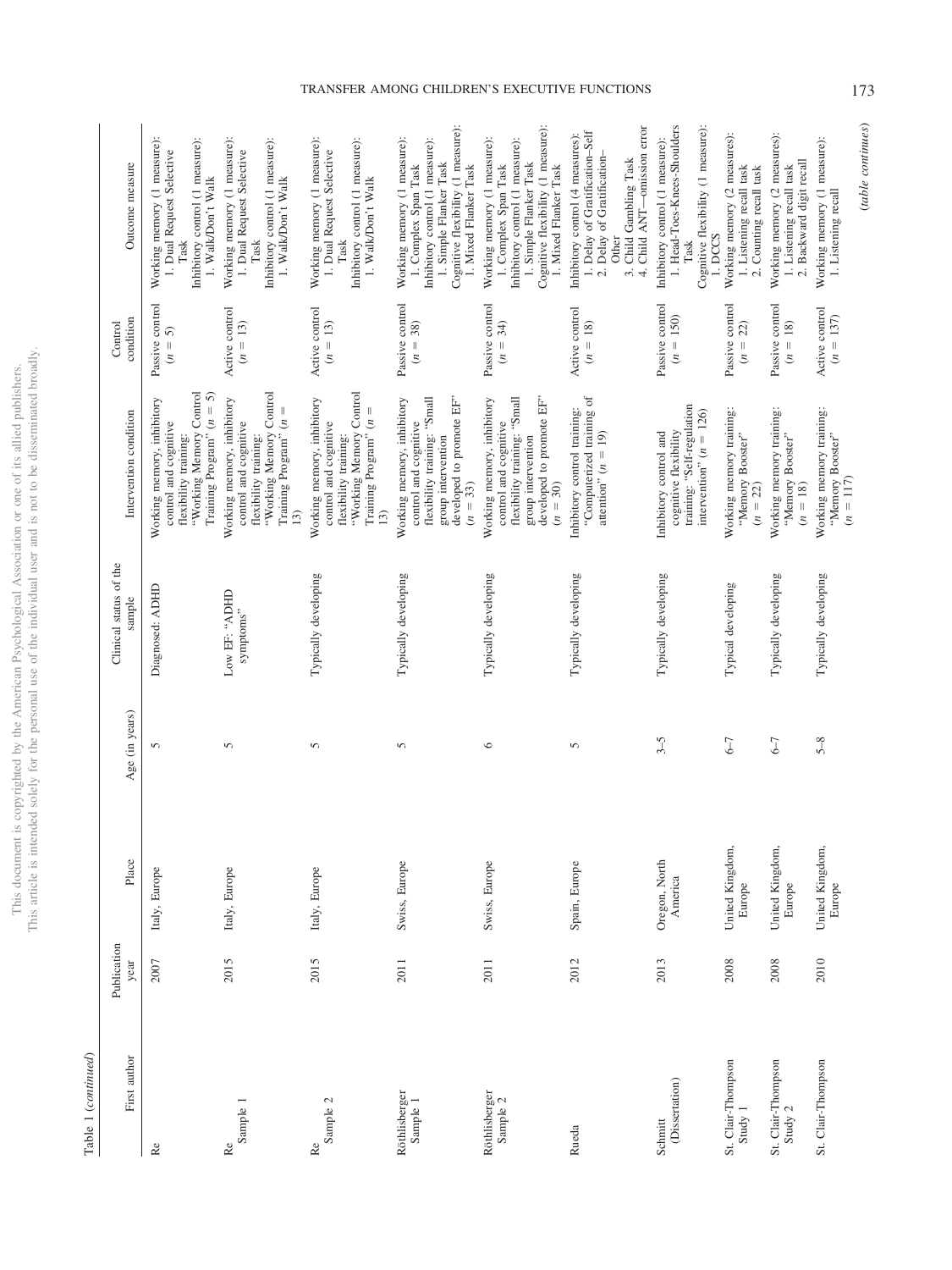| Ş<br>í          | ¢<br>ï                              |
|-----------------|-------------------------------------|
| ¢               |                                     |
| j               |                                     |
|                 |                                     |
| į               |                                     |
|                 |                                     |
|                 |                                     |
|                 |                                     |
| ŀ               |                                     |
|                 |                                     |
|                 |                                     |
|                 | ĵ                                   |
|                 |                                     |
|                 |                                     |
|                 |                                     |
|                 |                                     |
|                 |                                     |
|                 |                                     |
|                 |                                     |
|                 |                                     |
|                 |                                     |
|                 |                                     |
|                 |                                     |
|                 |                                     |
|                 |                                     |
|                 | CO <sub>1</sub>                     |
|                 |                                     |
|                 |                                     |
|                 | ï                                   |
|                 |                                     |
|                 |                                     |
| ç               | ֖֖֖֖֖֖֚֚֚֚֚֚֚֚֚֚֚֚֚֚֚֚֚֚֡֬ <b>֓</b> |
| j<br>j          |                                     |
|                 |                                     |
|                 |                                     |
|                 |                                     |
|                 |                                     |
|                 |                                     |
|                 |                                     |
|                 |                                     |
|                 |                                     |
| ë               | Ì                                   |
|                 |                                     |
| i<br>i          |                                     |
|                 |                                     |
|                 |                                     |
|                 |                                     |
|                 |                                     |
|                 |                                     |
|                 |                                     |
|                 | ĕ                                   |
|                 | Į                                   |
|                 | Ċ<br>j                              |
|                 | ì                                   |
| j               |                                     |
|                 |                                     |
|                 |                                     |
| ì               |                                     |
|                 |                                     |
|                 | ١                                   |
|                 |                                     |
|                 |                                     |
| mann            |                                     |
|                 |                                     |
|                 |                                     |
|                 |                                     |
|                 |                                     |
|                 |                                     |
|                 | $\frac{1}{2}$                       |
| $\overline{ms}$ | j                                   |
|                 |                                     |
| į<br>í          | j                                   |
|                 | :<br>ا                              |
|                 | ĺ<br>i                              |
|                 |                                     |

Table 1 (continued) Table 1 (*continued*)

| First author          | Publication<br>year | Place                                                | Age (in years)                   | Clinical status of the<br>sample | Intervention condition                                                                                                    | condition<br>Control            | Outcome measure                                                                                                                                                                                |
|-----------------------|---------------------|------------------------------------------------------|----------------------------------|----------------------------------|---------------------------------------------------------------------------------------------------------------------------|---------------------------------|------------------------------------------------------------------------------------------------------------------------------------------------------------------------------------------------|
| Contrast 1<br>Thorell | 2009                | Sweden, Europe                                       | $\begin{array}{c} 4 \end{array}$ | Typical developing               | Working memory training:<br>RoboMemo" $(n = 17)$<br>"Cogmed Working<br>Memory Training:                                   | Active control<br>$(n = 14)$    | 1. Span Board Task (WAIS-R-<br>Working memory (2 measures):<br>2. Word Span Task<br>$\widehat{\Xi}$                                                                                            |
| Contrast 2<br>Thorell | 2009                | Sweden, Europe                                       | $4 - 5$                          | Typically developing             | Working memory training:<br>RoboMemo" $(n = 17)$<br>"Cogmed Working<br>Memory Training:                                   | Passive control<br>$(n = 16)$   | 1. Span Board Task (WAIS-R-<br>Working memory (2 measures):<br>2. Word Span Task<br>$\widehat{\mathbf{z}}$                                                                                     |
| Contrast 3<br>Thorell | 2009                | Sweden, Europe                                       | $4-5$                            | Typically developing             | Inhibitory control training:<br>Training: RoboMemo"<br>"Cogmed Inhibition<br>$(n = 18)$                                   | Active control<br>$(n = 14)$    | Inhibitory control (2 measures):<br>Task-commission error<br>1. Day-Night Stroop Task-<br>2. Go/No-Go<br>error                                                                                 |
| Contrast 4<br>Thorell | 2009                | Sweden, Europe                                       | $4-5$                            | Typically developing             | Inhibitory control training:<br>Training: RoboMemo"<br>"Cogmed Inhibition<br>$(n = 18)$                                   | Passive control<br>$(n = 16)$   | Inhibitory control (2 measures):<br>1. Day-Night Stroop Task-<br>Task-commission error<br>2. Go/No-Go<br>error                                                                                 |
| Tominey               | 2011                | Oregon, North<br>America                             | $3 - 5$                          | Typically developing             | training: "Circle Time<br>cognitive flexibility<br>Inhibitory control and<br>Games" ( $n = 28$ )                          | Passive control<br>$(n = 37)$   | 1. Head-Toes-Knees-Shoulders<br>Inhibitory control (1 measure):<br>Task                                                                                                                        |
| Traverso              | 2015                | Italy, Europe                                        | 5                                | Typically developing             | "EF promoting small group<br>inhibitory control training:<br>program-Chicco and<br>Working memory and<br>Nana" $(n = 32)$ | Passive control<br>$(n = 43)$   | Working memory (2 measures):<br>Inhibitory control (4 measures):<br>1. Backward Word Span<br>1. Circle drawing task<br>2. Arrow flanker task<br>2. Keep Track<br>4. Delay task<br>3. Gift wrap |
| Volckaert             | 2015                | Belgium, Europe                                      | $4-5$                            | Typically developing             | Inhibitory control training:<br>"Inhibition training"<br>$(n = 24)$                                                       | Active control<br>$(n = 23)$    | Head-Toes-Knees-Shoulders<br>Dog-Fish, Monster Stroop,<br>1. Mix of Traffic lights, Cat-<br>Inhibitory control (1 measure):<br>(Inhibition factor)                                             |
| Wong                  | 2014                | China, Asia                                          | $6 - 12$                         | Low EF: "Low working<br>memory"  | memory training" $(n = 26)$<br>Working memory training:<br>"Computerized working                                          | Passive control<br>25)<br>$n =$ | Working memory (1 measure):<br>1. Span Board task                                                                                                                                              |
| effect size.<br>Note. |                     | ADHD = attention-deficit/hyperactivity disorder; ASD |                                  |                                  |                                                                                                                           |                                 | = autism spectrum disorder; EF = executive function. The study marked by * was excluded from the analyses because it had an outlying                                                           |

# 174 KASSAI, FUTO, DEMETROVICS, AND TAKACS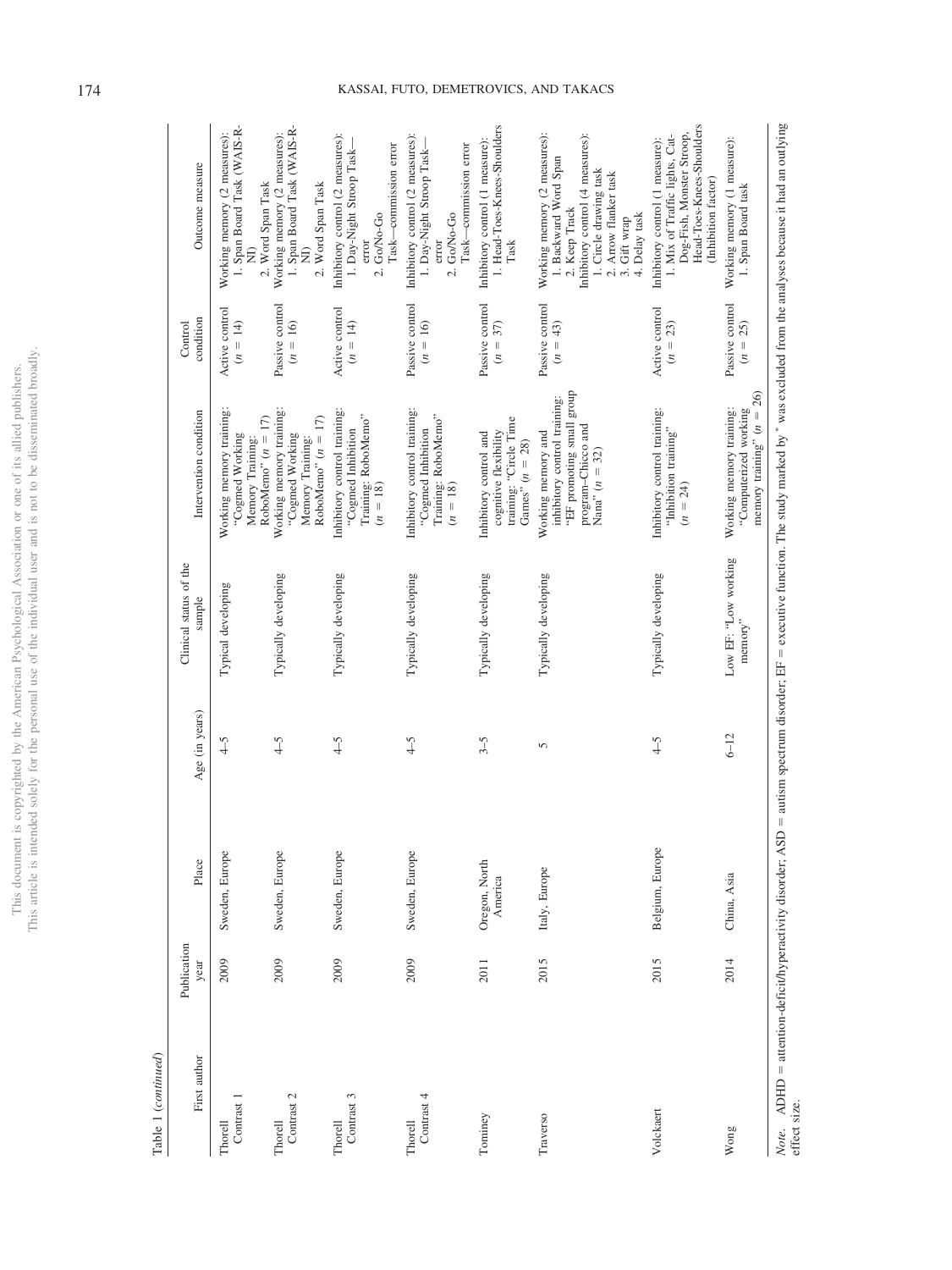| i<br>ò             |                    |
|--------------------|--------------------|
| ċ                  |                    |
| ī                  |                    |
|                    |                    |
|                    |                    |
|                    | í                  |
|                    |                    |
|                    |                    |
|                    |                    |
| í                  |                    |
|                    |                    |
|                    | t                  |
|                    |                    |
|                    |                    |
|                    |                    |
|                    |                    |
|                    |                    |
|                    |                    |
|                    |                    |
|                    |                    |
|                    |                    |
|                    |                    |
|                    |                    |
|                    |                    |
|                    |                    |
|                    |                    |
| Š<br>ļ             | ţ                  |
|                    |                    |
|                    |                    |
|                    | į                  |
|                    |                    |
| ł                  |                    |
|                    |                    |
|                    |                    |
| j                  |                    |
| ç<br>3             |                    |
|                    |                    |
| I                  |                    |
| )<br>١             |                    |
| ł                  |                    |
| I                  |                    |
|                    |                    |
|                    |                    |
| i                  |                    |
|                    |                    |
|                    |                    |
|                    |                    |
|                    |                    |
|                    |                    |
| ë                  | ń                  |
| ì                  | <b>NOLL</b>        |
|                    |                    |
|                    |                    |
|                    |                    |
|                    |                    |
|                    |                    |
|                    |                    |
|                    |                    |
|                    |                    |
| $\frac{1}{2}$      |                    |
|                    | ï                  |
|                    |                    |
|                    |                    |
| d<br>ì             |                    |
| l                  |                    |
| ē<br>I<br>)        |                    |
|                    |                    |
|                    |                    |
| 多少的<br>¢<br>ï      |                    |
| ¢                  |                    |
|                    |                    |
|                    |                    |
|                    |                    |
| i                  |                    |
| ļ                  | $\frac{1}{2}$      |
| j                  |                    |
|                    |                    |
|                    |                    |
|                    |                    |
| $\frac{1}{2}$      |                    |
|                    |                    |
|                    | $\frac{1}{2}$      |
|                    |                    |
|                    |                    |
| $\frac{1}{2}$<br>į |                    |
|                    |                    |
|                    | hıc<br>Ë<br>į<br>í |

<span id="page-10-0"></span>

|        | i<br>j |
|--------|--------|
|        |        |
|        |        |
|        |        |
|        |        |
|        |        |
|        |        |
|        |        |
|        |        |
|        |        |
|        |        |
| l<br>Ē | ١      |

| Overview of the Studies Included in the Second Meta-Analysis Regarding Far-Transfer Effects<br>Table 2 |                     |                            |                                        |                                  |                                                                                                                           |                                               |                                                                                                                                                                                                                         |
|--------------------------------------------------------------------------------------------------------|---------------------|----------------------------|----------------------------------------|----------------------------------|---------------------------------------------------------------------------------------------------------------------------|-----------------------------------------------|-------------------------------------------------------------------------------------------------------------------------------------------------------------------------------------------------------------------------|
| First author                                                                                           | Publication<br>year | Place                      | Age (in years)                         | Clinical status of the<br>sample | Intervention condition                                                                                                    | condition<br>Control                          | Outcome measure                                                                                                                                                                                                         |
| Bigorra                                                                                                | 2016                | Spain, Europe              | $7 - 12$                               | Diagnosed: ADHD                  | Working memory training:<br>"Cogned Working"<br>Memory Training"<br>$(n = 31)$                                            | Active control<br>$(n = 30)$                  | Cognitive flexibility (3 measures):<br>2. WCST (perseverative errors)<br>1. CPT II (commission errors)<br>Inhibitory control (1 measure):<br>3. Trail making test B<br>1. Tower of London                               |
| Blakey                                                                                                 | 2015                | England, Europe            | 3.58<br>$= 4.33; SD =$<br>$\mathbb{Z}$ | Typically developing             | inhibitory control and<br>Working memory and<br>executive function<br>training program"<br>training: "Short<br>$(n = 26)$ | Active control<br>$(n = 28)$                  | Cognitive flexibility (2 measures):<br>1. FIST<br>2. SWIFT mixed switch                                                                                                                                                 |
| Chacko                                                                                                 | 2014                | New York, North<br>America | $7 - 11$                               | Diagnosed: ADHD                  | Working memory training:<br>"Cogned Working"<br>Memory Training"<br>$(n = 44)$                                            | Active control<br>$(n = 41)$                  | Inhibitory control (1 measure):<br>1. CPT (commission errors)                                                                                                                                                           |
| Contrast 1<br>de Vries                                                                                 | 2015                | Holland, Europe            | $8 - 12$                               | Diagnosed: ASD                   | Working memory training:<br>"Braingame Brian"<br>$(n = 31)$                                                               | Active control<br>$(n = 29)$                  | 1. Stop task (commission error)<br>Cognitive flexibility (2 measure):<br>Inhibitory control (1 measure):<br>2. Gender-emotion switch<br>1. Number-gnome switch                                                          |
| Contrast 2<br>de Vries                                                                                 | 2015                | Holland, Europe            | $8 - 12$                               | Diagnosed: ASD                   | training: "Braingame<br>Cognitive flexibility<br>Brian" $(n = 31)$                                                        | Active control<br>29)<br>$(n = 1)$            | 1. Stop task (commission error)<br>Working memory (1 measure):<br>Inhibitory control (1 measure):<br>$1.$ N-back test $\,$                                                                                              |
| (Dissertation, Chapter VI.)<br>Dongen-Boomsma                                                          | 2014                | Holland, Europe            | $5-7$                                  | Diagnosed: ADHD                  | Working memory training:<br>24)<br>"Cogmed Working<br>Memory Training:<br>RoboMemo" ( $n =$                               | Active control<br>21)<br>$(n =$               | Cognitive flexibility (2 measures):<br>3. Shape school control yellow<br>Inhibitory control (3 measures):<br>2. Shape school control red<br>1. Shape school switch red<br>2. Shape switch yellow<br>1. Day/Night Stroop |
| Contrast 2<br>Dovis                                                                                    | 2015                | Holland, Europe            | $\approx$                              | Diagnosed: ADHD                  | Brian" (Partially active;<br>training: "Braingame<br>cognitive flexibility<br>Inhibitory control and<br>$n = 28$          | Active control<br>$(n = 30)$                  | Working memory (1 measure):<br>1. Digit Span (WISC)                                                                                                                                                                     |
| Contrast 1<br>Dowsett                                                                                  | 2000                | Australia                  | 3                                      | Low EF: "Low<br>inhibition"      | $= 7$<br>training: Practicing EF<br>promoting tasks $(n$<br>Cognitive flexibility                                         | Passive control<br>5<br>$n =$                 | Inhibitory control (1 measure):<br>1. Go/No-go discrimination<br>apparatus                                                                                                                                              |
| Contrast 2<br>Dowsett                                                                                  | 2000                | Australia                  | $\zeta$                                | Low EF: "Low<br>inhibition"      | promoting tasks $(n = 8)$<br>training: Practicing EF<br>Cognitive flexibility                                             | Passive control<br>$\widehat{+}$<br>$(n = 1)$ | Inhibitory control (1 measure):<br>1. Go/No-go discrimination<br>apparatus                                                                                                                                              |

# TRANSFER AMONG CHILDREN'S EXECUTIVE FUNCTIONS 175

(*table continues*)

 $\qquad \qquad (table~continues)$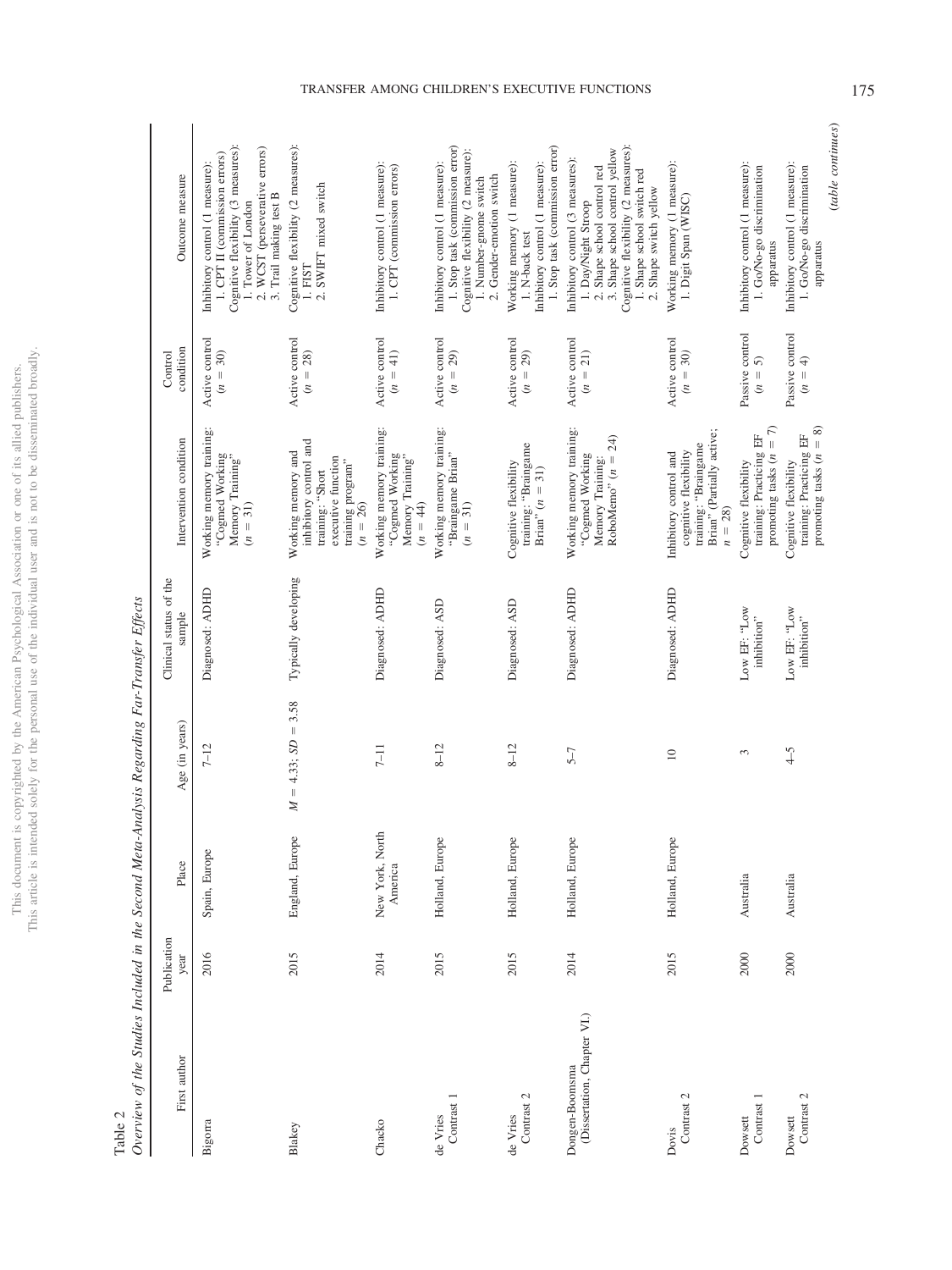|                         | j              |
|-------------------------|----------------|
|                         |                |
| í<br>ċ                  |                |
| ś                       |                |
|                         |                |
| ζ                       |                |
|                         | j              |
|                         | í<br>ì         |
|                         |                |
|                         |                |
|                         |                |
|                         |                |
|                         |                |
|                         | i              |
|                         | I              |
|                         | ļ              |
|                         |                |
| ì                       |                |
|                         | j              |
|                         |                |
|                         |                |
|                         |                |
| o un                    |                |
|                         |                |
|                         |                |
| ١                       |                |
|                         |                |
|                         |                |
| č<br>١                  |                |
|                         |                |
|                         |                |
| j                       |                |
|                         | j              |
|                         | 11/10/11       |
|                         |                |
|                         |                |
|                         |                |
|                         |                |
|                         |                |
| ć                       |                |
| j                       |                |
| I<br>J<br>j             |                |
| j                       |                |
| ì                       |                |
| ł<br>l                  |                |
| j                       |                |
| $\frac{1}{2}$           | ś              |
|                         |                |
|                         |                |
|                         |                |
|                         |                |
|                         |                |
|                         |                |
|                         |                |
| ë<br>ï                  |                |
|                         |                |
| é                       |                |
| ţ                       | ¢              |
|                         |                |
|                         |                |
|                         |                |
|                         |                |
| ì<br>ç                  |                |
| ÷                       |                |
|                         |                |
|                         | S<br>ł         |
|                         |                |
|                         |                |
| ź<br>$\mathbf{\hat{C}}$ | $\overline{ }$ |
|                         |                |
| ż                       |                |
| ł<br>J<br>j             | ï              |
|                         |                |
|                         |                |
| <b>Lut / A.</b><br>í    |                |
| I                       |                |
|                         |                |
|                         |                |
|                         |                |
|                         |                |
|                         | l              |
| Ś                       |                |
|                         |                |
| i<br>S                  |                |
|                         |                |
|                         |                |
|                         |                |
|                         |                |
|                         |                |
|                         |                |
| İ                       |                |
| į                       |                |
| j                       | ï              |
|                         |                |
|                         | i              |

 $Table~2~(continued)$ Table 2 (*continued*)

| First author               | Publication<br>year | Place                    | Age (in years) | Clinical status of the<br>sample | Intervention condition                                                                                       | condition<br>Control             | Outcome measure                                                                                                                                                                                               |
|----------------------------|---------------------|--------------------------|----------------|----------------------------------|--------------------------------------------------------------------------------------------------------------|----------------------------------|---------------------------------------------------------------------------------------------------------------------------------------------------------------------------------------------------------------|
| Dörrenbächer<br>Contrast 1 | 2014                | Germany, Europe          | $\overline{1}$ | Typically developing             | switching training (high<br>motivation" $(n = 13)$<br>Cognitive flexibility<br>training: "Task               | Active control<br>$(n = 14)$     | Working memory (2 measures):<br>Inhibitory control (3 measures):<br>1. Backward digit span<br>2. Counting span<br>3. Stroop test<br>$1.$ CPT AY $\,$<br>$2.$ CPT $BX$                                         |
| Dörrenbächer<br>Contrast 2 | 2014                | Germany, Europe          | $8 - 11$       | Typically developing             | switching training (low<br>motivation" $(n = 13)$<br>Cognitive flexibility<br>training: "Task                | Active control<br>$(n = 14)$     | Working memory (2 measures):<br>Inhibitory control (3 measures):<br>1. Backward digit span<br>2. Counting span<br>3. Stroop test<br>$1.$ CPT AY $\,$<br>2. CPT BX                                             |
| Contrast 1<br>Dunning      | 2013                | United Kingdom<br>Europe | $7 - 9$        | working memory"<br>Low EF: "Low  | Working memory training:<br>RoboMemo" $(n = 17)$<br>"Cogmed Working<br>Memory Training:                      | Passive control<br>$(n = 30)$    | Inhibitory control (1 measure):<br>1. CPT (commission error)                                                                                                                                                  |
| Contrast 2<br>Dunning      | 2013                | United Kingdom<br>Europe | $7 - 9$        | working memory"<br>Low EF: "Low  | Working memory training:<br>RoboMemo" $(n = 31)$<br>"Cogmed Working<br>Memory Training:                      | Active control<br>29)<br>$(n =$  | Inhibitory control (1 measure):<br>1. CPT (commission error)                                                                                                                                                  |
| Egeland                    | 2013                | Norway, Europe           | $10 - 12$      | Diagnosed: ADHD                  | Working memory training:<br>RoboMemo" $(n = 33)$<br>"Cogmed Working<br>Memory Training:                      | Passive control<br>34)<br>$(n =$ | 2. Continuous Performance Test-<br>Hyperactivity-Impulsivity<br>1. Trail making test (Task<br>4-divided attention)<br>Cognitive Flexibility<br>1. Color word test<br>Inhibitory control:                      |
| Contrast 1<br>Karbach      | 2009                | Germany, Europe          | $8 - 10$       | Typically developing             | switching training"<br>Cognitive flexibility<br>training: "Task-<br>$(n = 14)$                               | Active control<br>$(n = 14)$     | 1. Mix of color and number Stroop<br>2. Mix of symmetry span and<br>Working memory (2 measures):<br>Inhibitory control (1 measure):<br>1. Mix of reading span and<br>navigation span<br>counting span<br>task |
| Contrast 2<br>Karbach      | 2009                | Germany, Europe          | $8 - 10$       | Typically developing             | verbal self-instructions"<br>switching training +<br>Cognitive flexibility<br>training: "Task-<br>$(n = 14)$ | Active control<br>$(n = 14)$     | 1. Mix of color and number Stroop<br>2. Mix of symmetry span and<br>Working memory (2 measures):<br>Inhibitory control (1 measure):<br>1. Mix of reading span and<br>navigation span<br>counting span<br>task |

# 176 KASSAI, FUTO, DEMETROVICS, AND TAKACS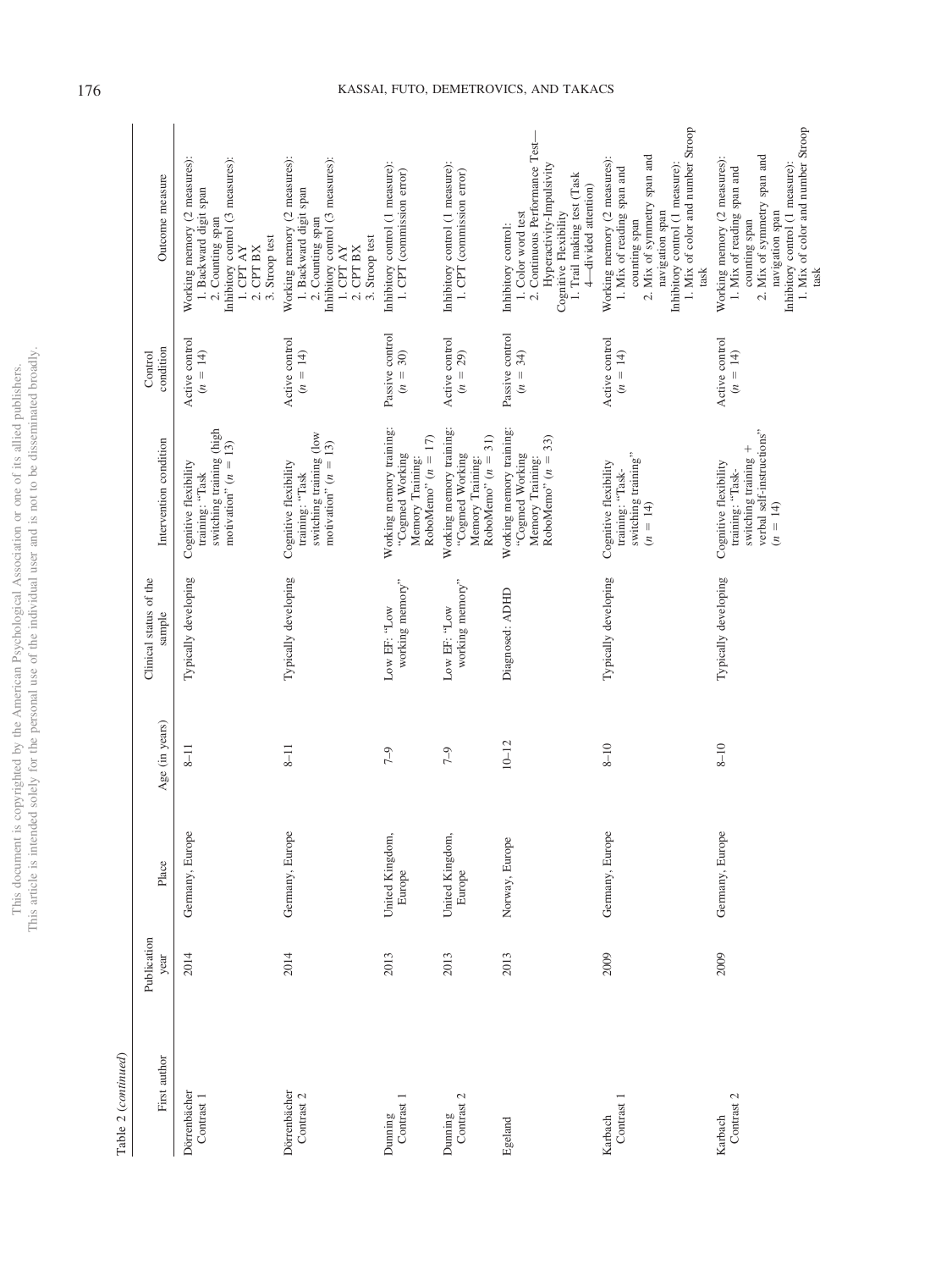|                  | ĵ                        |
|------------------|--------------------------|
|                  |                          |
| ì                | i                        |
| į<br>é<br>ä<br>j |                          |
|                  |                          |
| ī                |                          |
| J                |                          |
|                  |                          |
|                  |                          |
|                  |                          |
|                  |                          |
| į                | Ċ<br>١<br>ï              |
|                  | ו<br>ו<br>ï              |
|                  |                          |
| į                |                          |
| í                |                          |
|                  |                          |
|                  |                          |
| <b>OT OTL</b>    |                          |
|                  |                          |
|                  |                          |
|                  |                          |
|                  |                          |
| S                |                          |
| j                |                          |
| ¢                |                          |
|                  |                          |
| ł                | user                     |
| ţ<br>ï           |                          |
|                  | ¢                        |
|                  | y<br>j                   |
|                  |                          |
| <b>PAPI</b><br>2 |                          |
| Í<br>)           |                          |
| ï<br>ś           |                          |
| ì                |                          |
|                  |                          |
| C Links          |                          |
|                  |                          |
| l                |                          |
|                  |                          |
|                  | Se                       |
| i                |                          |
| Aricon P<br>į    |                          |
| s<br>S<br>S      | i                        |
|                  |                          |
|                  | Se C                     |
|                  |                          |
| the              |                          |
|                  |                          |
|                  |                          |
|                  |                          |
|                  | Ï<br>١                   |
| 5<br>ĩ           | ì                        |
| ì<br>š           |                          |
| I<br>j           | ۰<br>ï                   |
| <b>CONTRACT</b>  | ź                        |
|                  |                          |
| ì<br>5           |                          |
|                  | $\overline{\phantom{a}}$ |
|                  |                          |
|                  |                          |
| Ē                | itan                     |
| ì                |                          |
|                  |                          |
| <b>Contract</b>  |                          |
|                  |                          |
| j                | j                        |
|                  | į<br>з                   |
| his              |                          |
|                  | ŧ<br>¢                   |
| ł                | his                      |
|                  |                          |
|                  | ĺ<br>j                   |
|                  |                          |

Table 2  $\left( continued\right)$ Table 2 (*continued*)

| First author          | Publication<br>year | Place           | Age (in years)   | Clinical status of the<br>sample | Intervention condition                                                                                                        | condition<br>Control                    | Outcome measure                                                                                                                                                                                                                                          |
|-----------------------|---------------------|-----------------|------------------|----------------------------------|-------------------------------------------------------------------------------------------------------------------------------|-----------------------------------------|----------------------------------------------------------------------------------------------------------------------------------------------------------------------------------------------------------------------------------------------------------|
| Contrast 3<br>Karbach | 2009                | Germany, Europe | $8 - 10$         | Typically developing             | instructions + variable<br>training" $(n = 14)$<br>training + verbal<br>Cognitive flexibility<br>training: "Switch            | Active control<br>$(n = 14)$            | 1. Mix of color and number Stroop<br>2. Mix of symmetry span and<br>Working memory (2 measures):<br>Inhibitory control (1 measure):<br>1. Mix of reading span and<br>navigation span<br>counting span<br>task                                            |
| Klingberg             | 2005                | Sweden, Europe  | $7 - 12$         | Diagnosed: ADHD                  | Working memory training:<br>Memory Training:<br>RoboMemo <sup>r</sup> ( $n = 20$ )<br>"Cogmed Working                         | Active control<br>$= 24$<br>$\ddot{z}$  | Inhibitory control (1 measure):<br>1. Stroop test                                                                                                                                                                                                        |
| Contrast 1<br>Thorell | 2009                | Sweden, Europe  | $\widetilde{-}4$ | Typical developing               | Working memory training:<br>RoboMemo" $(n = 17)$<br>"Cogmed Working<br>Memory Training:                                       | Active control<br>$(n = 14)$            | 1. Day-Night Stroop Task-error<br>-commission<br>Inhibitory control (2 measures):<br>2. Go/No-Go Task-<br>error                                                                                                                                          |
| Contrast 2<br>Thorell | 2009                | Sweden, Europe  | $\zeta$          | Typically developing             | Working memory training:<br>RoboMemo" $(n = 17)$<br>"Cogmed Working<br>Memory Training:                                       | Passive control<br>$(n = 16)$           | 1. Day-Night Stroop Task-error<br>2. Go/No-Go Task-commission<br>Inhibitory control (2 measures):<br>error                                                                                                                                               |
| Contrast 3<br>Thorell | 2009                | Sweden, Europe  | $-5$             | Typically developing             | Inhibitory control training:<br>Training: RoboMemo"<br>"Cogmed Inhibition<br>$(n = 18)$                                       | Active control<br>$= 14$<br>$\tilde{z}$ | 1. Span Board Task (WAIS-R-NI)<br>Working memory (2 measures):<br>2. Word Span Task                                                                                                                                                                      |
| Contrast 4<br>Thorell | 2009                | Sweden, Europe  | $\widetilde{-}$  | Typically developing             | Inhibitory control training:<br>Training: RoboMemo"<br>"Cogmed Inhibition<br>$(n = 18)$                                       | Passive control<br>$(n = 15)$           | 1. Span Board Task (WAIS-R-NI)<br>Working memory (2 measures):<br>2. Word Span Task                                                                                                                                                                      |
| Traverso              | 2015                | Italy, Europe   | 5                | Typically developing             | training: "EF promoting<br>small group program-<br>Working memory and<br>Chicco and Nana"<br>inhibitory control<br>$(n = 32)$ | Passive control<br>$(n = 43)$           | Cognitive flexibility (1 measure):<br>1. Go/No-Go (shifting phase)<br>2. Dots task                                                                                                                                                                       |
| Volckaert             | 2015                | Belgium, Europe | $\zeta$          | Typically developing             | Inhibitory control training:<br>"Inhibition training"<br>$(n = 24)$                                                           | Active control<br>$(n = 23)$            | 1. Mix of Categospan, Words Span,<br>Knees-Shoulders Monster Stroop<br>1. Mix of Traffic lights Head-Toes-<br>Block tapping test (Working<br>Cognitive flexibility (1 measure):<br>Working memory (1 measure):<br>(Flexibility factor)<br>memory factor) |
| Wong                  | 2014                | China, Asia     | $6 - 12$         | working memory"<br>Low EF: "Low  | Working memory training:<br>"Computerized working<br>memory training"<br>$(n = 26)$                                           | Passive control<br>$(n = 25)$           | Inhibitory control (1 measure):<br>1. Stroop task                                                                                                                                                                                                        |

# *Note.* ADHD attention-deficit/hyperactivity disorder; ASD autism spectrum disorder; EF executive function.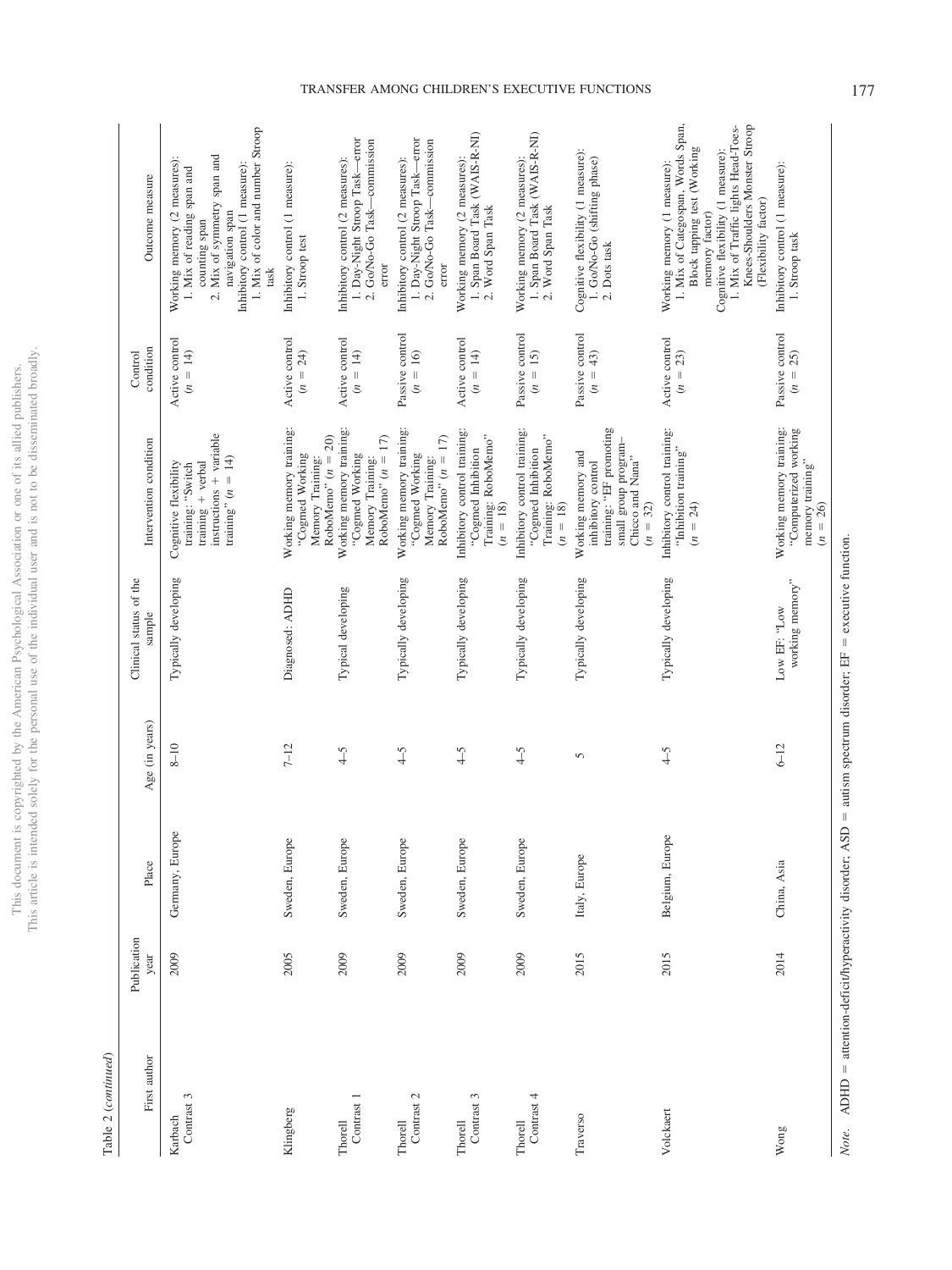memory and counting training were contrasted to the results of the participants of the counting training (active control) and to those who did not participated in any intervention (passive control; for a similar procedure see: [Bakermans-Kranenburg, van IJzendoorn, &](#page-19-14) [Juffer, 2003;](#page-19-14) [Mol, Bus, de Jong, & Smeets, 2008;](#page-21-22) [Takacs, Swart,](#page-21-23) [& Bus, 2015\)](#page-21-23).

### **Meta-Analytic Procedures**

We used the software Comprehensive Meta-Analysis (CMA), Version 3.0 [\(Borenstein, Hedges, Higgins, & Rothstein, 2005\)](#page-19-15) to calculate the effect size for each contrast for the standardized mean difference between the intervention and the control conditions, which was the dependent variable in the present meta-analysis. We chose the effect size of Hedges' *g* over Cohen's *d* because it corrects for small sample sizes [\(Borenstein, Hedges, Higgins, &](#page-19-16) [Rothstein, 2009\)](#page-19-16). A positive effect size reflected the advantage of the intervention condition, while a negative effect suggested that the control condition outperformed the intervention group. For calculating the effect sizes, the raw means and standard deviations on the posttests in the intervention and the control groups were used or other statistics regarding the difference between the two groups on the posttest (e.g., *t-* or *F-*statistics). When more than one appropriate outcome measure was reported in a study, we calculated effect sizes for all of those. The software takes the average of the effect sizes found on all outcome measures per study before taking the average over all contrasts; thus, these measures are not considered independent. The results were scanned for outliers with a standardized residual exceeding  $\pm 3.29$  [\(Tabachnik & Fidell,](#page-21-24) [2007\)](#page-21-24).

We conducted two meta-analyses: one for the near-transfer and one for the far-transfer effect. Thus, we tested the effects of training an executive function component on that specific component in the first model, and the effects of training an executive function component on the untrained components. Because there was a wide range of different samples, interventions, and outcome measures, we used the random-effects model to calculate the average effect sizes. The random-effects model allows for such between-study variance [\(Borenstein et al., 2009\)](#page-19-16). Under this model the average effect size is calculated after weighting the contrasts by the inverse of the sampling error. Thus, studies with larger samples weigh more into the average. We conducted retrospective statistical power calculations to assess whether we had sufficient power for testing the average near- and far-transfer effects. We found that statistical power was above 80% in both cases, using the variance estimates found in the analyses, to show a small effect of 0.20 [\(Borenstein et al., 2009\)](#page-19-16).

It is plausible that there is an effect whether, for instance, children practice on a computer during the intervention and have noncomputerized tests as outcome measures. Thus, we calculated the near- and far-transfer effects when the medium of the intervention and the outcome measure was congruent (both applied on the computer or both were noncomputer based) and when not. Results were very similar, therefore the effect of medium was not considered further.

Additionally, we inspected the average near- and far-transfer effects on each component separately. Further, the *Q*-statistics was utilized to calculate the heterogeneity of the average effect sizes. A significant *Q-*value indicates a heterogeneous effect. Finally, we

selected the contrasts in which they only trained a single component and assessed the effect on the untrained components separately in order to conduct fine-grained analyses regarding the specific relations among the components.

In order to assess the effects of differences between the primary studies that might have an influence on the results such as the clinical status and the age of the sample, the length of the intervention, whether the study utilized an active or a passive control condition, the year of publication, or the continent the study was conducted in, subgroup analyses were planned to be conducted in order to compare the contrasts based on categorical moderator variables (e.g., clinical status of the sample), while metaregression was planned in case of continuous variables (e.g., publication year) in both meta-analyses. Moderator variables had to have at least four contrasts in each category to suffice for testing statistical significance [\(Bakermans-Kranenburg et al.,](#page-19-14) [2003\)](#page-19-14). Moreover, power analyses for the moderator and metaregression analyses were conducted [\(Hedges & Pigott, 2004\)](#page-20-20). That is, because a nonsignificant effect could reflect the lack of statistical power instead of truly no effect [\(Hedges & Pigott, 2004\)](#page-20-20). In fact, power estimates showed low power for all moderator variables except for the mean age of the sample, the number of intervention sessions, and the year of publication in case of the far-transfer effect. Thus, we decided to report preliminary descriptive results instead of statistical testing when the analysis was underpowered: the average effects in the different categories without statistically contrasting them for subgroup analyses and regression coefficients without the corresponding *p* value for metaregression analyses.

Publication bias was inspected in both sets of studies because studies with significant results are more likely to be published. Thus, significant findings are more likely to be included in a meta-analysis and this tendency may lead to an overestimation of the average effect size [\(Rothstein, Sutton, & Borenstein,](#page-21-25) [2006\)](#page-21-25). Moreover, Rosenthal's fail-safe *n* was calculated, which is an estimate regarding how many missing studies with a null finding would be needed for the average effect size to turn nonsignificant. In case of a robust effect, this fail-safe number should exceed  $5k + 10$  where *k* is the number of contrasts included [\(Rosenthal, 1979\)](#page-21-26).

Finally, we conducted an additional meta-analysis to be able to directly compare the near- and far-transfer effects. We selected the studies that reported on both near- and far-transfer measures and calculated the standardized mean difference between the near- and far-transfer effect sizes found in each study, which was the dependent variable in this final analysis. In case there were more than one near- or far-transfer measures, we took the average effect. A positive effect size in this analysis showed that the near-transfer effect was larger, while a negative effect suggested a larger fartransfer effect.

### **Results**

### **Preliminary Analyses**

**Near-transfer effect.** There was one outlying contrast in the model that was excluded [\(Kloo & Perner, 2003\)](#page-20-21). The extremely large effect size in that study might be due to the fact that the outcome measure was very similar to the intervention task. In fact,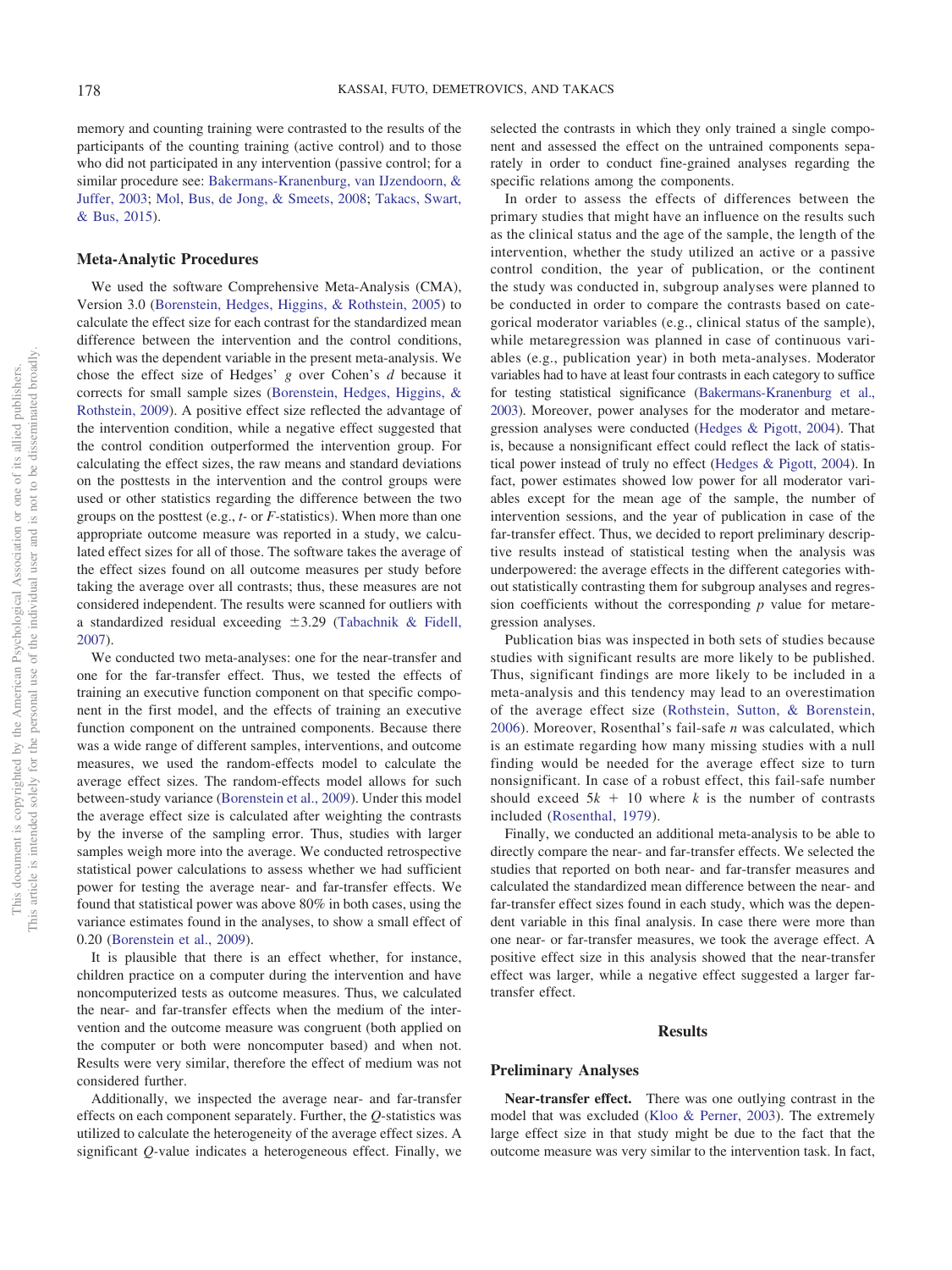the same paradigm was used but with different stimuli. Thus, the average effect of near-transfer was calculated based on the results of 35 studies including 43 contrasts with 2,402 children in total between the ages of 2 and 11 years shown in [Table 1.](#page-4-0) The studies were published between 2001 and 2016. Thirty-nine contrasts were peer-reviewed journal articles and four of the contrasts were found in nonrefereed reports such as doctorate dissertations. The studies were geographically dispersed: 27 contrasts were from Europe, 10 from North America, three from Australia, two from Asia, and one from South America. From the 43 contrasts, 25 used a typically developing sample of children, while 18 sampled children with either a clinical diagnosis or behavioral problems reported by parents or teachers. In 23 of the contrasts, the intervention was compared with an active control condition. In 15 contrasts, a passive control group was used, while in five studies the results of the intervention group were compared with both kinds of control groups.

Twenty-seven of these contrasts used a single-component training program: In 19 contrasts working memory skills, in five contrasts inhibitory control, and in five contrasts cognitive flexibility were trained. Additionally, there were 16 contrasts utilizing a training in which more than one of the components were trained: Three contrasts included an intervention for working memory and inhibition and in three contrasts they trained inhibition and flexibility and in 11 contrasts all three components were targeted.

For assessing potential bias, we planned to conduct subgroup and metaregression analyses. We could not test the moderator of the continent the study was conducted in because not all categories had at least four contrasts (Europe:  $g^{+} = 0.50$ ,  $k = 27$ ,  $SE = 0.08$ , 95% CI [0.35, 0.66],  $p < .001$ ; North America:  $g^+ = 0.30, k = 10$ ,  $SE = 0.11, 95\% \text{ CI} [0.09, 0.51], p = .01; \text{Asia: } g^+ = 0.50, k = 2,$  $SE = 0.22, 95\% \text{ CI} [0.07, 0.94], p = .02$ ; South America: Hedges'  $g = 0.15, k = 1, SE = 0.20, 95\% \text{ CI } [-0.24, 0.54], p = .45;$ Australia:  $g^+ = 0.40$ ,  $k = 3$ ,  $SE = 0.19$ , 95% CI [0.04, 0.77],  $p =$ .03).

Studies with children who were diagnosed with a neurodevelopmental disorder or showed behavioral problems had an effect size of  $g^+ = 0.39$ ,  $k = 18$ ,  $SE = 0.08$ ,  $95\%$  CI [0.22, 0.55],  $p <$ .001, while studies with typically developing samples showed a similar result,  $g^+ = 0.47$ ,  $k = 25$ ,  $SE = 0.08$ , 95% CI [0.31, 0.63],  $p < .001$ . Studies using an active control group had an average effect size of  $g^+ = 0.38$ ,  $k = 28$ ,  $SE = 0.06$ ,  $95\%$  CI [0.27, 0.49],  $p < .001$ , while contrasts utilizing a passive control group showed a standardized mean difference of  $g^+ = 0.45$ ,  $k = 20$ ,  $SE = 0.11$ , 95% CI [0.24, 0.65],  $p < .001$ . The mean age of the sample (coefficient:  $-0.02$ , *SE* = 0.03, 95% CI [ $-0.08$ , 0.03]), the number of intervention sessions (coefficient:  $-0.003$ , *SE* = 0.01, 95% CI  $[-0.02, 0.01]$ , and the year of publication (coefficient:  $-0.03$ ,  $SE = 0.02$ , 95% CI  $[-0.07, 0.01]$  had very small relationships with the effect size.

According to the visual examination of the funnel plot, there was no asymmetry around the average effect size and therefore the present results did not seem to be affected by a possible publication bias. Moreover, the fail-safe number was found to be 1,126, which suggests a robust effect in case of 43 contrasts.

**Far-transfer.** Far-transfer effect was assessed based on 16 studies including 17 contrasts with the data of 810 children in total between the ages of 3 to 12 years shown in [Table 2.](#page-10-0) All the studies

were peer-reviewed journal articles, published between 2000 and 2015. Again, the set of the studies was geographically diverse: Data for 13 contrasts was collected in Europe, two in Australia, one in North America, and one in Asia. From these contrasts, five focused on typically developing children, while 12 used either a diagnosed (ADHD, autism spectrum disorder [ASD]) sample or children whose parents or teachers reported behavioral problems. Twelve contrasts compared the training with an active control condition, seven with a passive control condition, while in two studies the results of the intervention group were compared with both kinds of control groups. In nine contrasts, the training focused on working memory skills, in two contrasts on inhibitory skills, in five contrasts on cognitive flexibility, while only in three contrasts they trained more than one component (that is, working memory and inhibition in two contrast, and inhibition and flexibility in one contrast).

We could not test the effect of continent as a moderator because there were not enough contrasts in each category (Europe:  $g^+$  = 0.18,  $k = 13$ ,  $SE = 0.08$ ,  $95\%$  CI [0.02, 0.33],  $p = .02$ ; Australia:  $g^+ = -0.28$ ,  $k = 2$ ,  $SE = 0.41$ , 95% CI [-1.08, 0.52],  $p = .49$ ; North America: Hedges'  $g = -0.02$ ,  $k = 1$ ,  $SE = 0.22$ , 95% CI  $[-0.44, 0.40], p = .93;$  Asia: Hedges'  $g = -0.30, k = 1, SE =$ 0.28, 95% CI  $[-0.85, 0.24]$ ,  $p = .28$ ).

Studies that included clinical samples or children who showed behavioral problems had an effect size of  $g^+ = 0.08$ ,  $k = 12$ ,  $SE = 0.08$ ,  $95\%$  CI [-0.08, 0.24],  $p = .31$ , while studies with typically developing samples showed an average effect size of  $g^+ = 0.20$ ,  $k = 5$ ,  $SE = 0.14$ , 95% CI [-0.07, 0.47],  $p = .15$ . Studies using an active control group had an average effect size of  $g^+ = 0.13$ ,  $k = 12$ ,  $SE = 0.08$ , 95% CI  $[-0.03, 0.29]$ ,  $p = .11$ , while contrasts utilizing a passive control group also showed an effect of  $g^+ = 0.06$ ,  $k = 7$ ,  $SE =$ 0.13, 95% CI  $[-0.19, 0.30], p = .66$ .

However, due to sufficient estimated statistical power, we tested the effects of the mean age, the number of intervention sessions, and the year of publication in metaregression analyses; neither of these variables had a significant effect on the effect size (mean age of the sample: coefficient: 0.006,  $SE = 0.03$ , 95% CI  $[-0.06,$ 0.07],  $p = .86$ ; number of intervention sessions: coefficient:  $-0.001$ , *SE* = 0.01, 95% CI [ $-0.02$ , 0.02], *p* = .88; year of publication: coefficient:  $-0.01$ , *SE* = 0.02, 95% CI [ $-0.05$ , 0.03],  $p = .75$ ).

Assessing the funnel plot, the studies were evenly distributed around the average effect size suggesting no evidence of publication bias. As the average effect was not significant, the fail-safe *n* estimate was meaningless. No outlying contrasts were found.

### **Near-Transfer Effect**

To test our first hypotheses, we calculated the average effect size in the first meta-analysis for the difference between the intervention and the control conditions on the executive function component(s) that were trained in the intervention. As shown in [Table 3,](#page-15-0) a significant moderate overall effect  $(g<sup>+</sup> =$ 0.44) was found, which was heterogeneous,  $Q(42) = 75.62$ ,  $p = .001$  (see [Figure 1](#page-15-1) for the forest plot). When inspecting the results separately for the three components, near-transfer effects were significant on each of them. There was a medium-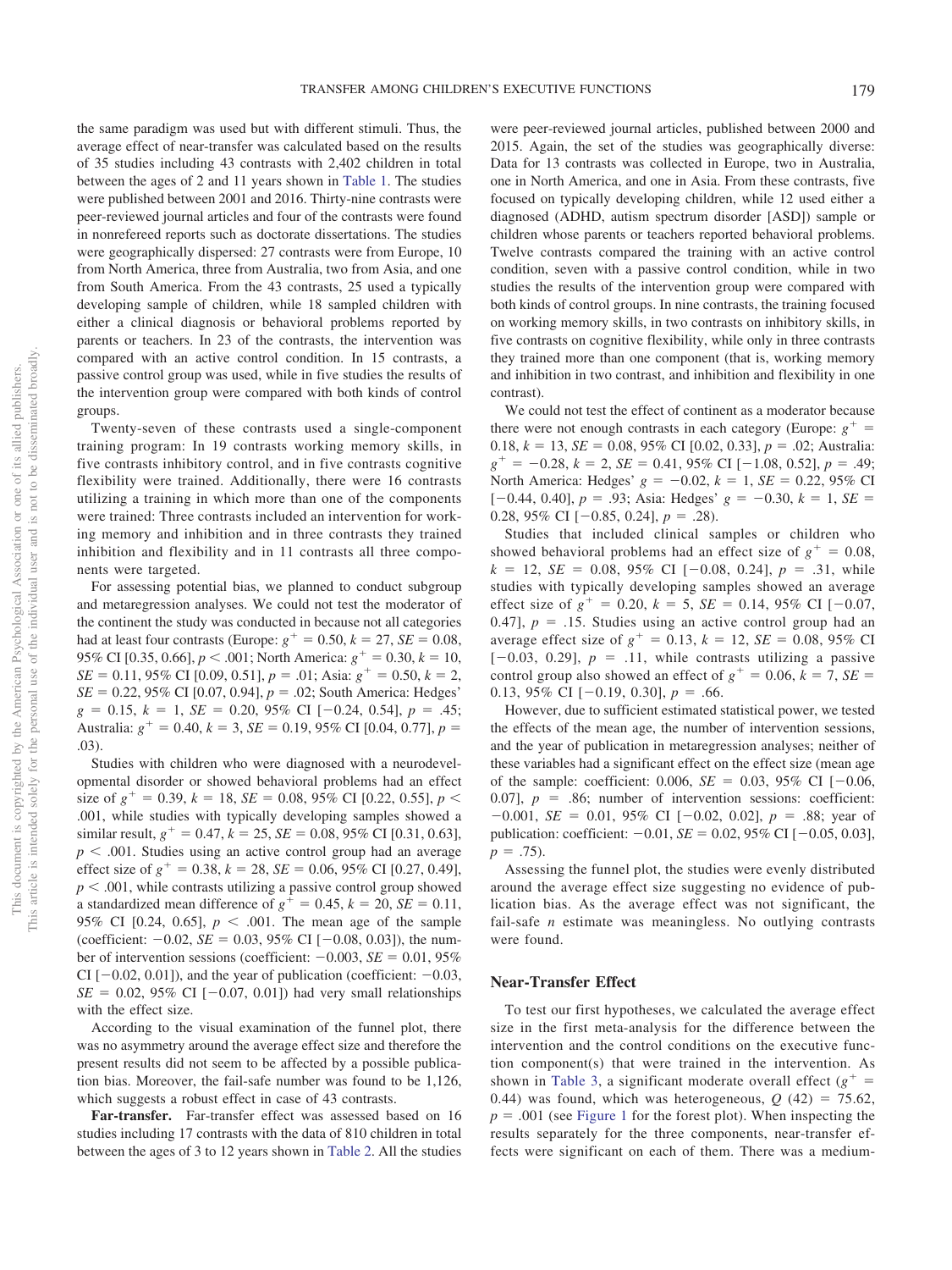| M.<br>۰. | ×<br>۰. |
|----------|---------|

| Outcome measure       | Transfer effect | Number of contrasts<br>(k) | Average effect size<br>$(g + )$ | Standard error<br>(SE) | 95% confidence<br>interval |         |
|-----------------------|-----------------|----------------------------|---------------------------------|------------------------|----------------------------|---------|
| Overall               | Near-transfer   | 43                         | .44                             | .06                    | [.32, .55]                 | < 0.001 |
|                       | Far-transfer    |                            | .11                             | .07                    | $[-.03, .25]$              | .11     |
| Working memory        | Near-transfer   | 31                         | .50                             | .07                    | [.35, .64]                 | < 0.001 |
|                       | Far-transfer    |                            | $-.01$                          | .15                    | $[-.31, .29]$              | .94     |
| Inhibitory control    | Near-transfer   | 20                         | .24                             | .06                    | [.12, .36]                 | < 0.001 |
|                       | Far-transfer    | 13                         | .11                             | .09                    | $[-.06, .28]$              | .21     |
| Cognitive flexibility | Near-transfer   | 14                         | .37                             | .09                    | [.19, .54]                 | < 0.001 |
|                       | Far-transfer    |                            | .15                             | .10                    | $[-.05, .34]$              | .14     |

<span id="page-15-0"></span>Table 3 *Near- and Far-Transfer Effects on the Different Executive Function Components*

sized near-transfer effect on working memory ( $g^+ = 0.50$ ), while the effects were small on the other two components (inhibitory control:  $g^+ = 0.24$ , cognitive flexibility:  $g^+ =$ 0.37).

As a second step, we tested whether single-component trainings had a different near-transfer effect as compared with multicomponent interventions. This was done because it is plausible that an intervention that is more focused on training one skill is more effective than aiming an intervention to foster more skills at a time. Single-component working memory trainings and multicomponent interventions including working memory training had similar neartransfer effects on working memory (single-component:  $g^+$  = 0.54,  $k = 19$ ,  $SE = 0.10$ ,  $95\%$  CI [0.35, 0.72],  $p < .001$ ; multicomponent:  $g^+ = 0.42$ ,  $k = 12$ ,  $SE = 0.11$ , 95% CI [0.20, 0.63],  $p < .001$ ). Similarly, single-component inhibition trainings had similar near-transfer effects on inhibition as compared with multicomponent interventions including inhibitory control training  $(single-component: g<sup>+</sup> = 0.18, k = 5, SE = 0.15, 95\% CI [-0.11,$ 0.47],  $p = .21$ ; multicomponent:  $g^+ = 0.25$ ,  $k = 15$ ,  $SE = 0.07$ , 95% CI [0.12, 0.39],  $p < .001$ ). Finally, single-component flexibility trainings had a similar near-transfer effect on flexibility measures as multicomponent interventions including flexibility training (single-component:  $g^+ = 0.51$ ,  $k = 5$ ,  $SE = 0.25$ , 95% CI

# **Near-transfer effect**

| Study name                      |                          | <b>Statistics for each study</b> |          |                |                |          |         | Sample size  |         |
|---------------------------------|--------------------------|----------------------------------|----------|----------------|----------------|----------|---------|--------------|---------|
|                                 | Hedges's<br>$\mathbf{q}$ | <b>Standard</b><br>error         | Variance | Lower<br>limit | Upper<br>limit | Z-Value  | p-Value | Intervention | Control |
|                                 |                          |                                  |          |                |                |          |         |              |         |
| Lomas (2001)                    | $-0.190$                 | 0.352                            | 0.124    | $-0.879$       | 0.500          | $-0.539$ | 0.590   | 16           | 15      |
| Dörrenbacher (2014)             | $-0,127$                 | 0.383                            | 0.146    | $-0.878$       | 0.623          | $-0,333$ | 0.739   | 14           | 13      |
| Markomichali (2015) - Chapter 6 | $-0.056$                 | 0.324                            | 0.105    | $-0.690$       | 0.578          | $-0.172$ | 0.863   | 19           | 18      |
| Markomichali (2015) - Chapter 5 | $-0,005$                 | 0,388                            | 0.151    | $-0.766$       | 0.756          | $-0,013$ | 0,990   | 12           | 13      |
| de Vries (2015)                 | 0.017                    | 0.261                            | 0.068    | $-0.494$       | 0,529          | 0.067    | 0.947   | 29           | 29      |
| Alloway (2012)                  | 0.141                    | 0.269                            | 0.072    | $-0.386$       | 0,668          | 0.525    | 0.600   | 24           | 32      |
| <b>Thorell</b> (2009)           | 0.148                    | 0,345                            | 0.119    | $-0,528$       | 0,823          | 0,428    | 0,669   | 18           | 15      |
| Goldin (2014)                   | 0.151                    | 0.199                            | 0.040    | $-0.239$       | 0.541          | 0.759    | 0.448   | 73           | 38      |
| Re (2015) A                     | 0.166                    | 0.469                            | 0.220    | $-0.754$       | 1.086          | 0.353    | 0.724   | 10           | 10      |
| Kyttala (2015)                  | 0.175                    | 0.305                            | 0.093    | $-0.422$       | 0.772          | 0.574    | 0.566   | 23           | 20      |
| Chacko (2014)                   | 0.178                    | 0.216                            | 0.047    | $-0.245$       | 0.602          | 0.826    | 0.409   | 44           | 41      |
| Bennett (2013)                  | 0.218                    | 0.421                            | 0.177    | $-0.606$       | 1.043          | 0.519    | 0.604   | 10           | 11      |
| Röthlisberger (2001) B          | 0.233                    | 0.249                            | 0.062    | $-0.255$       | 0.720          | 0.936    | 0.349   | 30           | 34      |
| Hovik (2013)                    | 0.242                    | 0.243                            | 0.059    | $-0.234$       | 0.717          | 0.996    | 0.319   | 33           | 34      |
| Schmitt (2013)                  | 0.265                    | 0.121                            | 0.015    | 0.027          | 0.502          | 2.186    | 0.029   | 126          | 150     |
| Dovis (2015)                    | 0.275                    | 0.259                            | 0.067    | $-0.234$       | 0.783          | 1.059    | 0.289   | 30           | 30      |
| Tominey (2011)                  | 0.279                    | 0.249                            | 0.062    | $-0.209$       | 0.766          | 1.120    | 0.263   | 28           | 37      |
| Traverso (2015)                 | 0.292                    | 0.235                            | 0.055    | $-0.168$       | 0.753          | 1.244    | 0.214   | 32           | 43      |
| Röthlisberger (2001) A          | 0.334                    | 0.238                            | 0.057    | $-0.132$       | 0.800          | 1.405    | 0.160   | 33           | 38      |
| Howard (2016) A                 | 0.339                    | 0.311                            | 0.097    | $-0.271$       | 0.949          | 1.090    | 0.276   | 24           | 18      |
| Caviola (2009)                  | 0,374                    | 0.294                            | 0.086    | $-0.201$       | 0.949          | 1.274    | 0.203   | 22           | 24      |
| Rueda (2012)                    | 0.397                    | 0.326                            | 0.106    | $-0.242$       | 1.035          | 1.218    | 0.223   | 19           | 18      |
| Luo (2013)                      | 0.406                    | 0.361                            | 0.130    | $-0.302$       | 1.113          | 1.123    | 0.261   | 15           | 15      |
| Howard (2016) B                 | 0.408                    | 0.316                            | 0.100    | $-0,211$       | 1,028          | 1,292    | 0,196   | 19           | 21      |
| Volckaert (2015)                | 0.430                    | 0.290                            | 0.084    | $-0.139$       | 0.999          | 1.481    | 0.139   | 24           | 23      |
| Dongen-Boomsma (2014)           | 0,434                    | 0,302                            | 0.091    | $-0.158$       | 1,025          | 1.437    | 0,151   | 24           | 20      |
| Howard (2016) C                 | 0.477                    | 0.344                            | 0.119    | $-0.198$       | 1.152          | 1.385    | 0.166   | 19           | 15      |
| Re (2015) B                     | 0,489                    | 0,470                            | 0.220    | $-0.431$       | 1,409          | 1,042    | 0,298   | 10           | 10      |
| Wong (2014)                     | 0.560                    | 0.281                            | 0.079    | 0.008          | 1.111          | 1.989    | 0.047   | 26           | 25      |
| Holmes (2009)                   | 0.579                    | 0,310                            | 0.096    | $-0.029$       | 1.187          | 1.868    | 0.062   | 22           | 20      |
| Bergman Nutly (2011)            | 0.607                    | 0.282                            | 0.080    | 0.053          | 1.160          | 2.148    | 0.032   | 26           | 25      |
| Blakey (2015)                   | 0,609                    | 0.275                            | 0.076    | 0.071          | 1.148          | 2.217    | 0,027   | 26           | 28      |
| Bigorra (2015)                  | 0.641                    | 0.259                            | 0.067    | 0.132          | 1.149          | 2.469    | 0.014   | 31           | 30      |
| St Clair-Thompson (2008) B      | 0.678                    | 0,303                            | 0.092    | 0.083          | 1,272          | 2,233    | 0.026   | 22           | 22      |
| Kroesbergen (2014)              | 0,682                    | 0,341                            | 0.117    | 0,012          | 1,351          | 1.996    | 0.046   | 15           | 21      |
| Dunning (2013)                  | 0,757                    | 0,257                            | 0.066    | 0.252          | 1,261          | 2,941    | 0.003   | 34           | 30      |
| Espinet (2012) A                | 0.840                    | 0,378                            | 0.143    | 0.100          | 1.580          | 2.224    | 0.026   | 15           | 14      |
| Espinet (2012) B                | 0.858                    | 0.384                            | 0.148    | 0.104          | 1.611          | 2.231    | 0.026   | 14           | 14      |
| Klingberg (2005)                | 1.019                    | 0.317                            | 0.100    | 0.399          | 1.639          | 3.219    | 0.001   | 20           | 24      |
| Espinet (2012) C                | 1.079                    | 0.342                            | 0.117    | 0.408          | 1.750          | 3.152    | 0.002   | 20           | 18      |
| St Clair-Thompson (2010)        | 1.146                    | 0.135                            | 0.018    | 0.881          | 1.411          | 8.463    | 0.000   | 117          | 137     |
| St Clair-Thompson (2008) A      | 1,305                    | 0.359                            | 0.129    | 0.601          | 2.009          | 3.633    | 0.000   | 18           | 18      |
| Re (2007)                       | 2.229                    | 0.760                            | 0.578    | 0.740          | 3.719          | 2.933    | 0.003   | 5            | 5       |
|                                 | 0.438                    | 0.059                            | 0.003    | 0.323          | 0.553          | 7.451    | 0.000   |              |         |
|                                 |                          |                                  |          |                |                |          |         |              |         |



<span id="page-15-1"></span>*Figure 1.* Forest plot of the studies that assessed near-transfer effects.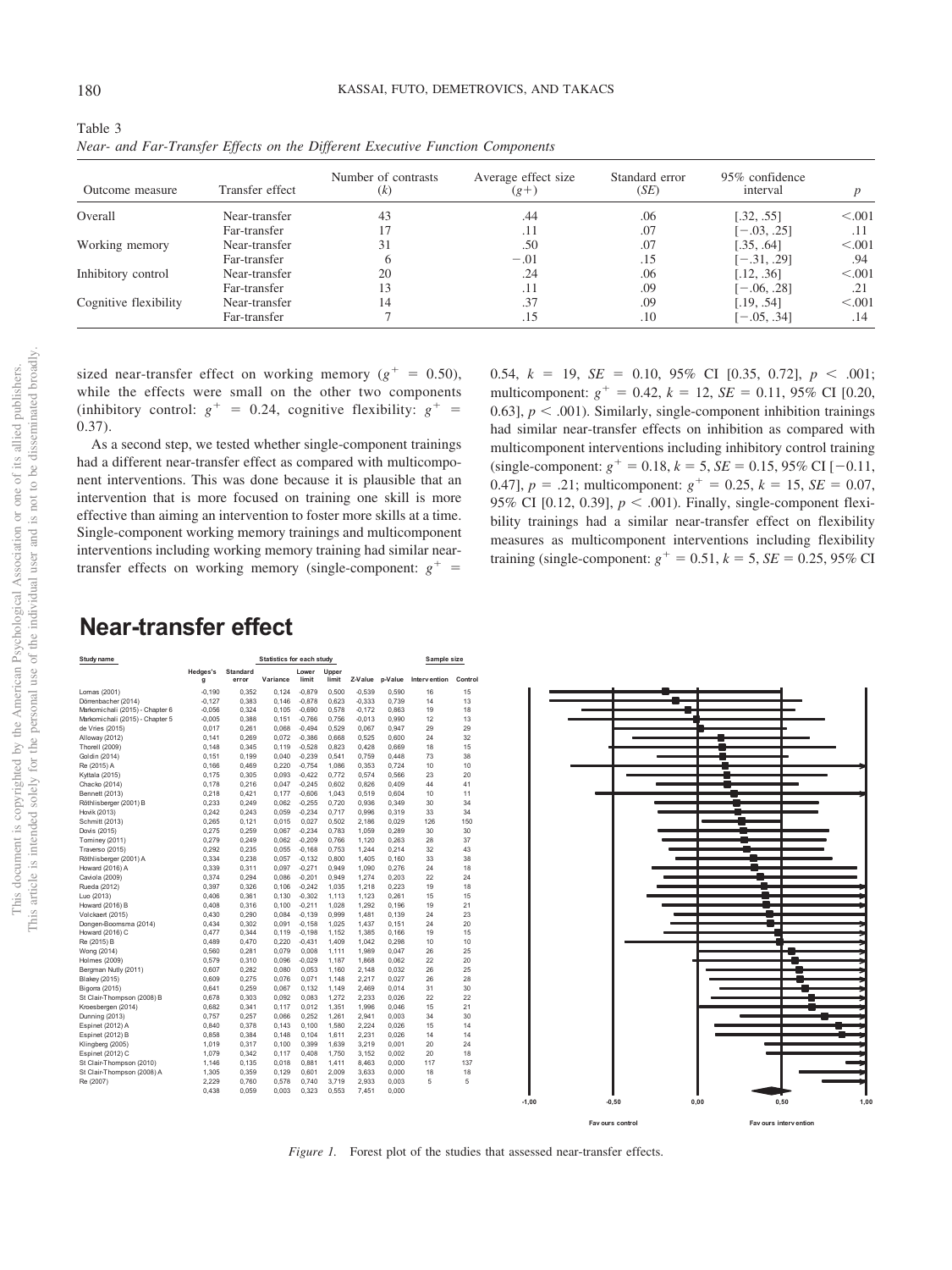[0.02, 1.01],  $p = .04$ ; multicomponent:  $g^+ = 0.31$ ,  $k = 9$ ,  $SE =$ 0.08, 95% CI  $[0.16, 0.47]$ ,  $p < .001$ ).

### **Far-Transfer Effect**

Far-transfer effect was tested in the second meta-analysis by computing the average standardized difference between the intervention and the control groups on the executive function components that were not trained in the interventions. As shown in [Table](#page-15-0) [3](#page-15-0) and [Figure 2,](#page-16-0) the overall between-component far-transfer effect was small and not significant. This effect was not heterogeneous,  $Q(16) = 15.39$ ,  $p = .50$ . In the same vein, inspecting the far-transfer effects on the components separately, there was no significant effect on any of the three components. In sum, components of executive function skills do not seem to be facilitated unless directly trained.

### **The Effects of Single-Component Trainings**

In order to further examine the specific relations between the three components, we tested the far-transfer effects of singlecomponent trainings on the other two untrained components. After excluding the contrasts in the set of studies assessing far-transfer effects that targeted more than one component, there remained 22 contrasts. As shown on [Figure 3,](#page-17-0) there were no significant fartransfer effects among the components. However, it is important to note that in most cases we had a very limited number of contrasts to test the connections between the components and the issue of statistical power has to be considered. It might be interesting to note that only one study [\(Volckaert & Noël, 2015\)](#page-21-13) assessed the effects of inhibitory control training on cognitive flexibility skills and it showed a moderate effect, Hedges'  $g = 0.55$ ,  $SE = 0.29$ , 95% CI  $[-0.02, 1.12]$ ,  $p = .06$ .

### **Comparing Near- and Far-Transfer Effects**

Finally, in order to be able to statistically compare the nearand far-transfer effects, we conducted an additional metaanalysis including only the 13 studies that reported on both near- and far-transfer measures (see [Figure 4\)](#page-18-0). We took the average near- and far-transfer effects found in each study and calculated the effect size for the standardized mean difference between the two effects. There were 13 studies that could be included. The average effect was  $g^+ = 0.28$  (*SE* = 0.09, 95%) CI  $[0.11, 0.45]$ ,  $p = .001$ ), which confirmed that on average the near-transfer effect was significantly larger than the far-transfer effect.

### **Discussion**

The present meta-analysis is a quantitative synthesis of the literature on the near- and far-transfer effects among the three core components of executive functioning: working memory, inhibitory control, and cognitive flexibility in childhood. As a first step, we assessed whether training has a significant effect on tasks tapping on the same component but other than the ones explicitly trained during the intervention. Moreover, we tested if training a specific component of executive functions has a significant transfer effect on any of the untrained components and whether this far-transfer effect is similar in size to the near-transfer effect observed in the case of the trained component. Finally, we directly compared the near- and far-transfer effects.

Overall, we found a significant, medium-sized near-transfer effect. However, no far-transfer effect appeared. More specifically, there were significant near-transfer effects on all three components: a moderate-sized effect on working memory and small-sized effects on inhibition and cognitive flexibility. In contrast, no far-transfer effects were found on working memory, inhibitory control, or flexibility. The finding that there was a significant near-transfer effect excludes the possibility that the interventions in the primary studies were not effective in training the components that they targeted. Instead, performance on the components that were trained did significantly improve, however, these gains did not transfer to the untrained components. No effects were found when we tested the specific

# **Far-transfer effect**

| Studyname             |               |                          | Statistics for each study |                |                |          |         | Sample size    |                |  |
|-----------------------|---------------|--------------------------|---------------------------|----------------|----------------|----------|---------|----------------|----------------|--|
|                       | Hedges's<br>g | <b>Standard</b><br>error | Variance                  | Lower<br>limit | Upper<br>limit | Z-Value  | p-Value | Intervention   | Control        |  |
| Dowsett (2000) A      | $-0,487$      | 0,567                    | 0,321                     | $-1,598$       | 0,625          | $-0,858$ | 0,391   | $\overline{7}$ | 5              |  |
| Thorell (2009)        | $-0,384$      | 0,356                    | 0,127                     | $-1,082$       | 0,314          | $-1,079$ | 0,281   | 18             | 15             |  |
| Wong (2014)           | $-0,301$      | 0.277                    | 0.077                     | $-0.845$       | 0.243          | $-1,085$ | 0.278   | 26             | 25             |  |
| Bigorra (2015)        | $-0,085$      | 0,255                    | 0,065                     | $-0,585$       | 0.415          | $-0,333$ | 0,739   | 31             | 30             |  |
| Dowsett (2000) B      | $-0,057$      | 0,592                    | 0,350                     | $-1,217$       | 1,102          | $-0,097$ | 0,923   | 8              | $\overline{4}$ |  |
| Chacko (2014)         | $-0,020$      | 0,215                    | 0,046                     | $-0,441$       | 0,401          | $-0,092$ | 0,926   | 44             | 41             |  |
| Dovis (2015)          | 0.000         | 0,259                    | 0.067                     | $-0.508$       | 0.508          | 0.000    | 1,000   | 28             | 30             |  |
| de Vries (2015)       | 0,002         | 0,254                    | 0,064                     | $-0.495$       | 0.499          | 0,009    | 0,993   | 33             | 29             |  |
| Karbach (2009)        | 0,056         | 0,370                    | 0,137                     | $-0,670$       | 0.781          | 0,150    | 0,881   | 14             | 14             |  |
| Blakey (2015)         | 0.114         | 0.269                    | 0.072                     | $-0.412$       | 0.641          | 0.426    | 0.670   | 26             | 28             |  |
| Dongen-Boomsma (2014) | 0,161         | 0,310                    | 0,096                     | $-0,447$       | 0,769          | 0,519    | 0,604   | 23             | 18             |  |
| Egeland (2013)        | 0,175         | 0,243                    | 0,059                     | $-0,301$       | 0.651          | 0,722    | 0,471   | 33             | 34             |  |
| Dörrenbacher (2014)   | 0,204         | 0,384                    | 0,148                     | $-0,549$       | 0,957          | 0,532    | 0,595   | 13             | 13             |  |
| Dunning (2013)        | 0,350         | 0,267                    | 0,071                     | $-0,174$       | 0,873          | 1,309    | 0,191   | 31             | 26             |  |
| Traverso (2015)       | 0,376         | 0,234                    | 0,055                     | $-0,082$       | 0,835          | 1,610    | 0,107   | 32             | 43             |  |
| Volckaert (2015)      | 0,395         | 0,290                    | 0.084                     | $-0,174$       | 0,964          | 1,360    | 0,174   | 24             | 23             |  |
| Klingberg (2005)      | 0,840         | 0,311                    | 0,096                     | 0,232          | 1.449          | 2,706    | 0,007   | 20             | 24             |  |
|                       | 0,112         | 0,070                    | 0,005                     | $-0,025$       | 0,249          | 1,602    | 0,109   |                |                |  |



<span id="page-16-0"></span>*Figure 2.* Forest plot of the studies that assessed far-transfer effects.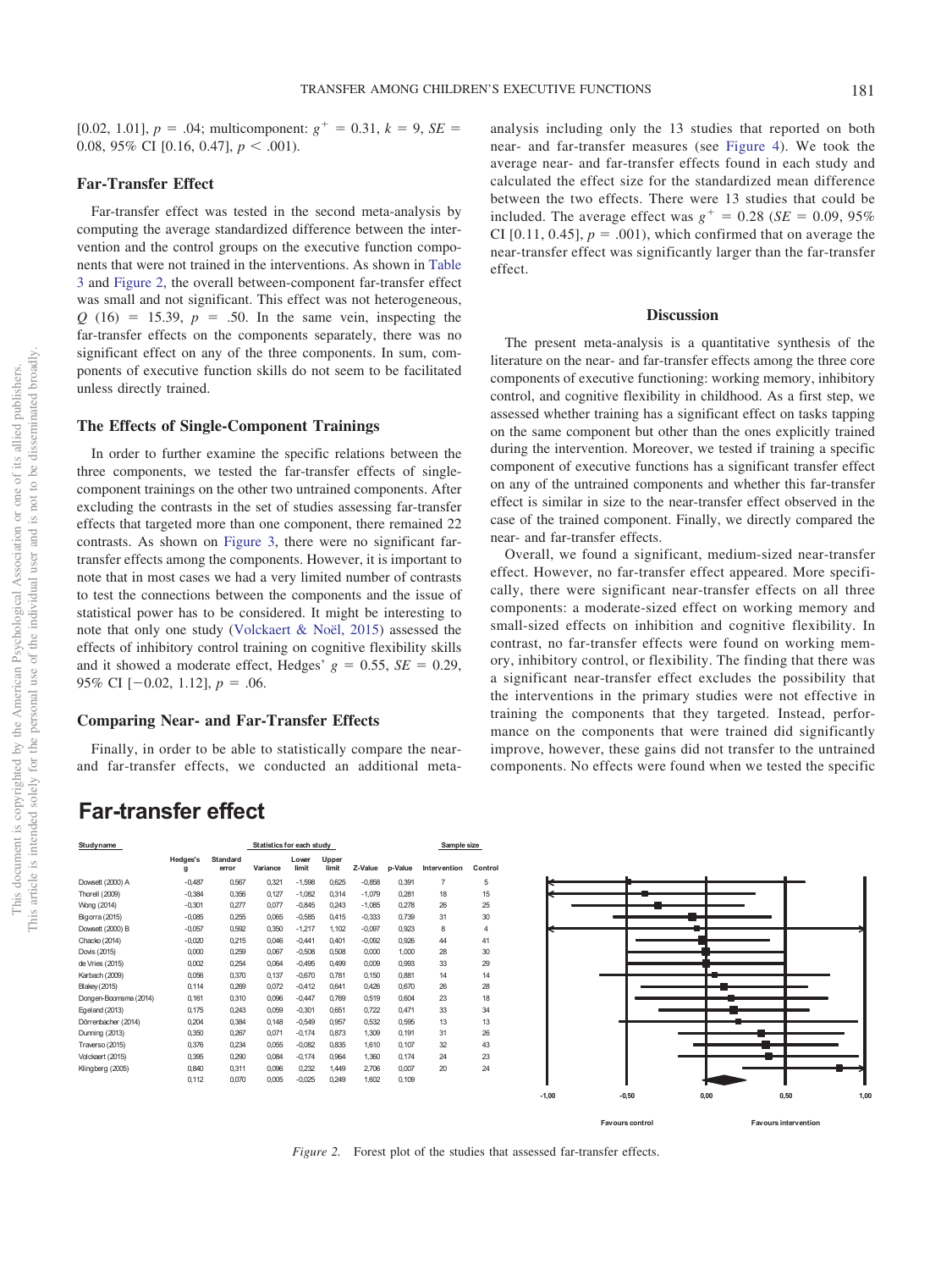This document is copyrighted by the American Psychological Association or one of its allied publishers. This article is intended solely for the personal use of the individual user and is not to be disseminated broadly.

This document is copyrighted by the American Psychological Association or one of its allied publishers.

This article is intended solely for the personal use of the individual user and is not to be disseminated broadly



<span id="page-17-0"></span>*Figure 3.* The specific training effects among the three executive function components in childhood. Continuous lines show significant effects, dotted lines signal nonsignificant effects, while the broken line suggests a significant result that is based on only one study.

far-transfer effects of single-component trainings either. In line with the results of [Melby-Lervåg and Hulme \(2013\)](#page-21-0) and [Sala](#page-21-1) [and Gobet \(2017\),](#page-21-1) who found no significant transfer effect of working memory trainings on inhibitory control in child samples, we also revealed no transfer effect of working memory trainings on inhibitory control. The only study where a singlecomponent training had marginally significant far-transfer effect was a preliminary result based on only one contrast [\(Vol](#page-21-13)[ckaert & Noël, 2015\)](#page-21-13) revealing that training inhibition might have an ameliorating effect on cognitive flexibility. However, it is important to note that in this study the flexibility outcome measures used were based on typical inhibitory control tests (e.g., the traffic lights task, the head-toes-knees-shoulders task, a semantic Stroop-test [Monster Stroop]), at the end of which they added an extra block that required switching between the previously practiced rules. Thus, these measures might be

somewhat similar to the inhibitory control games that were practiced during the intervention. In sum, the present results neither confirm nor disprove the conclusions of [Diamond and](#page-20-6) [Ling \(2016\)](#page-20-6) who showed in a narrative literature review that the effects of computerized working memory training do not transfer to self-control or flexibility.

The lack of far-transfer effect found in the present meta-analysis even within the set of executive function skills makes it—though logically not impossible—still highly unlikely that training unique executive functions could have measurable ameliorating transfer effect on more distantly related and complex constructs, such as academic and social skills [\(Blair & Razza, 2007\)](#page-19-2) that rely just as much on the trained executive function component as on the other untrained and largely unaffected components. The results of the present meta-analysis therefore provide a possible explanation for the previously found absence of far-transfer effects of working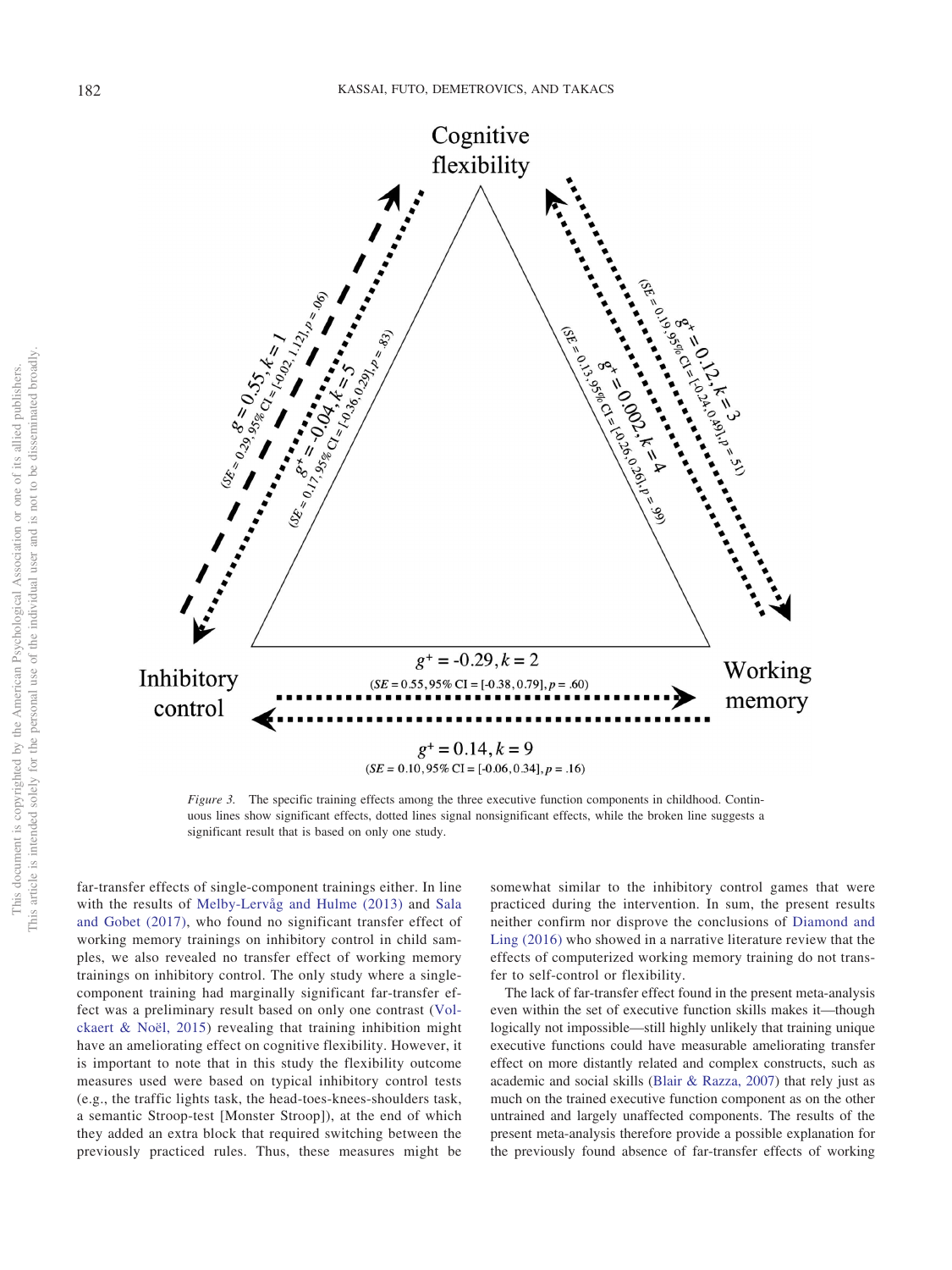**Study name Statistics for each study Hedges's Standard Lower Upper g error Variance limit limit Z-Value p-Value Total** Dörrenbacher (2014) -0,322 0,372 0,139 -1,052 0,408 -0,865 0,387 27 Traverso (2015) -0,083 0,232 0,054 -0,538 0,372 -0,358 0,720 75 de Vries (2015) 0,015 0,254 0,064 -0,482 0,513 0,060 0,953 58 Volckaert (2015) 0,035 0,286 0,082 -0,525 0,594 0,121 0,904 47 Klingberg (2005) 0,176 0,308 0,095 -0,428 0,779 0,570 0,568 44 Chacko (2014) 0,196 0,213 0,046 -0,222 0,615 0,920 0,358 85 Dongen-Boomsma (2014) 0,268 0,301 0,090 -0,322 0,857 0,890 0,373 44 Dovis (2015) 0,271 0,256 0,066 -0,230 0,773 1,060 0,289 60 Dunning (2013) 0,402 0,259 0,067 -0,105 0,910 1,553 0,120 64 Blakey (2015) 0,488 0,268 0,072 -0,037 1,013 1,821 0,069 54 Thorell (2009) 0,519 0,342 0,117 -0,151 1,190 1,517 0,129 33 Bigorra (2015) 0,717 0,254 0,065 0,218 1,215 2,820 0,005 61 Wong (2014) 0,848 0,275 0,076 0,308 1,387 3,081 0,002 51 0,279 0,086 0,007 0,110 0,448 3,234 0,001 **-1,00 -0,50 0,00 0,50 1,00**

<span id="page-18-0"></span>*Figure 4.* Forest plot of the studies in which we could directly compare the near- and far-transfer effects.

memory trainings on academic skills [\(Melby-Lervag & Hulme,](#page-21-0) [2013;](#page-21-0) [Melby-Lervåg et al., 2016;](#page-21-10) [Sala & Gobet, 2017\)](#page-21-1).

The present meta-analysis shows that there are limited practical benefits— other than on the trained component— of training single executive function components in childhood. Thus, it might be more advisable, both in the educational and in the clinical practice, to use approaches that target multiple executive function components.

Most moderator analyses were underpowered in the present meta-analyses. Thus, those results should be interpreted with caution. For instance, considering the wide age range of the samples in the primary studies of the present meta-analysis (2–12 years), we intended to test the effect of children's age. The pattern suggested a very weak relationship between age and the effect sizes. However, considering the lack of statistical power in case of the near-transfer effect, we cannot draw firm conclusions. Further studies are needed to clarify the connection between age and the strength of near- and far-transfer effects among executive function components.

Beyond the practical implications of the present metaanalysis, it might also raise issues on the construct of executive functioning in childhood on a theoretical level. The lack of causal evidence for significant relationships among the three core components might contradict accounts of executive functions as a single construct [\(Wiebe et al., 2008\)](#page-21-8) or a unitary construct with dissociable components [\(Miyake et al., 2000\)](#page-21-6). Instead the present results seem to support the notion that working memory, inhibitory control, and cognitive flexibility are mutually independent constructs and suggest that the correlations among them [\(Bull & Scerif, 2001;](#page-19-4) [Carlson et al., 2002;](#page-19-5) [Hughes, 1998;](#page-20-4) [Senn et al., 2004;](#page-21-9) [St. Clair-Thompson & Gath](#page-21-7)[ercole, 2006;](#page-21-7) [Wiebe et al., 2008\)](#page-21-8) might simply reflect cooccurrences. For example, the three components might simply be maturing in a parallel timeframe as a consequence of their common neural correlates. Alternatively, there might be a possible third variable such as verbal or nonverbal IQ or socioeconomic status that results in observable correlations among the components. Another possibility is that there might be a com-

mon component that the three executive skills share, which might not be sufficiently affected by training single components. This latter account could result in a lack of transfer effect observed even in case a unitary executive function construct existed.

**Favours far-transfer Favours near-transfer**

### **Limitations**

Several problems emerge with measuring executive functions. First, the issue of task impurity means that most executive tasks do not exclusively tap on the executive functions of interest, but also on other executive and nonexecutive processes [\(Miyake et al., 2000\)](#page-21-6). An example for the first is the Wisconsin card sorting task, which is a widely used measure of cognitive flexibility as it requires switching between rules. However, in order to switch between the rules, inhibition skills are also required to restrain acting according to the previously used, now inappropriate rule. Examples for the second are that scores on a verbal fluency test can be biased by the participant's vocabulary skills, or performance on a Stroop test can be affected by reading skills.

Second, we face the problem of (what could be called) "component impurity" meaning, that the correlation between different tasks that are believed or intended to measure the same executive functions components tend to be low to moderate (see, e.g., [Miyake et al., 2000\)](#page-21-6). Therefore, in case of our meta-analytic study on interventions that aimed to analyze the transfer effects of training executive functions, the effect sizes might be weakened by the relatively low correlations between the within-component tasks. This problem could have been alleviated by using "latent variables" (proposed by [Miyake et](#page-21-6) [al., 2000\)](#page-21-6), variables that have been created by statistically "extracting" the "overlap" among tasks intended to measure the same EF component. However, in our case this could not be done as primary studies reported on performance on single tests. Further, because all measurable tasks have only a partial overlap with the hypothetical background construct that they aim to measure, the effects of training task "A" only partially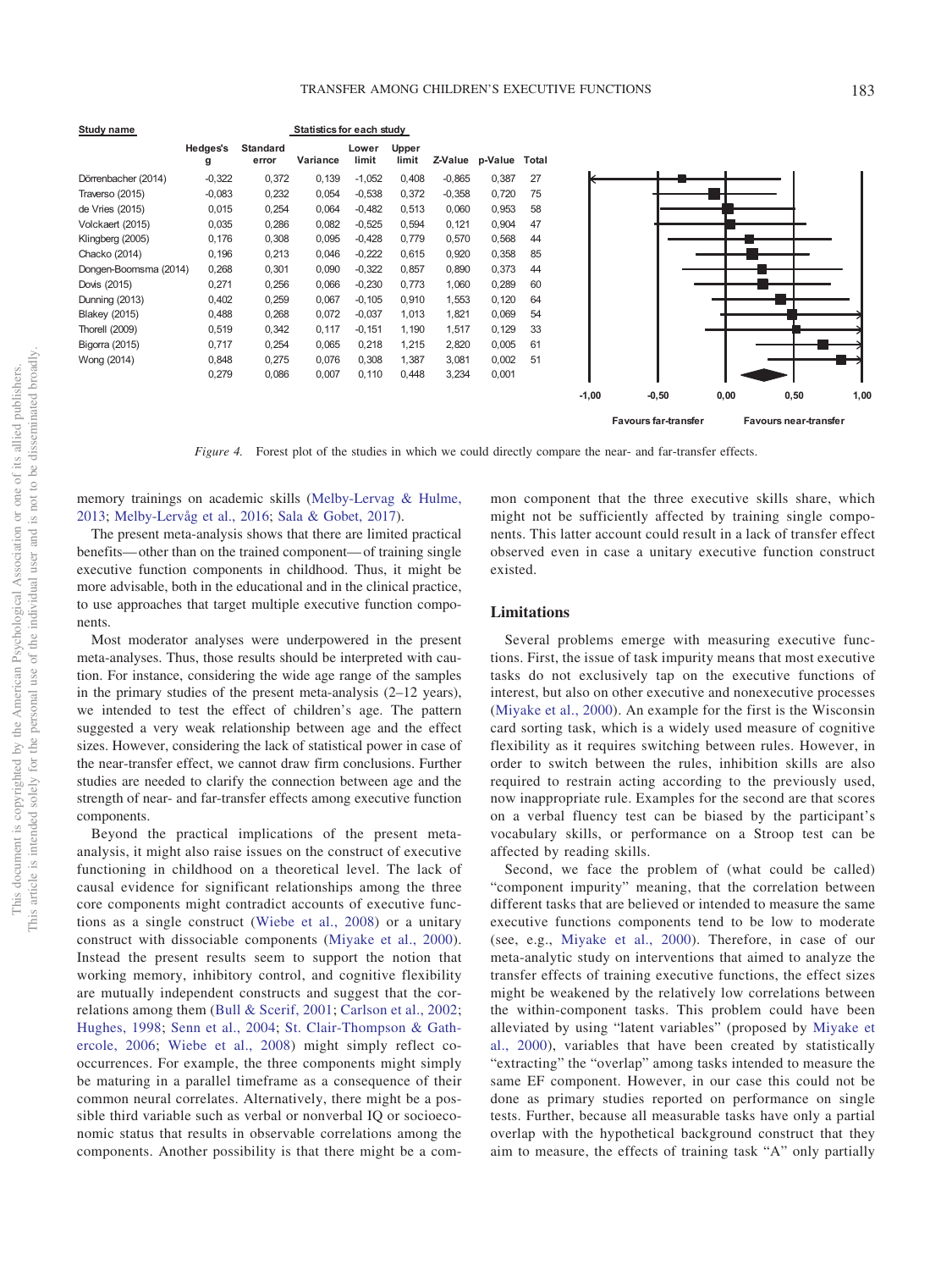transfers to the background construct, which only has a partial overlap with task "B," which further weakens the measurable effect of training task "A" on the performance on task "B." Finally, it is also problematic that different tests are used with different age groups and it is questionable how comparable those are.

Further, when analyzing the effects of training certain executive function components, it would have been very useful to have an intervention check, for example, to have data available on the difference between the scores on a specific task at the beginning and at the end of the training. The sizes of the measured near- and far-transfer effects would have been more meaningful if compared with this original measurement on the "effectiveness of training."

As mentioned above, it was difficult to gather data on singlecomponent trainings. Training multiple executive functions components at once might actually decrease the duration of the training of one specific executive function component, therefore potentially lowering the effectiveness of the training on that specific component, which eventually can lead to an underestimation of the transfer effects. Available data on the duration and intensity of the training of specific executive function components would have been useful.

In the same vein, although we could locate enough contrasts to test the near- and far-transfer effects of the trainings on a component, fine-grained analyses regarding the specific relationships among the specific components lacked more studies for a robust synthesis thus only allowing for preliminary results.

### **Conclusions**

The results of the present meta-analysis provide an important contribution to our knowledge about training executive functions in childhood. Our meta-analytic findings show that it is possible to improve children's executive functions. However, the findings also suggest that there is limited rationale for training a single component of executive functions in the clinical or educational practice, as these gains do not seem to transfer to untrained components. Thus, the practical relevance of training a single executive function component, as it is the case for widespread working memory training programs like Cogmed, has very limited practical relevance when applied in the treatment of neuropsychological disorders such as ADHD.

### **References**

References marked with an asterisk indicate studies included in the meta-analysis.

- <span id="page-19-13"></span>Aghababaei, S., Malekpour, M., & Abedi, A. (2012). Effectiveness of executive functions training on academic performance of children with spelling learning disability. *Advances in Cognitive Science, 14,* 63–72.
- <span id="page-19-7"></span>\*Alloway, T. P., Bibile, V., & Lau, G. (2013). Computerized working memory training: Can it lead to gains in cognitive skills in students? *Computers in Human Behavior, 29,* 632– 638. [http://dx.doi.org/10.1016/](http://dx.doi.org/10.1016/j.chb.2012.10.023) [j.chb.2012.10.023](http://dx.doi.org/10.1016/j.chb.2012.10.023)
- <span id="page-19-11"></span>Alloway, T. P., Gathercole, S. E., & Pickering, S. J. (2006). Verbal and visuospatial short-term and working memory in children: Are they separable? *Child Development, 77,* 1698 –1716. [http://dx.doi.org/10](http://dx.doi.org/10.1111/j.1467-8624.2006.00968.x) [.1111/j.1467-8624.2006.00968.x](http://dx.doi.org/10.1111/j.1467-8624.2006.00968.x)
- <span id="page-19-3"></span>Baddeley, A. D., & Hitch, G. J. (1994). Developments in the concept of working memory. *Neuropsychology, 8,* 485– 493. [http://dx.doi.org/10](http://dx.doi.org/10.1037/0894-4105.8.4.485) [.1037/0894-4105.8.4.485](http://dx.doi.org/10.1037/0894-4105.8.4.485)
- <span id="page-19-14"></span>Bakermans-Kranenburg, M. J., van IJzendoorn, M. H., & Juffer, F. (2003). Less is more: Meta-analyses of sensitivity and attachment interventions in early childhood. *Psychological Bulletin, 129,* 195–215. [http://dx.doi](http://dx.doi.org/10.1037/0033-2909.129.2.195) [.org/10.1037/0033-2909.129.2.195](http://dx.doi.org/10.1037/0033-2909.129.2.195)
- <span id="page-19-12"></span>Beauregard, M., & Lévesque, J. (2006). Functional magnetic resonance imaging investigation of the effects of neurofeedback training on the neural bases of selective attention and response inhibition in children with attention-deficit/hyperactivity disorder. *Applied Psychophysiology and Biofeedback, 31,* 3–20. [http://dx.doi.org/10.1007/s10484-006-](http://dx.doi.org/10.1007/s10484-006-9001-y) [9001-y](http://dx.doi.org/10.1007/s10484-006-9001-y)
- <span id="page-19-8"></span>\*Bennett, S. J., Holmes, J., & Buckley, S. (2013). Computerized memory training leads to sustained improvement in visuospatial short-term memory skills in children with Down syndrome. *American Journal on Intellectual and Developmental Disabilities, 118,* 179 –192. [http://dx.doi.org/](http://dx.doi.org/10.1352/1944-7558-118.3.179) [10.1352/1944-7558-118.3.179](http://dx.doi.org/10.1352/1944-7558-118.3.179)
- Bergman Nutley, S., Söderqvist, S., Bryde, S., Thorell, L. B., Humphreys, K., & Klingberg, T. (2011). Gains in fluid intelligence after training non-verbal reasoning in 4-year-old children: A controlled, randomized study. *Developmental Science, 14,* 591– 601. [http://dx.doi.org/10.1111/](http://dx.doi.org/10.1111/j.1467-7687.2010.01022.x) [j.1467-7687.2010.01022.x](http://dx.doi.org/10.1111/j.1467-7687.2010.01022.x)
- <span id="page-19-0"></span>Bierman, K. L., Nix, R. L., Greenberg, M. T., Blair, C., & Domitrovich, C. E. (2008). Executive functions and school readiness intervention: Impact, moderation, and mediation in the Head Start REDI program. *Development and Psychopathology, 20,* 821– 843. [http://dx.doi.org/10](http://dx.doi.org/10.1017/S0954579408000394) [.1017/S0954579408000394](http://dx.doi.org/10.1017/S0954579408000394)
- Bigorra, A., Garolera, M., Guijarro, S., & Hervás, A. (2016). Long-term far-transfer effects of working memory training in children with ADHD: A randomized controlled trial. *European Child & Adolescent Psychiatry, 25,* 853– 867. <http://dx.doi.org/10.1007/s00787-015-0804-3>
- <span id="page-19-1"></span>Blair, C. (2002). School readiness. Integrating cognition and emotion in a neurobiological conceptualization of children's functioning at school entry. *American Psychologist, 57,* 111–127. [http://dx.doi.org/10.1037/](http://dx.doi.org/10.1037/0003-066X.57.2.111) [0003-066X.57.2.111](http://dx.doi.org/10.1037/0003-066X.57.2.111)
- <span id="page-19-6"></span>Blair, C. (2017). Educating executive function. *Wiley Interdisciplinary Reviews: Cognitive Science*. Advance online publication. [http://dx.doi](http://dx.doi.org/10.1002/wcs.1403) [.org/10.1002/wcs.1403](http://dx.doi.org/10.1002/wcs.1403)
- <span id="page-19-2"></span>Blair, C., & Razza, R. P. (2007). Relating effortful control, executive function, and false belief understanding to emerging math and literacy ability in kindergarten. *Child Development, 78,* 647– 663. [http://dx.doi](http://dx.doi.org/10.1111/j.1467-8624.2007.01019.x) [.org/10.1111/j.1467-8624.2007.01019.x](http://dx.doi.org/10.1111/j.1467-8624.2007.01019.x)
- Blakey, E., & Carroll, D. J. (2015). A short executive function training program improves preschoolers' working memory. *Frontiers in Psychology, 6,* 1827. <http://dx.doi.org/10.3389/fpsyg.2015.01827>
- <span id="page-19-15"></span>Borenstein, M., Hedges, L., Higgins, J., & Rothstein, H. (2005). *Comprehensive meta-analysis, Version 2*. Englewood, NJ: Biostat.
- <span id="page-19-16"></span>Borenstein, M., Hedges, L. V., Higgins, J., & Rothstein, H. R. (2009). *Introduction to meta-analysis*. Chichester, UK: Wiley. [http://dx.doi.org/](http://dx.doi.org/10.1002/9780470743386) [10.1002/9780470743386](http://dx.doi.org/10.1002/9780470743386)
- <span id="page-19-4"></span>Bull, R., & Scerif, G. (2001). Executive functioning as a predictor of children's mathematics ability: Inhibition, switching, and working memory. *Developmental Neuropsychology, 19,* 273–293. [http://dx.doi.org/10](http://dx.doi.org/10.1207/S15326942DN1903_3) [.1207/S15326942DN1903\\_3](http://dx.doi.org/10.1207/S15326942DN1903_3)
- <span id="page-19-5"></span>Carlson, S. M., Moses, L. J., & Breton, C. (2002). How specific is the relation between executive function and theory of mind? Contributions of inhibitory control and working memory. *Infant and Child Development, 11,* 73–92. <http://dx.doi.org/10.1002/icd.298>
- <span id="page-19-9"></span>- Caviola, S., Mammarella, I. C., Cornoldi, C., & Lucangeli, D. (2009). A metacognitive visuospatial working memory training for children. *International Electronic Journal Environmental Education, 2,* 122–136.
- <span id="page-19-10"></span>- Chacko, A., Bedard, A. C., Marks, D. J., Feirsen, N., Uderman, J. Z., Chimiklis, A.,... Ramon, M. (2014). A randomized clinical trial of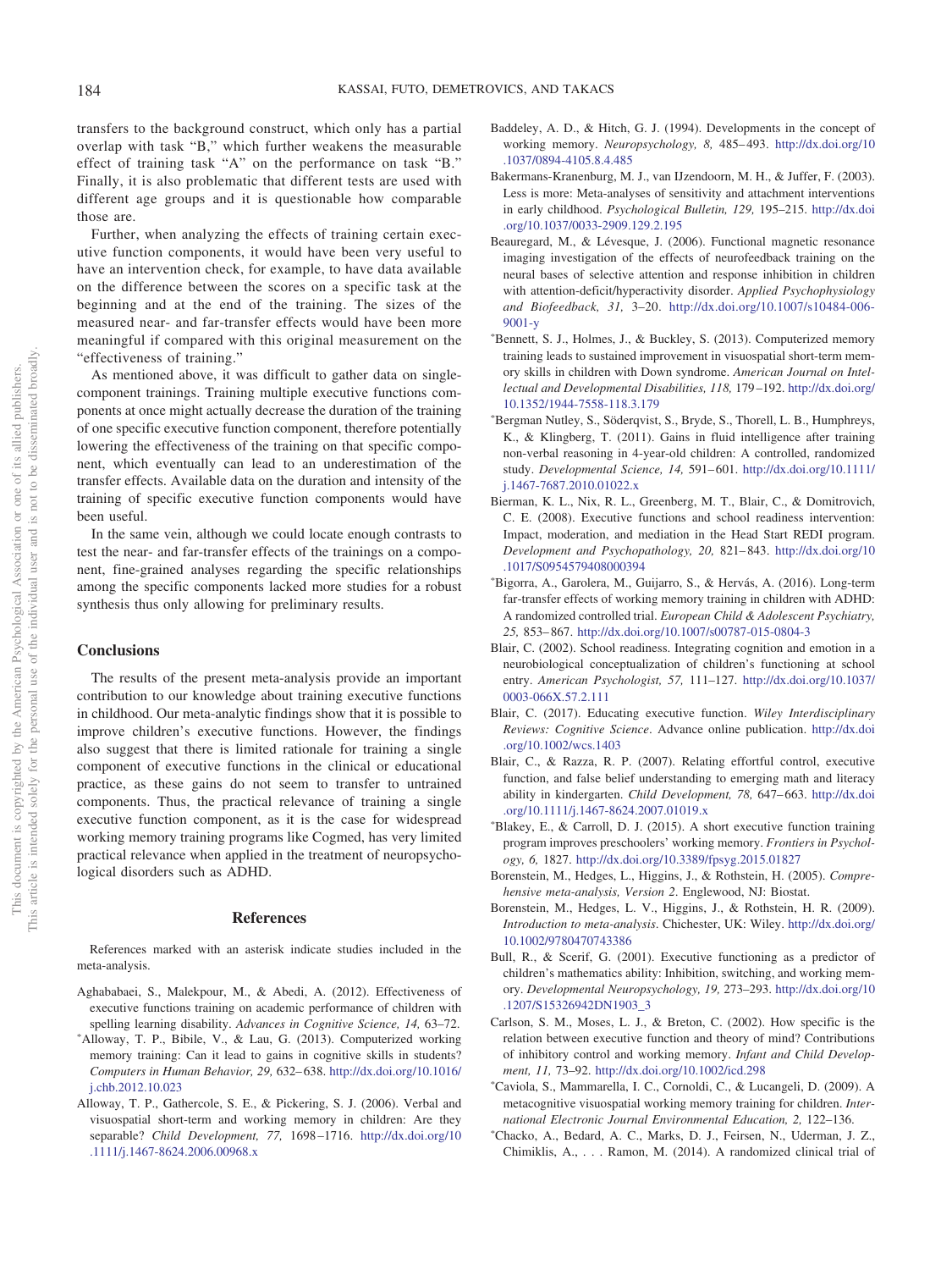Cogmed Working Memory Training in school-age children with ADHD: A replication in a diverse sample using a control condition. *Journal of Child Psychology and Psychiatry, 55,* 247–255. [http://dx.doi.org/10](http://dx.doi.org/10.1111/jcpp.12146) [.1111/jcpp.12146](http://dx.doi.org/10.1111/jcpp.12146)

- <span id="page-20-9"></span>- de Vries, M., Prins, P. J. M., Schmand, B. A., & Geurts, H. M. (2015). Working memory and cognitive flexibility-training for children with an autism spectrum disorder: A randomized controlled trial. *Journal of Child Psychology and Psychiatry, 56,* 566 –576. [http://dx.doi.org/10](http://dx.doi.org/10.1111/jcpp.12324) [.1111/jcpp.12324](http://dx.doi.org/10.1111/jcpp.12324)
- <span id="page-20-3"></span>Diamond, A. (2013). Executive functions. *Annual Review of Psychology, 64,* 135–168. <http://dx.doi.org/10.1146/annurev-psych-113011-143750>
- <span id="page-20-18"></span>Diamond, A., Barnett, W. S., Thomas, J., & Munro, S. (2007). Preschool program improves cognitive control. *Science, 318,* 1387–1388. [http://dx](http://dx.doi.org/10.1126/science.1151148) [.doi.org/10.1126/science.1151148](http://dx.doi.org/10.1126/science.1151148)
- <span id="page-20-5"></span>Diamond, A., & Lee, K. (2011). Interventions shown to aid executive function development in children 4 to 12 years old. *Science, 333,* 959 –964. <http://dx.doi.org/10.1126/science.1204529>
- <span id="page-20-6"></span>Diamond, A., & Ling, D. S. (2016). Conclusions about interventions, programs, and approaches for improving executive functions that appear justified and those that, despite much hype, do not. *Developmental Cognitive Neuroscience, 18,* 34 – 48. [http://dx.doi.org/10.1016/j.dcn](http://dx.doi.org/10.1016/j.dcn.2015.11.005) [.2015.11.005](http://dx.doi.org/10.1016/j.dcn.2015.11.005)
- Dongen-Boomsma, M. V. (2014). *Need, quest & evidence. Resting-state oscillations, neurofeedback, and working memory training in ADHD*. (Unpublished doctoral dissertation). Radbound University, Nijmegen, the Netherlands.
- <span id="page-20-13"></span>- Dörrenbächer, S., Müller, P. M., Tröger, J., & Kray, J. (2014). Dissociable effects of game elements on motivation and cognition in a taskswitching training in middle childhood. *Frontiers in Psychology, 5,* 1275.
- <span id="page-20-12"></span>- Dovis, S., Van der Oord, S., Wiers, R. W., & Prins, P. J. (2015). Improving executive functioning in children with ADHD: Training multiple executive functions within the context of a computer game. a randomized double-blind placebo controlled trial. *PLoS ONE, 10,* e0121651. <http://dx.doi.org/10.1371/journal.pone.0121651>
- <span id="page-20-7"></span>- Dowsett, S. M., & Livesey, D. J. (2000). The development of inhibitory control in preschool children: Effects of "executive skills" training. *Developmental Psychobiology, 36,* 161–174. [http://dx.doi.org/10.1002/](http://dx.doi.org/10.1002/%28SICI%291098-2302%28200003%2936:2%3C161::AID-DEV7%3E3.0.CO;2-0) [\(SICI\)1098-2302\(200003\)36:2](http://dx.doi.org/10.1002/%28SICI%291098-2302%28200003%2936:2%3C161::AID-DEV7%3E3.0.CO;2-0)<161::AID-DEV7>3.0.CO;2-0
- Dunning, D. L., Holmes, J., & Gathercole, S. E. (2013). Does working memory training lead to generalized improvements in children with low working memory? A randomized controlled trial. *Developmental Science, 16,* 915–925.
- Egeland, J., Aarlien, A. K., & Saunes, B. K. (2013). Few effects of far transfer of working memory training in ADHD: A randomized controlled trial. *PLoS ONE, 8,* e75660. [http://dx.doi.org/10.1371/journal](http://dx.doi.org/10.1371/journal.pone.0075660) [.pone.0075660](http://dx.doi.org/10.1371/journal.pone.0075660)
- Espinet, S. D., Anderson, J. E., & Zelazo, P. D. (2013). Reflection training improves executive function in preschool-age children: Behavioral and neural effects. *Developmental Cognitive Neuroscience, 4,* 3–15. [http://](http://dx.doi.org/10.1016/j.dcn.2012.11.009) [dx.doi.org/10.1016/j.dcn.2012.11.009](http://dx.doi.org/10.1016/j.dcn.2012.11.009)
- <span id="page-20-15"></span>Fisher, A., Boyle, J. M., Paton, J. Y., Tomporowski, P., Watson, C., McColl, J. H., & Reilly, J. J. (2011). Effects of a physical education intervention on cognitive function in young children: Randomized controlled pilot study. *BMC Pediatrics, 11,* 97. [http://dx.doi.org/10.1186/](http://dx.doi.org/10.1186/1471-2431-11-97) [1471-2431-11-97](http://dx.doi.org/10.1186/1471-2431-11-97)
- <span id="page-20-16"></span>Flook, L., Goldberg, S. B., Pinger, L., & Davidson, R. J. (2015). Promoting prosocial behavior and self-regulatory skills in preschool children through a mindfulness-based Kindness Curriculum. *Developmental Psychology, 51,* 44 –51. <http://dx.doi.org/10.1037/a0038256>
- <span id="page-20-10"></span>Friedman, N. P., & Miyake, A. (2004). The relations among inhibition and interference control functions: A latent-variable analysis. *Journal of Experimental Psychology: General, 133,* 101–135. [http://dx.doi.org/10](http://dx.doi.org/10.1037/0096-3445.133.1.101) [.1037/0096-3445.133.1.101](http://dx.doi.org/10.1037/0096-3445.133.1.101)
- <span id="page-20-11"></span>Garon, N., Bryson, S. E., & Smith, I. M. (2008). Executive function in preschoolers: A review using an integrative framework. *Psychological Bulletin, 134,* 31– 60. <http://dx.doi.org/10.1037/0033-2909.134.1.31>
- <span id="page-20-8"></span>- Goldin, A. P., Hermida, M. J., Shalom, D. E., Elias Costa, M., Lopez-Rosenfeld, M., Segretin, M. S.,... Sigman, M. (2014). Far transfer to language and math of a short software-based gaming intervention. *Proceedings of the National Academy of Sciences of the United States of America, 111,* 6443– 6448. <http://dx.doi.org/10.1073/pnas.1320217111>
- <span id="page-20-20"></span>Hedges, L. V., & Pigott, T. D. (2004). The power of statistical tests for moderators in meta-analysis. *Psychological Methods*, 9, 426–445. <http://dx.doi.org/10.1037/1082-989X.9.4.426>
- Holmes, J., Gathercole, S. E., & Dunning, D. L. (2009). Adaptive training leads to sustained enhancement of poor working memory in children. *Developmental Science, 12,* F9 –F15. [http://dx.doi.org/10.1111/j.1467-](http://dx.doi.org/10.1111/j.1467-7687.2009.00848.x) [7687.2009.00848.x](http://dx.doi.org/10.1111/j.1467-7687.2009.00848.x)
- Hovik, K. T., Saunes, B. K., Aarlien, A. K., & Egeland, J. (2013). RCT of working memory training in ADHD: Long-term near-transfer effects. *PLoS ONE, 8,* e80561. <http://dx.doi.org/10.1371/journal.pone.0080561>
- <span id="page-20-14"></span>- Howard, S. J., Powell, T., Vasseleu, E., Johnstone, S., & Melhuish, E. (2016). Enhancing preschoolers' executive functions through embedding cognitive activities in shared book reading. *Educational Psychology Review, 29,* 153–174.
- <span id="page-20-4"></span>Hughes, C. (1998). Executive function in preschoolers: Links with theory of mind and verbal ability. *British Journal of Developmental Psychology, 16,* 233–253. [http://dx.doi.org/10.1111/j.2044-835X.1998](http://dx.doi.org/10.1111/j.2044-835X.1998.tb00921.x) [.tb00921.x](http://dx.doi.org/10.1111/j.2044-835X.1998.tb00921.x)
- <span id="page-20-0"></span>Jacob, R., & Parkinson, J. (2015). The potential for school-based interventions that target executive function to improve academic achievement: A review. *Review of Educational Research, 85,* 512–552. [http://dx.doi.org/](http://dx.doi.org/10.3102/0034654314561338) [10.3102/0034654314561338](http://dx.doi.org/10.3102/0034654314561338)
- <span id="page-20-1"></span>Jurado, M. B., & Rosselli, M. (2007). The elusive nature of executive functions: A review of our current understanding. *Neuropsychology Review, 17,* 213–233. <http://dx.doi.org/10.1007/s11065-007-9040-z>
- Karbach, J., & Kray, J. (2009). How useful is executive control training? Age differences in near and far transfer of task-switching training. *Developmental Science, 12,* 978 –990. [http://dx.doi.org/10.1111/j.1467-](http://dx.doi.org/10.1111/j.1467-7687.2009.00846.x) [7687.2009.00846.x](http://dx.doi.org/10.1111/j.1467-7687.2009.00846.x)
- Klingberg, T., Fernell, E., Olesen, P. J., Johnson, M., Gustafsson, P., Dahlström, K.,... Westerberg, H. (2005). Computerized training of working memory in children with ADHD—A randomized, controlled trial. *Journal of the American Academy of Child & Adolescent Psychiatry, 44,* 177–186. [http://dx.doi.org/10.1097/00004583-200502000-](http://dx.doi.org/10.1097/00004583-200502000-00010) [00010](http://dx.doi.org/10.1097/00004583-200502000-00010)
- <span id="page-20-21"></span>- Kloo, D., & Perner, J. (2003). Training transfer between card sorting and false belief understanding: Helping children apply conflicting descriptions. *Child Development, 74,* 1823–1839. [http://dx.doi.org/10.1046/j](http://dx.doi.org/10.1046/j.1467-8624.2003.00640.x) [.1467-8624.2003.00640.x](http://dx.doi.org/10.1046/j.1467-8624.2003.00640.x)
- Kroesbergen, E. H., van 't Noordende, J. E., & Kolkman, M. E. (2014). Training working memory in kindergarten children: Effects on working memory and early numeracy. *Child Neuropsychology, 20,* 23–37. [http://](http://dx.doi.org/10.1080/09297049.2012.736483) [dx.doi.org/10.1080/09297049.2012.736483](http://dx.doi.org/10.1080/09297049.2012.736483)
- <span id="page-20-19"></span>- Kyttälä, M., Kanerva, K., & Kroesbergen, E. (2015). Training counting skills and working memory in preschool. *Scandinavian Journal of Psychology, 56,* 363–370. <http://dx.doi.org/10.1111/sjop.12221>
- <span id="page-20-2"></span>Lehto, J. E., Juujärvi, P., Kooistra, L., & Pulkkinen, L. (2003). Dimensions of executive functioning: Evidence from children. *British Journal of Developmental Psychology, 21,* 59 – 80. [http://dx.doi.org/10.1348/](http://dx.doi.org/10.1348/026151003321164627) [026151003321164627](http://dx.doi.org/10.1348/026151003321164627)
- <span id="page-20-17"></span>Lewis-Morrarty, E., Dozier, M., Bernard, K., Terracciano, S. M., & Moore, S. V. (2012). Cognitive flexibility and theory of mind outcomes among foster children: Preschool follow-up results of a randomized clinical trial. *The Journal of Adolescent Health, 51,* S17–S22. [http://dx.doi.org/](http://dx.doi.org/10.1016/j.jadohealth.2012.05.005) [10.1016/j.jadohealth.2012.05.005](http://dx.doi.org/10.1016/j.jadohealth.2012.05.005)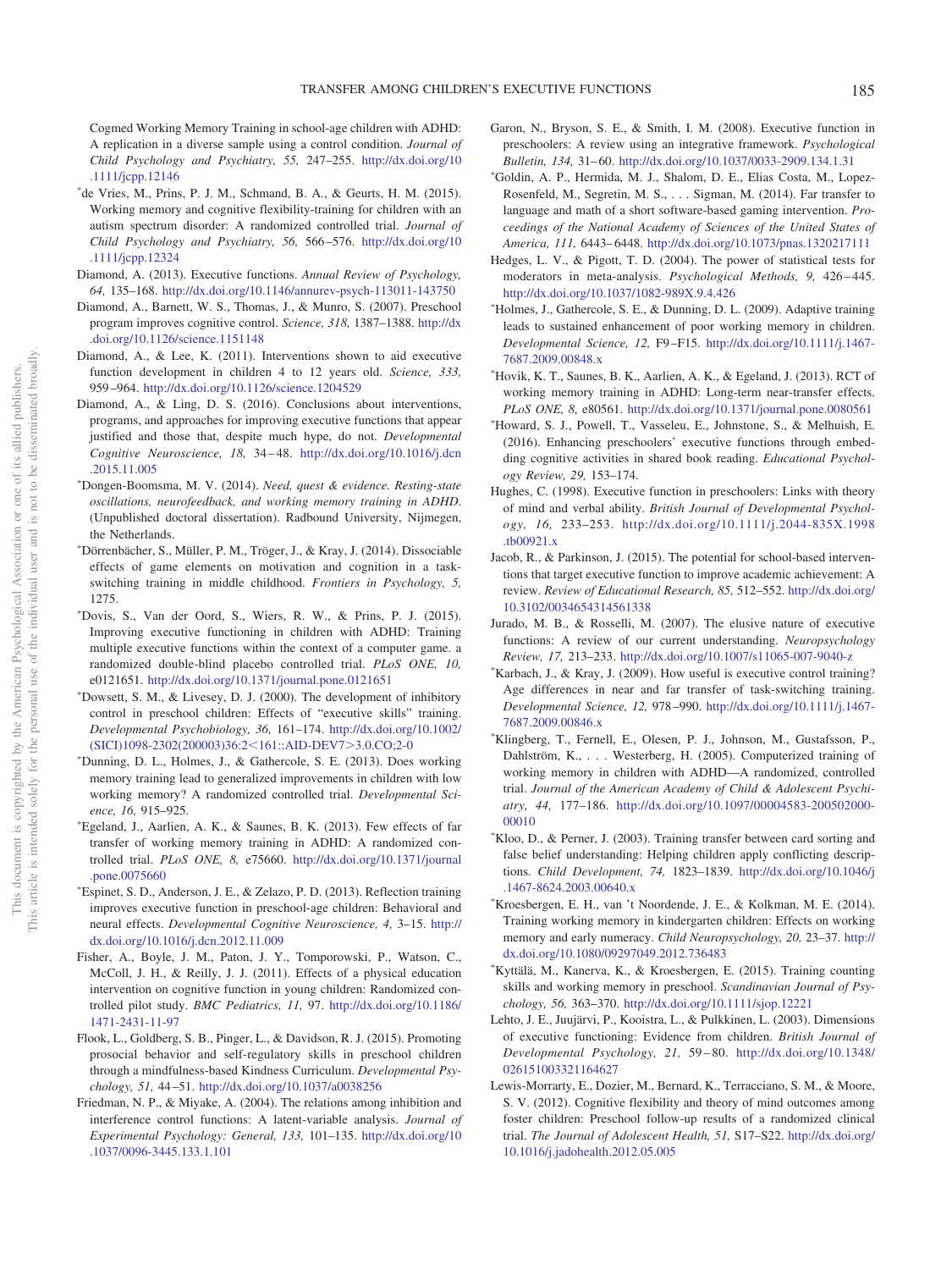- <span id="page-21-4"></span>Lezak, M. D. (1982). The problem of assessing executive functions. *International Journal of Psychology, 17,* 281–297. [http://dx.doi.org/10](http://dx.doi.org/10.1080/00207598208247445) [.1080/00207598208247445](http://dx.doi.org/10.1080/00207598208247445)
- <span id="page-21-2"></span>Liew, J. (2012). Effortful control, executive functions, and education: Bringing self-regulatory and social-emotional competencies to the table. *Child Development Perspectives, 6,* 105–111. [http://dx.doi.org/10.1111/](http://dx.doi.org/10.1111/j.1750-8606.2011.00196.x) [j.1750-8606.2011.00196.x](http://dx.doi.org/10.1111/j.1750-8606.2011.00196.x)
- <span id="page-21-11"></span>- Lomas, K. M. (2001). *Computer-assisted cognitive training with elementary school-age children diagnosed with attention-deficit/hyperactivity disorder and mild/moderate comorbidity: A short-term prospective study on attention, planning and behavior* (Unpublished doctoral dissertation). Howard University, Washington, DC.
- Luo, Y., Wang, J., Wu, H., Zhu, D., & Zhang, Y. (2013). Workingmemory training improves developmental dyslexia in Chinese children. *Neural Regeneration Research, 8,* 452– 460.
- Markomichali, P. (2015). *Learning to wait: The development and initial evaluation of a training intervention designed to help impulsive preschool children at risk for ADHD learn to wait for rewards* (Unpublished doctoral dissertation). University of Southampton, Southampton, United Kingdom.
- <span id="page-21-3"></span>McClelland, M. M., & Cameron, C. E. (2012). Self-regulation in early childhood: Improving conceptual clarity and developing ecologically valid measures. *Child Development Perspectives, 6,* 136 –142. [http://dx](http://dx.doi.org/10.1111/j.1750-8606.2011.00191.x) [.doi.org/10.1111/j.1750-8606.2011.00191.x](http://dx.doi.org/10.1111/j.1750-8606.2011.00191.x)
- <span id="page-21-0"></span>Melby-Lervag, M., & Hulme, C. (2013). Is working memory training effective? A meta-analytic review. *Developmental Psychology, 49,* 270 – 291. <http://dx.doi.org/10.1037/a0028228>
- <span id="page-21-10"></span>Melby-Lervåg, M., Redick, T. S., & Hulme, C. (2016). Working memory training does not improve performance on measures of intelligence or other measures of "far transfer" evidence from a meta-analytic review. *Perspectives on Psychological Science, 11,* 512–534. [http://dx.doi.org/](http://dx.doi.org/10.1177/1745691616635612) [10.1177/1745691616635612](http://dx.doi.org/10.1177/1745691616635612)
- <span id="page-21-6"></span>Miyake, A., Friedman, N. P., Emerson, M. J., Witzki, A. H., Howerter, A., & Wager, T. D. (2000). The unity and diversity of executive functions and their contributions to complex "Frontal Lobe" tasks: A latent variable analysis. *Cognitive Psychology, 41,* 49 –100. [http://dx.doi.org/10](http://dx.doi.org/10.1006/cogp.1999.0734) [.1006/cogp.1999.0734](http://dx.doi.org/10.1006/cogp.1999.0734)
- <span id="page-21-22"></span>Mol, S. E., Bus, A. G., de Jong, M. T., & Smeets, D. J. (2008). Added value of dialogic parent– child book readings: A meta-analysis. *Early Education and Development, 19,* 7–26. [http://dx.doi.org/10.1080/1040](http://dx.doi.org/10.1080/10409280701838603) [9280701838603](http://dx.doi.org/10.1080/10409280701838603)
- <span id="page-21-5"></span>Norman, D. A., & Shallice, T. (1986). Attention to action. In R. J. Davidson, G. E. Schwartz, & D. Shapiro (Eds.), *Consciousness and self-regulation* (pp. 1–18). Boston, MA: Springer. [http://dx.doi.org/10](http://dx.doi.org/10.1007/978-1-4757-0629-1_1) [.1007/978-1-4757-0629-1\\_1](http://dx.doi.org/10.1007/978-1-4757-0629-1_1)
- <span id="page-21-17"></span>Ponitz, C. C., McClelland, M. M., Matthews, J. S., & Morrison, F. J. (2009). A structured observation of behavioral self-regulation and its contribution to kindergarten outcomes. *Developmental Psychology, 45,* 605– 619. <http://dx.doi.org/10.1037/a0015365>
- Re, A. M., Capodieci, A., & Cornoldi, C. (2015). Effect of training focused on executive functions (attention, inhibition, and working memory) in preschoolers exhibiting ADHD symptoms. *Frontiers in Psychology, 6,* 1161. <http://dx.doi.org/10.3389/fpsyg.2015.01161>
- Re, A. M., & Cornoldi, C. (2007). ADHD at five: A diagnosisintervention program. *Advances in Learning and Behavioral Disabilities, 20,* 223–240. [http://dx.doi.org/10.1016/S0735-004X\(07\)20009-6](http://dx.doi.org/10.1016/S0735-004X%2807%2920009-6)
- <span id="page-21-26"></span>Rosenthal, R. (1979). The file drawer problem and tolerance for null results. *Psychological Bulletin, 86,* 638 – 641. [http://dx.doi.org/10.1037/](http://dx.doi.org/10.1037/0033-2909.86.3.638) [0033-2909.86.3.638](http://dx.doi.org/10.1037/0033-2909.86.3.638)
- <span id="page-21-14"></span>- Röthlisberger, M., Neuenschwander, R., Cimeli, P., Michel, E., & Roebers, C. M. (2011). Improving executive functions in 5-and 6-year-olds: Evaluation of a small group intervention in prekindergarten and kindergarten children. *Infant and Child Development*, 21, 411-429. [http://dx](http://dx.doi.org/10.1002/icd.752) [.doi.org/10.1002/icd.752](http://dx.doi.org/10.1002/icd.752)
- <span id="page-21-25"></span>Rothstein, H. R., Sutton, A. J., & Borenstein, M. (Eds.). (2006). *Publication bias in meta-analysis: Prevention, assessment and adjustments*. New York, NY: Wiley.
- <span id="page-21-16"></span>- Rueda, M. R., Checa, P., & Cómbita, L. M. (2012). Enhanced efficiency of the executive attention network after training in preschool children: Immediate changes and effects after two months. *Developmental Cognitive Neuroscience, 2,* S192–S204. [http://dx.doi.org/10.1016/j.dcn.2011](http://dx.doi.org/10.1016/j.dcn.2011.09.004) [.09.004](http://dx.doi.org/10.1016/j.dcn.2011.09.004)
- <span id="page-21-1"></span>Sala, G., & Gobet, F. (2017). Working memory training in typically developing children: A meta-analysis of the available evidence. *Developmental Psychology, 53,* 671. [http://dx.doi.org/10.1037/](http://dx.doi.org/10.1037/dev0000265) [dev0000265](http://dx.doi.org/10.1037/dev0000265)
- <span id="page-21-20"></span>Schellenberg, E. G. (2004). Music lessons enhance IQ. *Psychological Science, 15,* 511–514. [http://dx.doi.org/10.1111/j.0956-7976.2004](http://dx.doi.org/10.1111/j.0956-7976.2004.00711.x) [.00711.x](http://dx.doi.org/10.1111/j.0956-7976.2004.00711.x)
- <span id="page-21-18"></span>- Schmitt, S. A. (2013). *Strengthening school readiness for children at risk: Evaluating self-regulation measures and an intervention using classroom games*. (Unpublished doctoral dissertation). Oregon State University, Corvallis, OR
- <span id="page-21-9"></span>Senn, T. E., Espy, K. A., & Kaufmann, P. M. (2004). Using path analysis to understand executive function organization in preschool children. *Developmental Neuropsychology, 26,* 445– 464. [http://dx.doi.org/10](http://dx.doi.org/10.1207/s15326942dn2601_5) [.1207/s15326942dn2601\\_5](http://dx.doi.org/10.1207/s15326942dn2601_5)
- <span id="page-21-7"></span>St. Clair-Thompson, H. L., & Gathercole, S. E. (2006). Executive functions and achievements in school: Shifting, updating, inhibition, and working memory. *Quarterly Journal of Experimental Psychology: Human Experimental Psychology, 59,* 745–759. [http://dx.doi.org/10.1080/](http://dx.doi.org/10.1080/17470210500162854) [17470210500162854](http://dx.doi.org/10.1080/17470210500162854)
- <span id="page-21-21"></span>St. Clair-Thompson, H., & Holmes, J. (2008). Improving short-term and working memory: Methods of memory training. In N. B. Johansen (Ed.), *New research on short-term memory* (pp. 125–154). New York, NY: Nova Science.
- St. Clair-Thompson, H., Stevens, R., Hunt, A., & Bolder, E. (2010). Improving children's working memory and classroom performance. *Educational Psychology, 30,* 203–219. [http://dx.doi.org/10.1080/](http://dx.doi.org/10.1080/01443410903509259) [01443410903509259](http://dx.doi.org/10.1080/01443410903509259)
- <span id="page-21-24"></span>Tabachnik, B. G., & Fidell, S. L. (2007). *Using multivariate statistics* (5th ed.). Boston, MA: Pearson Education Inc.
- <span id="page-21-19"></span>Takacs, Z. K., & Kassai, R. (2018). *The efficacy of different interventions to foster children's executive functions skills: A series of meta-analyses*. Manuscript submitted for publication.
- <span id="page-21-23"></span>Takacs, Z. K., Swart, E. K., & Bus, A. G. (2015). Benefits and pitfalls of multimedia and interactive features in technology-enhanced storybooks a meta-analysis. *Review of Educational Research, 85,* 698 –739. [http://](http://dx.doi.org/10.3102/0034654314566989) [dx.doi.org/10.3102/0034654314566989](http://dx.doi.org/10.3102/0034654314566989)
- <span id="page-21-15"></span>- Thorell, L. B., Lindqvist, S., Bergman Nutley, S., Bohlin, G., & Klingberg, T. (2009). Training and transfer effects of executive functions in preschool children. *Developmental Science, 12,* 106 –113. [http://dx.doi](http://dx.doi.org/10.1111/j.1467-7687.2008.00745.x) [.org/10.1111/j.1467-7687.2008.00745.x](http://dx.doi.org/10.1111/j.1467-7687.2008.00745.x)
- Tominey, S. L., & McClelland, M. M. (2011). Red light, purple light: Findings from a randomized trial using circle time games to improve behavioral self-regulation in preschool. *Early Education and Development, 22,* 489 –519. [http://dx.doi.org/10.1080/10409289.2011](http://dx.doi.org/10.1080/10409289.2011.574258) [.574258](http://dx.doi.org/10.1080/10409289.2011.574258)
- <span id="page-21-12"></span>- Traverso, L., Viterbori, P., & Usai, M. C. (2015). Improving executive function in childhood: Evaluation of a training intervention for 5-yearold children. *Frontiers in Psychology, 6,* 525. [http://dx.doi.org/10.3389/](http://dx.doi.org/10.3389/fpsyg.2015.00525) [fpsyg.2015.00525](http://dx.doi.org/10.3389/fpsyg.2015.00525)
- <span id="page-21-13"></span>- Volckaert, A. M. S., & Noël, M. P. (2015). Training executive function in preschoolers reduce externalizing behaviors. *Trends in Neuroscience and Education, 4,* 37– 47. [http://dx.doi.org/10.1016/j.tine.2015](http://dx.doi.org/10.1016/j.tine.2015.02.001) [.02.001](http://dx.doi.org/10.1016/j.tine.2015.02.001)
- <span id="page-21-8"></span>Wiebe, S. A., Espy, K. A., & Charak, D. (2008). Using confirmatory factor analysis to understand executive control in preschool children: I. Latent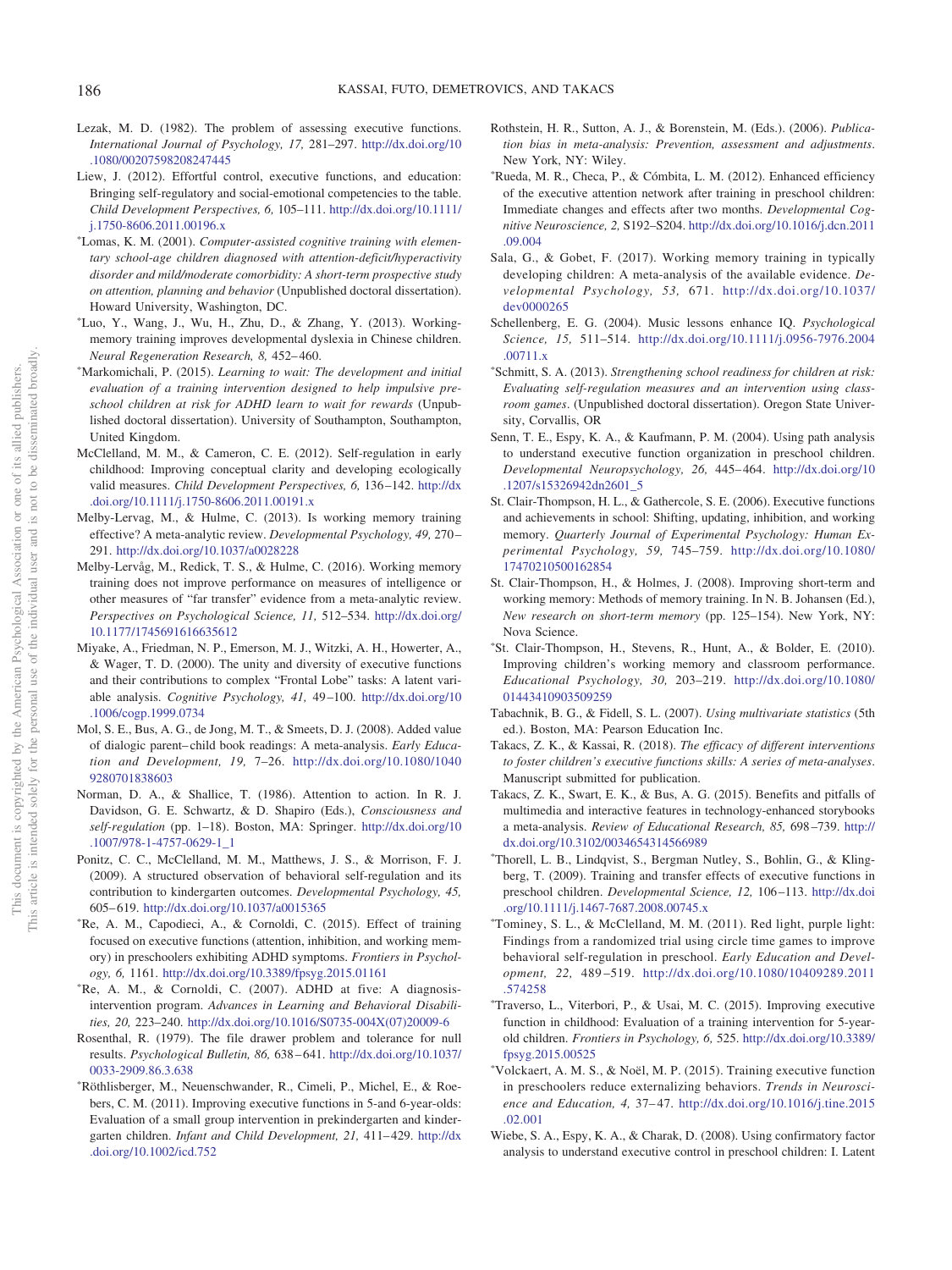structure. *Developmental Psychology, 44,* 575–587. [http://dx.doi.org/10](http://dx.doi.org/10.1037/0012-1649.44.2.575) [.1037/0012-1649.44.2.575](http://dx.doi.org/10.1037/0012-1649.44.2.575)

- Wong, A. S., He, M. Y., & Chan, R. W. (2014). Effectiveness of computerized working memory training program in Chinese community settings for children with poor working memory. *Journal of* *Attention Disorders, 18,* 318 –330. [http://dx.doi.org/10.1177/108](http://dx.doi.org/10.1177/1087054712471427) [7054712471427](http://dx.doi.org/10.1177/1087054712471427)

<span id="page-22-0"></span>Zelazo, P. D., & Carlson, S. M. (2012). Hot and cool executive function in childhood and adolescence: Development and plasticity. *Child Development Perspectives, 6,* 354 –360.

## <span id="page-22-1"></span>**Appendix A**

### **Search String**

(Training OR intervention OR curricul<sup>\*</sup> OR Mindful<sup>\*</sup> OR meditat<sup>\*</sup> OR sport<sup>\*</sup> OR exercise OR physical activity OR aerobic<sup>\*</sup> OR martial OR yoga OR mindful<sup>\*</sup> OR "tools of the mind" OR montessori OR "Promoting Alternative Thinking Strategies" OR Cog-Meg OR "Head Start REDI" OR "Chicago School Readiness Project") AND ("cognitive control" OR "behavioral control" OR

"self-control" OR "effortful control" OR "self-regulat"" OR regulat<sup>\*</sup> OR "executive functi<sup>\*</sup>" OR attention OR "working memory" OR inhibit\* OR planning OR "cognitive flexibility" OR "delayed gratification" OR monitoring) AND (child<sup>\*</sup> OR student<sup>\*</sup> OR toddler<sup>\*</sup> OR preschooler<sup>\*</sup> OR kindergartner<sup>\*</sup>) AND (experiment<sup>\*</sup> or quasi-experiment\*)

(*Appendices continue*)